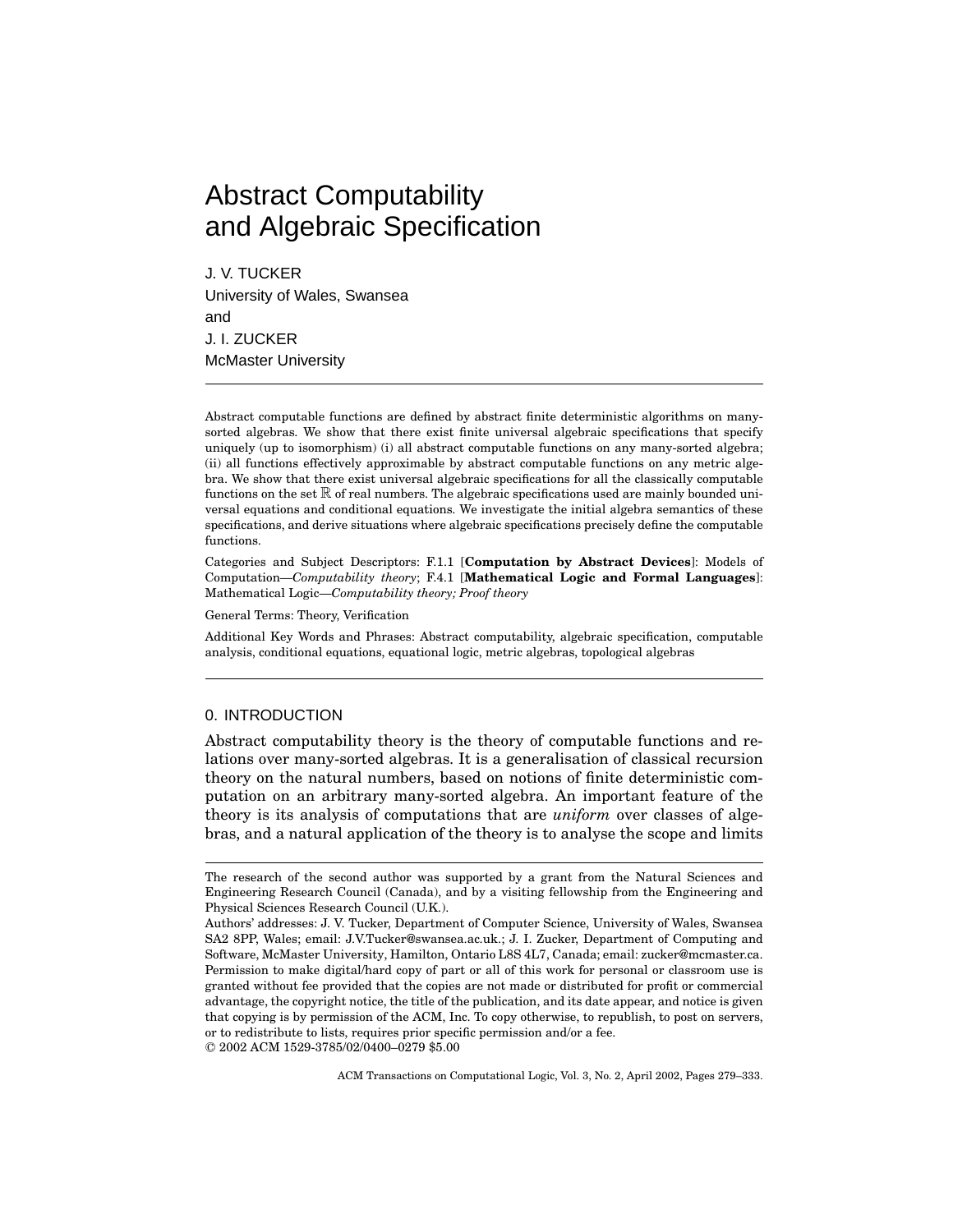of models of computation and specification over abstract data types and their implementations. Since the 1960s, many abstract models of computation have been defined and classified, starting with the models of E. Engeler, Y. Moschovakis, H. Friedman and J. C. Shepherdson. Moreover generalised Church-Turing Theses for computation and specification have been formulated and defended [Tucker and Zucker 1988, 1992]. Here we will use the model of computation  $\mu$ PR<sup>∗</sup> (a generalised form of Kleene schemes), which involves *simultaneous primitive recursion* and *least number search* over a many-sorted algebra augmented by the booleans, natural numbers and finite sequences of every sort. In Tucker and Zucker [1988] the model  $\mu$ PR<sup>∗</sup> is shown to be equivalent to 'while'-array programs over these algebras, the primary mathematical model of imperative programming.

Working with finite computation on any algebra enables us to develop a number of special computability theories for algebras, such as *rings and fields of real numbers* [Tucker 1980; Engeler 1993; Blum et al. 1989; Blum et al. 1996; Blum et al. 1997] and *topological and metric algebras* [Tucker and Zucker 1999]. For a comprehensive introduction to abstract computability, including a survey of its origins in the 1950s and principal literature, see our survey [Tucker and Zucker 2000].

In this paper we prove theorems that show that functions that are abstractly computable over many-sorted algebras, or have abstractly computable *approximations* on topological algebras, can be specified by purely algebraic methods. However, we show that the converse does not hold in the absence of certain topological conditions.

Algebraic specification methods characterise functions as the solutions of systems of algebraic formulae; normally, the solutions are unique. By algebraic formulae, we mean equations

$$
t(\mathbf{x})=t'(\mathbf{x})
$$

or conditional equations

$$
t_1(x) = t'_1(x) \land \cdots \land t_k(x) = t'_k(x) \to t(x) = t'(x),
$$
 (\*)

or, more generally, conditional formulae

$$
R_1 \wedge \cdots \wedge R_k \to R \tag{**}
$$

where the formulae  $R_i$  and  $R$  are generalisations of equations, making use of the distinguished sorts nat of naturals and real of reals (as we will see below). To define a unique solution for a system of equations, in logic one often thinks of *definability up to isomorphism*, and in computing one often thinks in terms of *initial algebra semantics* (or possibly *final algebra semantics*). However, notice that there are many more equational methods, for example, for specifying concurrent processes using metric space methods to solve equations [de Bakker and Rutten 1992; de Bakker and de Vink 1999], or for computing solutions of differential or integral equations.

In computation over a many-sorted algebra *A* we use the booleans, natural numbers and finite sequences over *A*. With regard to algebraic specifications over such structures, generalising conditional equations leads to the concept of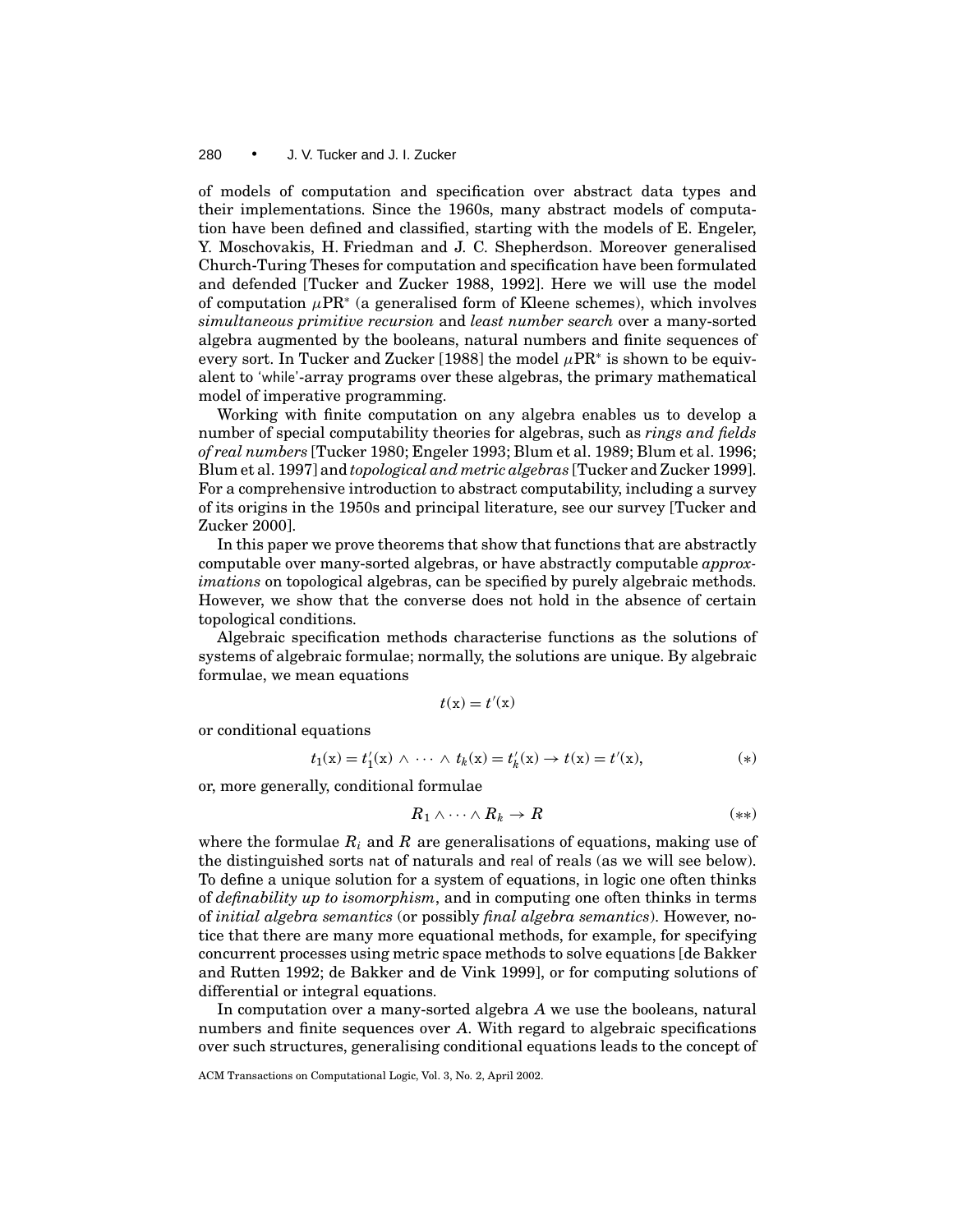*conditional bounded universal* (*BU*) *equations*, in which the formulae *Ri* and *R* of (∗∗) may have the form

$$
t_1 = t_2 \quad \text{or} \quad \forall_z < t \left[ t_1 = t_2 \right]
$$

where the variable z and term *t* are of sort nat.

Conditional BU equations are new and provide us with more appropriate axiomatisations for some properties using the natural number sort; we show they are equivalent with conditional equations. The main theorems are first proved for conditional BU equations and the reduction method applied to obtain conditional equational specifications.

In the first part of the paper, we begin with the "simple" situation where there is a system *E* of conditional equations over a signature  $\Sigma$ , and a  $\Sigma$ -algebra *A* such that *E* has one, and only one, solution *f* on *A*. We call this method of characterising functions *conditional equation definability* on *A*. We address the obvious general question:

# *Does abstract computability imply conditional equation definability?*

The answer is yes, and we show that there exist *universal specifications* that specify *all* computable functions, as follows (Section 5, Theorem 4).

THEOREM A (ALGEBRA). *Given a signature*  $\Sigma$  *and function type*  $\tau$  *over*  $\Sigma$ *, there exists a finite set of conditional equations E*(z) *(with a distinguished natural number variable* z) over a finite expansion  $\Sigma'$  of  $\Sigma$ , such that for any abstract *program*  $\alpha$  *over*  $\Sigma$ , *if* A is any  $\Sigma$ -algebra and f a total function on A of type τ *computed by*  $\alpha$ , *then*  $f$  *is defined uniquely on A by*  $E(\bar{k})$ , *where*  $\bar{k}$  *is a numeral instantiating* z *which is effectively calculable from*  $\alpha$ *. The system E(z) is uniformly computable from*  $\Sigma$  *and*  $\tau$ *.* 

Applying our abstract computability theory to *metric algebras*, we can obtain an important, strictly broader, class of functions: namely, those *uniformly approximable by abstractly computable functions*. In metric algebras, approximation is elegantly formulated in terms of the distance function, which uses the sort real. This gives rise to a class of conditional formulae called *conditional equations and inequalities*, which is a broader class than (∗), namely formulae (∗∗) in which the formulae *Ri* and *R* may have the form

$$
t_1 = t_2 \quad \text{or} \quad t_1 < t_2
$$

where, in the case of inequality  $(t_1 < t_2)$ ,  $t_1$  and  $t_2$  are of sort real. From Theorem A we then prove (Section 6, Theorem 2):

THEOREM B (METRIC ALGEBRA). *Given a signature*  $\Sigma$  *and function type*  $\tau$  *over*  $\Sigma$ , there exists a finite set of conditional equations and inequalities  $E(z)$  (with a *distinguished natural number variable* z) over a finite expansion  $\Sigma'$  of  $\Sigma$ , such *that for any abstract program*  $\alpha$  *over*  $\Sigma$ , *if A is any metric*  $\Sigma$ -*algebra and f a total function on A of type* τ, *approximable by* α *in the following sense: for all a* ∈ *A and all n*

 $d(f(a), [\![\alpha]\!](n, a)) < 2^{-n},$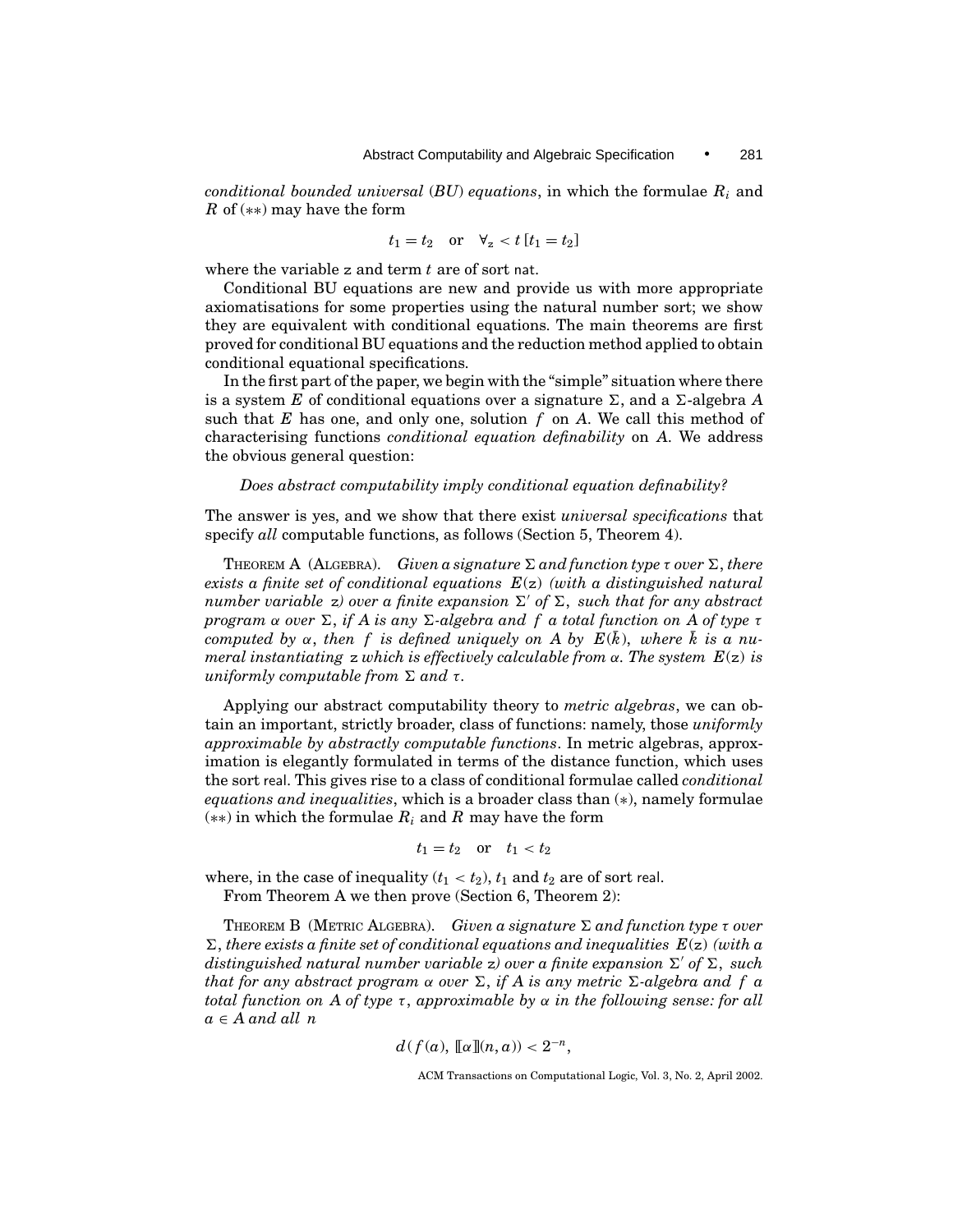*then f is defined uniquely on A by*  $E(\bar{k})$ *, where*  $\bar{k}$  *is a numeral instantiating* z *which is effectively calculable from* α*. The system E*(z) *is uniformly computable from*  $\Sigma$  *and*  $\tau$ *.* 

Thus, *there is a bound*  $B(\Sigma, \tau)$  *on the number of conditional equations and inequalities needed to define all computable or computably approximable functions, that depends only on the signature*  $\Sigma$  *and the function type*  $\tau$ *.* 

Using Theorem B, we show that all the classically computable functions of real analysis are unique solutions of finite sets of conditional equations and inequalities. These classically computable functions have several characterisations, starting with those of Grzegorczyk [1955, 1957] and Lacombe [1955], and hence are often called *GL-computable*. The familiar functions of analysis, such as  $\sin x$ ,  $e^x$ ,  $\log x$ , and so on, are all GL-computable. Now there exists a certain simple total metric algebra  $\mathcal{I}^d$  over the real unit interval  $I = [0, 1]$ , such that the total functions on *I* which are uniformly approximable by abstractly computable functions on  $\mathcal{I}^d$  are precisely the GL-computable functions on *I* [Tucker and Zucker 1999, 2000]. We prove the following (Section 6, Theorem 3).

THEOREM C (METRIC ALGEBRA OVER A REAL INTERVAL). *For each positive inte* $g$ er m there is a signature  $\Sigma_m^*$  which is an expansion of the signature of  $\mathcal{I}^d$  by *finitely many function symbols, and a finite system of conditional equations and inequalities*  $E_m(z)$  *(with a distinguished natural number variable z) over*  $\Sigma_m^*$ , *such that any total function f* :  $[0, 1]^m \to \mathbb{R}$  *that is GL-computable, is the unique solution of*  $E(\bar{k})$  *for some substitution of a numeral*  $\bar{k}$  *for* z. The specification  $(\Sigma_m^*, E_m(z))$  *is uniformly computable from m.* 

Thus *there is a bound B*(*m*) *on the number of conditional equations and inequalities needed to define all m-ary GL-computable functions on* [0, 1]*.*

The signature  $\Sigma_m^*$  consists of the sorts of booleans **B** and naturals N, with their standard operations; the sort of reals  $\mathbb{R}$ , with its ring operations, together with division of reals by naturals; the sort of the unit interval  $I$ , with its embedding into  $\mathbb{R}$ ; the sort of finite arrays on  $\mathbb{R}$  with their standard operations; the standard metrics on all these sorts; a "universal function" which approximably abstractly computes all *m*-ary GL-computable total functions on *I* , together with the auxiliary functions used in its computation; the function 2<sup>−</sup>*<sup>n</sup>* used for expressing approximations; and a function for computing bounded quantification over N.

This theorem has some interesting consequences, one of which we illustrate (Section 6, Theorem 4):

COROLLARY. *For each n*> 0, *there is a finite universal algebraic specification, consisting of conditional equations and inequalities, for all computable finite dimensional dynamical systems on the unit n-cube and over the unit time interval.*

Next we consider the converse problem:

PROBLEM. *Find (reasonable) conditions under which algebraic definability implies abstract computability.*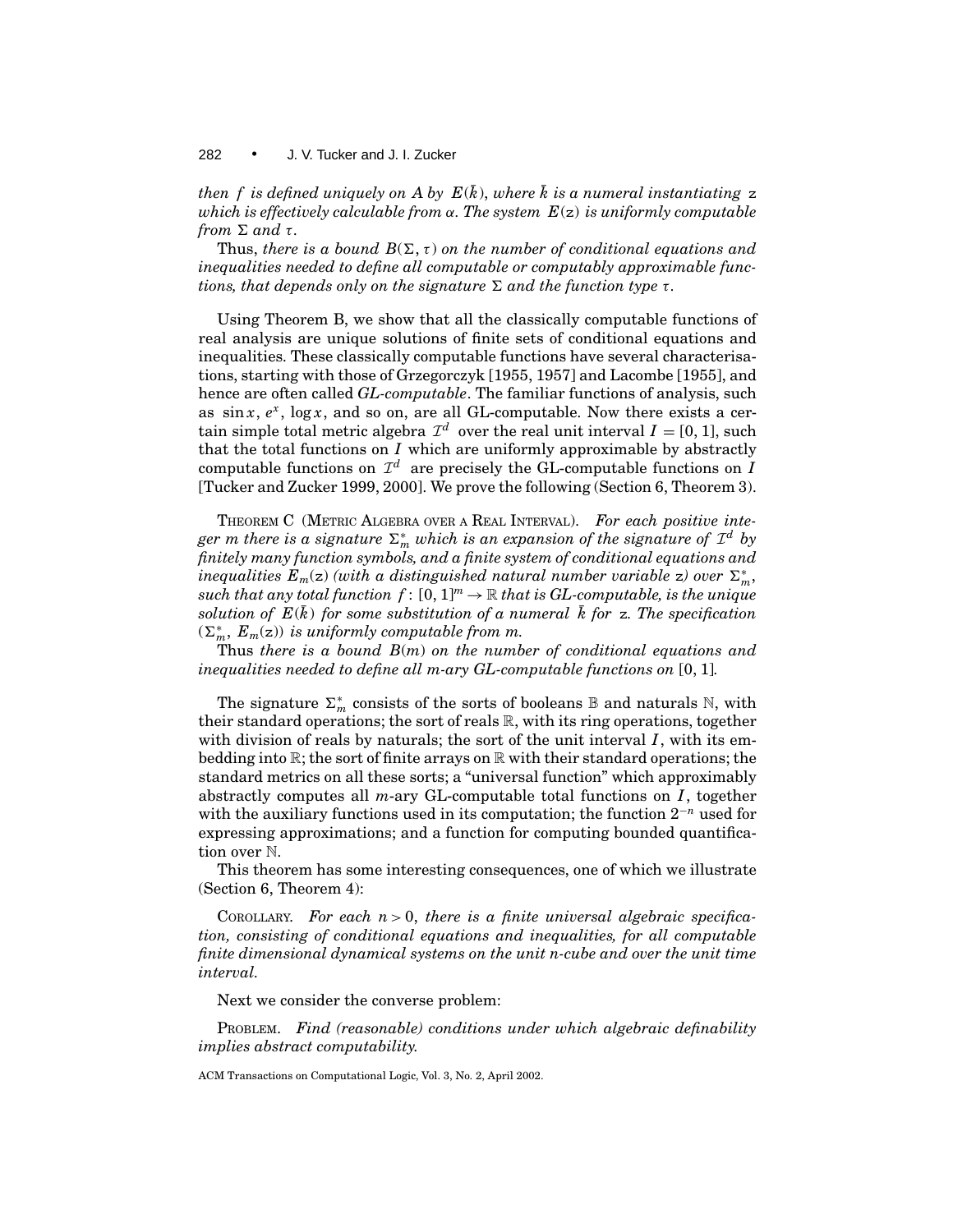From Theorem C it follows that the converse to Theorem A is false, at least for specifications consisting of conditional equations and inequalities; for example, for the sine and cosine functions on the unit interval.

It is an open problem whether the converse of the approximation result (Theorems B and C) holds. It seems that some extra *topological condition* such as continuity is required for a converse result. This suggests an interesting research area; see the example and discussion in Section 6.3.

In the second part of the paper, we show how the conditional equational theories, and conditional BU equational theories, can be used with standard algebraic specification methods associated with proof systems, term rewriting and initial algebra semantics.

Now, when using the booleans, natural numbers, and finite sequences, the algebraic specifications and their initial algebra semantics must define the corresponding standard models of the booleans, natural numbers, and finite arrays. We develop extensions of the Birkhoff-Mal'cev Completeness Theorems that underlie the algebraic specification methods, designed to ensure that these sorts have standard models. Then we prove (Section 8, Theorems 4 and 5):

THEOREM D (INITIAL ALGEBRA). Given a signature  $\Sigma$  and function type  $\tau$  over  $\Sigma$ , there exists a finite set of conditional equations  $E(z)$  *(with a distinguished*) *natural number variable* z) over a finite expansion  $\Sigma'$  of  $\Sigma$ , such that for any *abstract program*  $\alpha$  *over*  $\Sigma$ , *if*  $\alpha$  *computes a total function f on A of type*  $\tau$ , *and A has an initial algebra specification by a set E of either conditional equations or conditional BU equations (with hidden sorts and functions), then* (*A*, *f* ) *has an initial algebra specification by a set*  $E \cup E(k)$ , *where*  $E(z)$  *consists of conditional equations and*  $\bar{k}$  *is a numeral instantiating* z, which is effectively *calculable from*  $\alpha$ *. The system E(z) is uniformly computable from*  $\Sigma$  *and*  $\tau$ *. Furthermore, if the specification E of A has e axioms, then the specification of*  $(A, f)$  *is finite, with e + e' axioms, where e' is a constant computed uniformly from*  $\Sigma$  *and*  $\tau$ *.* 

This paper is part of our series on abstract computability theory on manysorted algebras and its applications, starting in Tucker and Zucker [1888] and most recently surveyed in Tucker and Zucker [2000]. Knowledge of computation and our studies of computation versus specifications [Tucker and Zucker 1991, 1992] and verification [Tucker and Zucker 1993] will be helpful, but only our work on topological data types [Tucker and Zucker 1999] is necessary.

The subject of this paper is also a generalisation of the theory of algebraic specifications for *computable, semicomputable and co-semicomputable* algebras developed by one of us (JVT) with J. A. Bergstra: see Bergstra and Tucker [1980a,b, 1982, 1983, 1987, 1995] and the surveys Meseguer and Goguen [1985]; Stoltenberg-Hansen and Tucker [1995]. However, at least initially, the generalised computability raises new questions concerning topological data types, uniformity and parameterisation, and standard models. Knowledge of the theory for computable algebras is not required for this paper.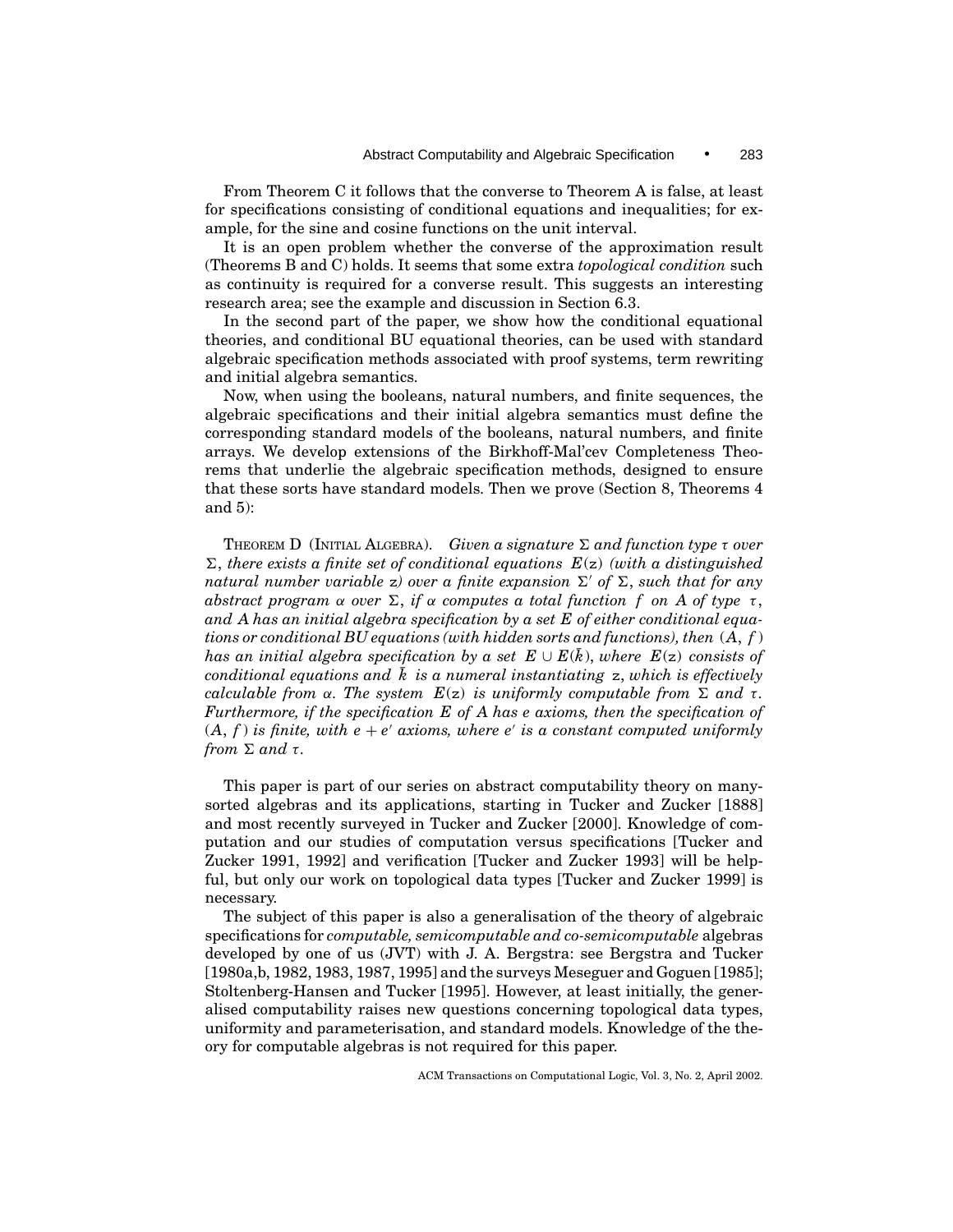In Section 1 we define how to augment structures with the *standard sorts* of the booleans and naturals, and finite sequences or *arrays* over all sorts, together with the corresponding operations. For the rest of the paper we consider, without loss of generality, only N-standard signatures and structures with the booleans and naturals.

In Section 2 we introduce a number of proof systems, all based in the calculus of sequents over a many-sorted signature  $\Sigma$ . These are systems for (i) first order logic over  $\Sigma$  with equality, (ii) conditional equational logic, (iii) conditional bounded universal (BU) equational logic, and (iv) conditional standard universal (SU) equational logic. The systems (ii) and (iii) are subsystems of the classical predicate calculus (i), and are used in the following sections, while (iv) is an infinitary system introduced for interest.

In Section 3 we define the basic technical notion of a theory uniquely specifying a function on an arbitrary algebra with hidden sorts and functions. This leads to a simple notion of specifiable parameterisation which we illustrate by showing how a conditional equational (or conditional BU equational) specification of a standard structure *A* can be extended to a similar specification of the array structure *A*<sup>∗</sup>. We also show how to "reduce" a conditional BU equational specification over  $\Sigma$  to a conditional equational specification over an expansion of  $\Sigma$ .

In Section 4 we recall the basic notions of *computability* of functions, including universality of the  $\mu$ PR<sup>∗</sup> functions.

In Section 5 we prove Theorem A, concerning the conditional equational definability of computable functions.

In Section 6 we prove Theorems B and C, concerning the definability, by conditional equations and inequalities, of computably approximable functions on metric algebras.

In Section 7 we describe the construction of *initial standard models* for conditional equational and conditional BU equational theories, and work out the completeness theorems for the corresponding proof systems in Section 2. The reduction of a conditional BU equational specification over  $\Sigma$  to a conditional equational specification over an expansion of  $\Sigma$  is proved for initial models.

In Section 8 we investigate the relationship between *computability* and *algebraic specifiability* of functions on initial N-standard algebras, and prove Theorem D. Finally, in Section 9, we consider the converse problem of finding sufficient conditions for algebraic specifiability to imply computability on classes of standard structures. Two equivalence theorems are proved.

# 1. MANY-SORTED SIGNATURES AND ALGEBRAS

In this section we briefly review concepts defined and discussed in Tucker and Zucker [2000, *§*1 ], where more detailed information can be found. Background information on universal algebra can be found in Meinke and Tucker [1992]; Ehrig and Mahr [1985]; Wechler [1992].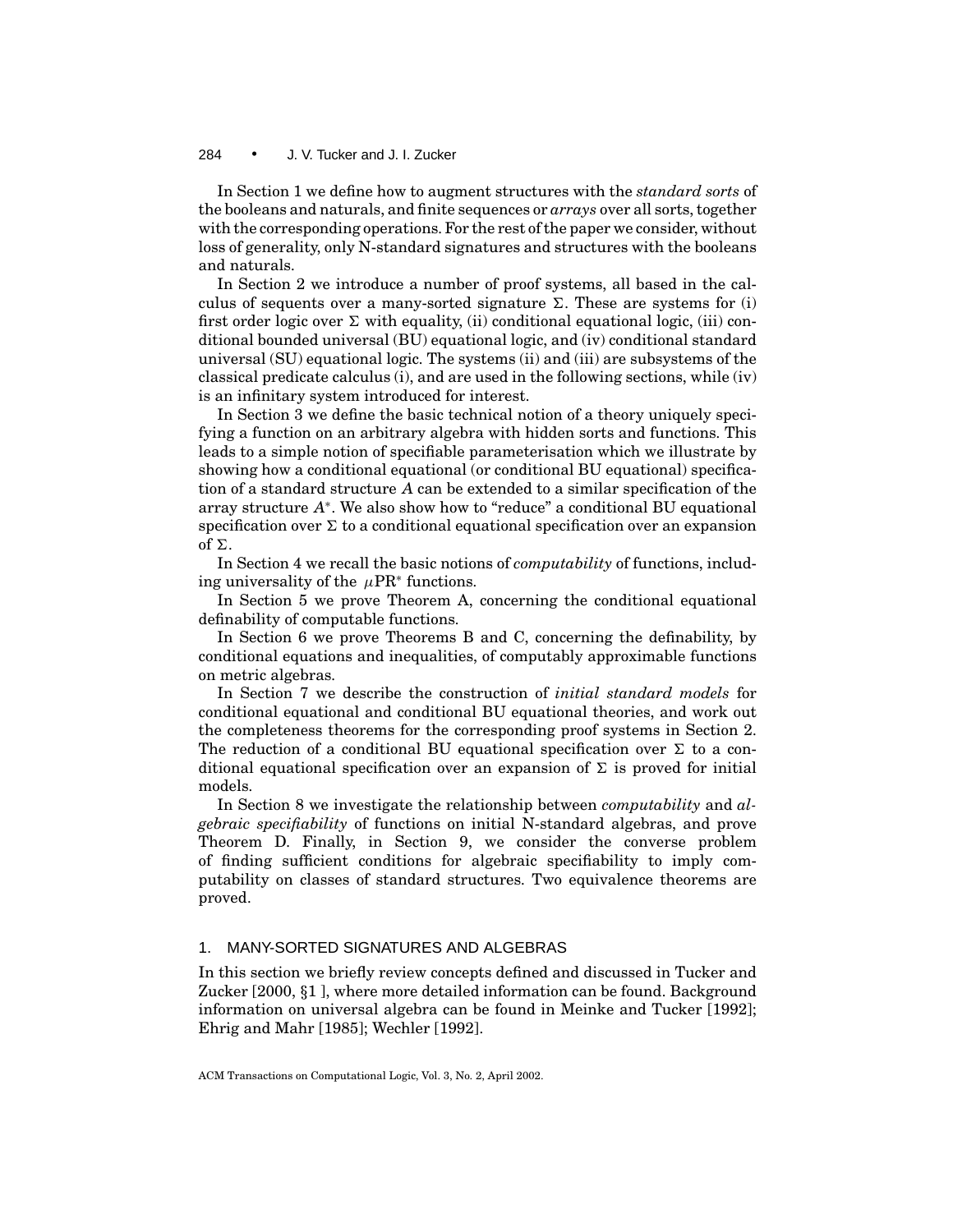#### 1.1 Basic Definitions

A *signature*  $\Sigma$  (for a many-sorted algebra) is a pair consisting of (i) a finite set *Sort*( $\Sigma$ ) of *sorts*, and (ii) a finite set *Func*( $\Sigma$ ) of (*primitive*) *function symbols*, each symbol *F* having a *type*  $s_1 \times \cdots \times s_m \to s$ , where  $s_1, \ldots, s_m, s \in \text{Sort}(\Sigma)$ ; in that case we write  $F: s_1 \times \cdots \times s_m \to s$ , with  $dom(F) =_{df} s_1 \times \cdots \times s_m$ . (The case  $m = 0$  corresponds to *constant symbols*.)

A  $\Sigma$ -*product type* has the form  $u = s_1 \times \cdots \times s_m$  ( $m \ge 0$ ), where  $s_1, \ldots, s_m$ are  $\Sigma$ -sorts. We use the notation  $u, v, w, \ldots$  for  $\Sigma$ -product types.

A  $\Sigma$ -algebra A has, for each sort *s* of  $\Sigma$ , a non-empty *carrier set*  $A_s$  of sort *s*, and for each  $\Sigma$ -function symbol  $F: u \rightarrow s$ , a function  $F^A: A^u \rightarrow A_s$  (where, for the  $\Sigma$ -product type  $u = s_1 \times \cdots \times s_m$ , we write  $A^u =_{df} A_{s_1} \times \cdots \times A_{s_m}$ .

Given an algebra *A*, we sometimes write  $\Sigma(A)$  for its signature.

The algebra *A* is *total* if  $F^A$  is total for each  $\Sigma$ -function symbol *F*. Without such a totality assumption, *A* is called *partial*.

In this paper we deal with total algebras, except in *§*8.4.

We will also consider classes  $K$  of  $\Sigma$ -algebras. A  $\Sigma$ -*adt* (*abstract data type*) is defined to be any such class, closed under  $\Sigma$ -isomorphism. In particular,  $Alg(\Sigma)$ denotes the class of all  $\Sigma$ -algebras.

*Examples.* (a) The algebra of *booleans* has the carrier  $\mathbb{B} = {\text{tt}, \mathbb{f}}$  of sort bool. It can be displayed as follows:

| algebra<br>carriers<br>end | $\mathbb{B}$<br>functions $\text{t}, \text{f} : \rightarrow \mathbb{B}$ ,<br>and $B$ , or $B : \mathbb{B}^2 \to \mathbb{B}$<br>$not^B : \mathbb{B} \to \mathbb{B}$ | with signature | signature $\Sigma(\mathcal{B})$<br>sorts<br>end | bool<br>functions true, false : $\rightarrow$ bool,<br>and, or : bool <sup>2</sup> $\rightarrow$ bool<br>$not : bool \rightarrow bool$ |
|----------------------------|--------------------------------------------------------------------------------------------------------------------------------------------------------------------|----------------|-------------------------------------------------|----------------------------------------------------------------------------------------------------------------------------------------|
|----------------------------|--------------------------------------------------------------------------------------------------------------------------------------------------------------------|----------------|-------------------------------------------------|----------------------------------------------------------------------------------------------------------------------------------------|

For notational simplicity, we will usually not distinguish between function names in the signature (true, etc.) and their intended interpretations (true<sup>B</sup> =  $t, etc.$ )

(b) The algebra  $\mathcal{N}_0$  of naturals has a carrier  $\mathbb N$  of sort nat, together with the zero constant and successor function:

| algebra                                 | $\mathcal{N}_0$                        |
|-----------------------------------------|----------------------------------------|
| carriers                                |                                        |
| functions $0: \rightarrow \mathbb{N}$ , |                                        |
|                                         | $S: \mathbb{N} \rightarrow \mathbb{N}$ |
| end                                     |                                        |

ACM Transactions on Computational Logic, Vol. 3, No. 2, April 2002.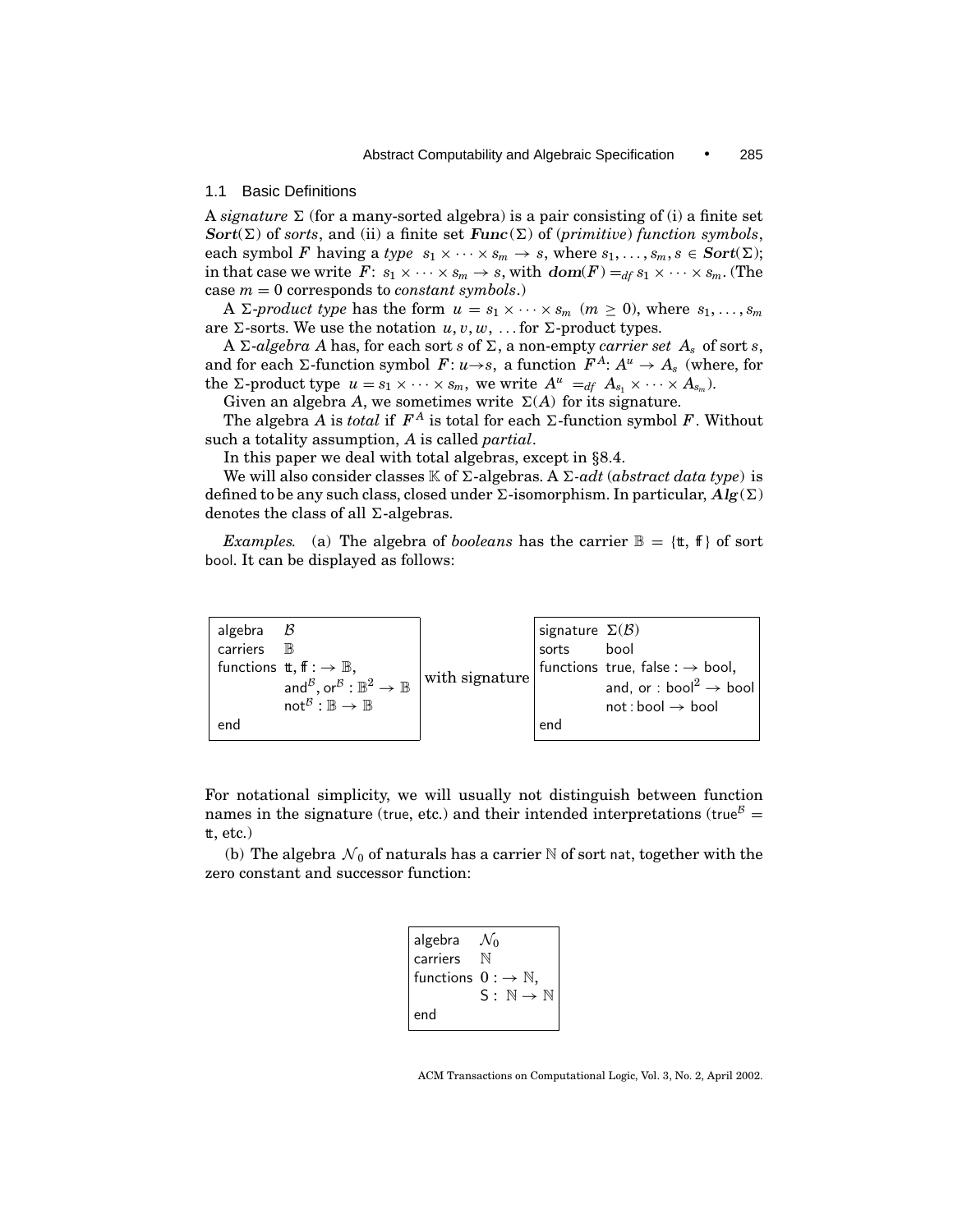(c) The ring  $\mathcal{R}_0$  of reals has a carrier  $\mathbb R$  of sort real:

| algebra                                            | $\mathcal{R}_0$                 |
|----------------------------------------------------|---------------------------------|
| carriers                                           | $\mathbb{R}$                    |
| functions                                          | $0, 1 : \rightarrow \mathbb{R}$ |
| $+, \times : \mathbb{R}^2 \rightarrow \mathbb{R},$ |                                 |
| $- : \mathbb{R} \rightarrow \mathbb{R}$            |                                 |

We make the following assumption about the signatures  $\Sigma$ .

**Instantiation Assumption.** For every sort s of  $\Sigma$ , there is a closed term of *that sort, called the default term δ<sup>s</sup> of that sort.*

This guarantees the presence of *default values*  $\delta_A^s$  in a  $\Sigma$ -algebra *A* at all sorts *s*, and *default tuples*  $\delta_A^u$  at all product types *u*.

## 1.2 Some Definitions

*Definition* 1 (*Subalgebra*). Given  $\Sigma$ -algebras *A* and *B*, we say that *B* is a  $\Sigma$ -*subalgebra* of *A* (written  $B \le A$ ) iff (i) for all  $\Sigma$ -sorts *s*,  $B_s \subseteq A_s$ , and (ii) for every  $\Sigma$ -function symbol  $\overline{F}$ ,  $\overline{F}^{\overline{B}} = \overline{F}^{\overline{A}} \upharpoonright B$ .

*Definition* 2 (*Expansions and Reducts*). Let  $\Sigma$  and  $\Sigma'$  be signatures with  $\Sigma \subset \Sigma'.$ 

- (a) If *A'* is a  $\Sigma'$ -algebra, then the  $\Sigma$ -*reduct of A'*, *A'* |<sub> $\Sigma$ </sub>, is the algebra of signature  $\Sigma$ , consisting of the carriers of *A'* named by the sorts of  $\Sigma$  and equipped with the functions of *A'* named by the function symbols of  $\Sigma$ .
- (b) If *A* is a  $\Sigma$ -algebra and *A'* is a  $\Sigma'$ -algebra, then *A'* is a  $\Sigma'$ -expansion of *A* iff  $A$  is the  $\Sigma$ -reduct of  $A'$ .
- (c) If  $K'$  is a  $\Sigma'$ -adt, then  $K'|_{\Sigma}$  is the class of  $\Sigma$ -reducts of algebras in  $K'.$

# 1.3 Adding Booleans: Standard Signatures and Algebras

Recall the algebra B of booleans (Example (a) in *§*1.1).

A signature  $\Sigma$  is called *standard* if (i)  $\Sigma(\mathcal{B}) \subseteq \Sigma$ ; (ii) the  $\Sigma$ -function symbols include a *conditional*

$$
\text{if}_s \colon \text{bool} \times s^2 \to s
$$

for all sorts *s* of  $\Sigma$  other than bool; and (iii) the  $\Sigma$ -function symbols include an *equality operation*

$$
\operatorname{\sf eq}_s\hskip-2pt:\hskip-2pt s^2\to\operatorname{\sf bool}
$$

for all  $s \in \mathbf{EqSort}(\Sigma)$ , where  $\mathbf{EqSort}(\Sigma) \subseteq \mathbf{Sort}(\Sigma)$  is the set of  $\Sigma\text{-}equality$  sorts.

Given a standard signature  $\Sigma$ , a  $\Sigma$ -algebra *A* is *standard* if (i) it is an expansion of B; (ii) the conditionals have their standard interpretation in *A*, *i.e.*, for  $b \in \mathbb{B}$  and  $x, y \in A_s$ ,

$$
if_s(b, x, y) = \begin{cases} x & \text{if } b = \text{tt} \\ y & \text{if } b = \text{ft} \end{cases}
$$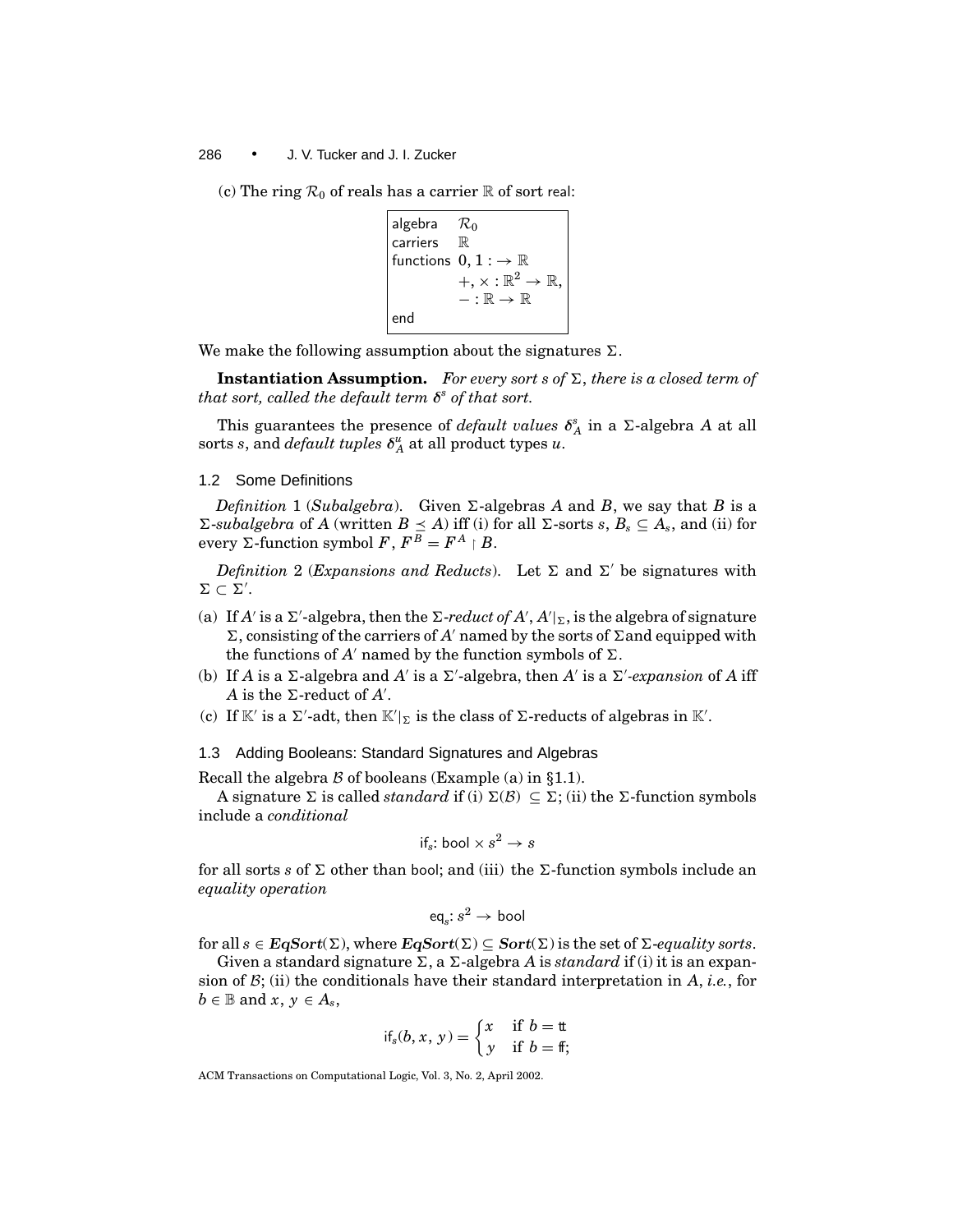and (iii) the equality operator  $eq_s$  is interpreted as *identity* on each  $\Sigma$ -equality sort *s*.

Note that any many-sorted signature  $\Sigma$  can be *standardised* to a signature  $\Sigma^{\beta}$  by adjoining the sort bool together with the standard boolean operations; and, correspondingly, any algebra *A* can be standardised to an algebra  $A^B$  by adjoining the algebra  $\beta$  and the conditional if<sub>s</sub> at all  $\Sigma$ -sorts *s*, and the equality operator eq*<sup>s</sup>* at the specified equality sorts:

```
algebra A^{\beta}import A, B
                 \text{if}_s: \mathbb{B} \times A_s^2 \to A_s \ \ (s \in \textbf{Sort}(\Sigma)),\operatorname{\sf eq}_s\colon A_s^2\to\mathbb B\qquad(s\in {\text {\it {EqSort}}}(\Sigma))end
```
Thus the standardisation of a  $\Sigma$ -algebra *A* depends on the specification of  $EqSort(\Sigma)$ . These will be the sorts for which an equality test is considered to be "computable" in some sense.

*Examples.* (a) The simplest standard algebra is the algebra  $\beta$  of the booleans.

(b) The standard algebra of naturals  $N$  is formed by standardising the algebra  $\mathcal{N}_0$  (Example (b) in §1.1) with nat as an equality sort, and, further, adjoining the order relation less<sub>nat</sub> as a boolean-valued operation on  $\mathbb{N}$ :

| algebra                                |                                                                                 |
|----------------------------------------|---------------------------------------------------------------------------------|
| import $\mathcal{N}_0$ , $\mathcal{B}$ |                                                                                 |
|                                        | functions if <sub>nat</sub> : $\mathbb{B} \times \mathbb{N}^2 \to \mathbb{N}$ . |
|                                        | eq <sub>nat</sub> , less <sub>nat</sub> : $\mathbb{N}^2 \to \mathbb{B}$         |
| end                                    |                                                                                 |

(c) The standard algebra  $R$  of reals is formed similarly by standardising the ring R<sup>0</sup> (Example (c) in *§*1.1), with real *not* an equality sort. In fact, neither the equality nor the order relation on  $\mathbb R$  is included as an operation on real. (The significance of this is discussed later; *cf.* Remark 3 in *§*5.3.)

 $StdAlg(\Sigma)$  denotes the class of all standard  $\Sigma$ -algebras.

# 1.4 Adding Counters: N-Standard Signatures and Algebras

A standard signature  $\Sigma$  is called *N-standard* if it includes (as well as bool) the *numerical sort* nat, and also function symbols for the *standard operations* of *zero* and *successor*, as well as the *conditional* and *equality* and *order* on the naturals:

```
0: \rightarrow nat
                    S: nat \rightarrow nat
if<sub>nat</sub>: bool \times nat \rightarrow nat
         eq<sub>nat</sub>: nat<sup>2</sup> \rightarrow bool
        less<sub>nat</sub>: nat<sup>2</sup> \rightarrow bool.
```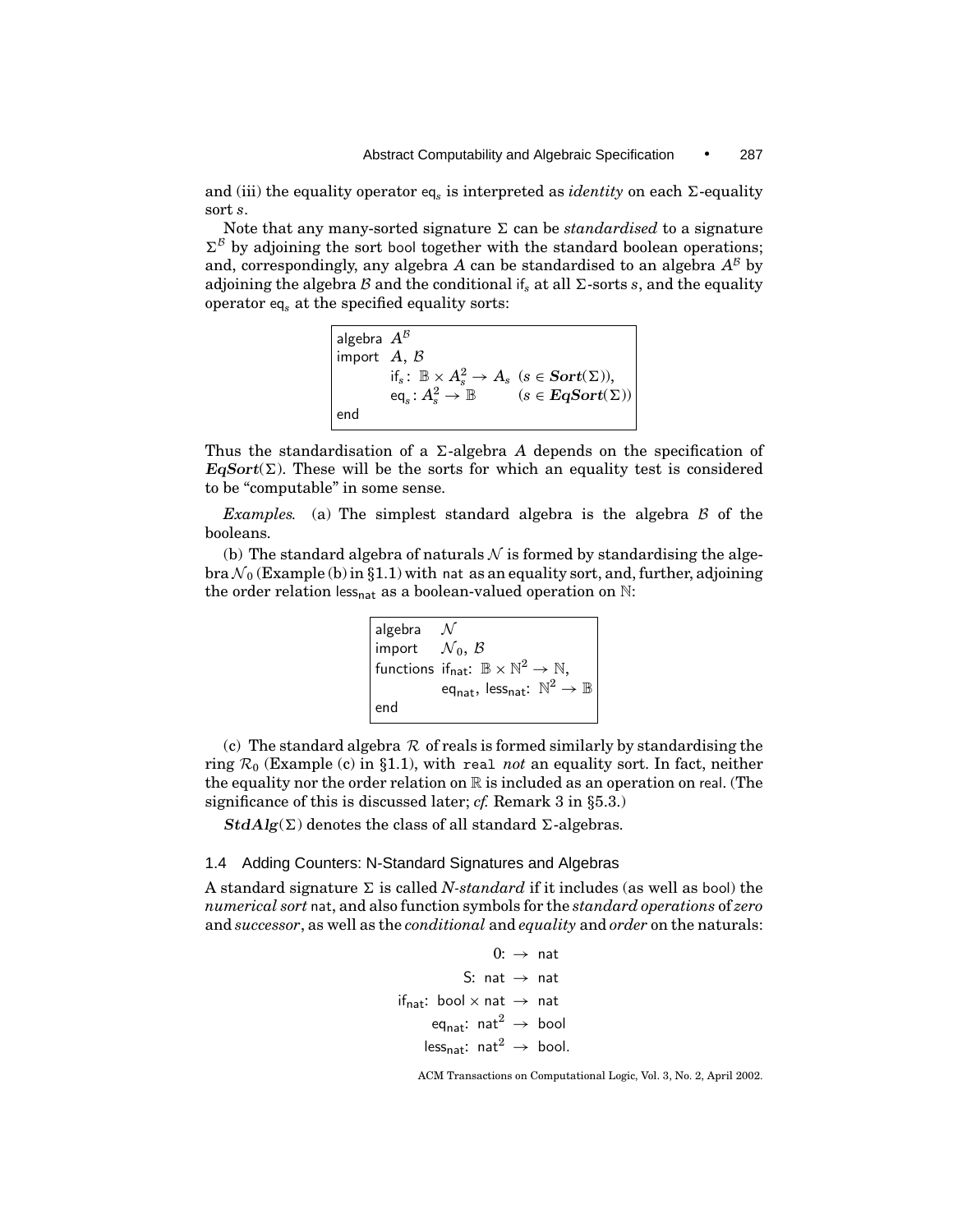The corresponding  $\Sigma$ -algebra *A* is *N-standard* if the carrier  $A_{nat}$  is the set of natural numbers  $\mathbb{N} = \{0, 1, 2, \ldots\}$ , and the standard operations (listed above) have their *standard interpretations* on N.

Note that any standard signature  $\Sigma$  can be N-*standardised* to a signature  $\Sigma^N$  by adjoining the sort nat and the operations 0, S, eq<sub>nat</sub>, less<sub>nat</sub> and if<sub>nat</sub>. Correspondingly, any standard  $\Sigma$ -algebra *A* can be N-*standardised* to an algebra  $A^{\overline{N}}$  by adjoining the carrier N together with the corresponding standard functions:

| algebra $A^N$                     |  |
|-----------------------------------|--|
| import $\ A,\ \mathcal{N}$<br>end |  |

*Examples.* (a) The simplest N-standard algebra is  $N$  (Example (b) in §1.3).

(b) The N-standard algebra  $\mathcal{R}^N$  of reals is formed by N-standardising the standard real algebra R (Example (c) in *§*1.3).

 $NStdAlg(\Sigma)$  denotes the class of all N-standard  $\Sigma$ -algebras.

**N-Standardness Assumption.** *We will assume throughout this paper that the signatures and algebras are N-standard, except where stated otherwise*.

We also consider a notion stricter than N-standardness.

# 1.5 Strictly N-Standard Signatures and Algebras

An N-standard signature  $\Sigma$  is *strictly N-standard* if the *only operations of*  $\Sigma$  with range sort nat or bool are the *standard numerical operations* 0, S, ifnat eqnat, lessnat (*§*1.4) and the *boolean operations* true, false, and, or, not (*§*1.1). An algebra is *strictly N-standard* if its signature is.

# *Remarks*

- (1) Any N-standardised signature and algebra are automatically strictly N-standard.
- (2) A strictly N-standard signature has no equality sorts other than nat.
- (3) Any subterm of a term of sort nat or bool of a strictly standard signature is itself of sort nat or bool. (Proved by structural induction on the term.)

The notion of strict N-standardness will be used in Section 9.

# 1.6 Adding Arrays: Algebras A<sup>∗</sup> of Signature Σ<sup>∗</sup>

The significance of arrays for computation is that they provide *finite but unbounded memory*.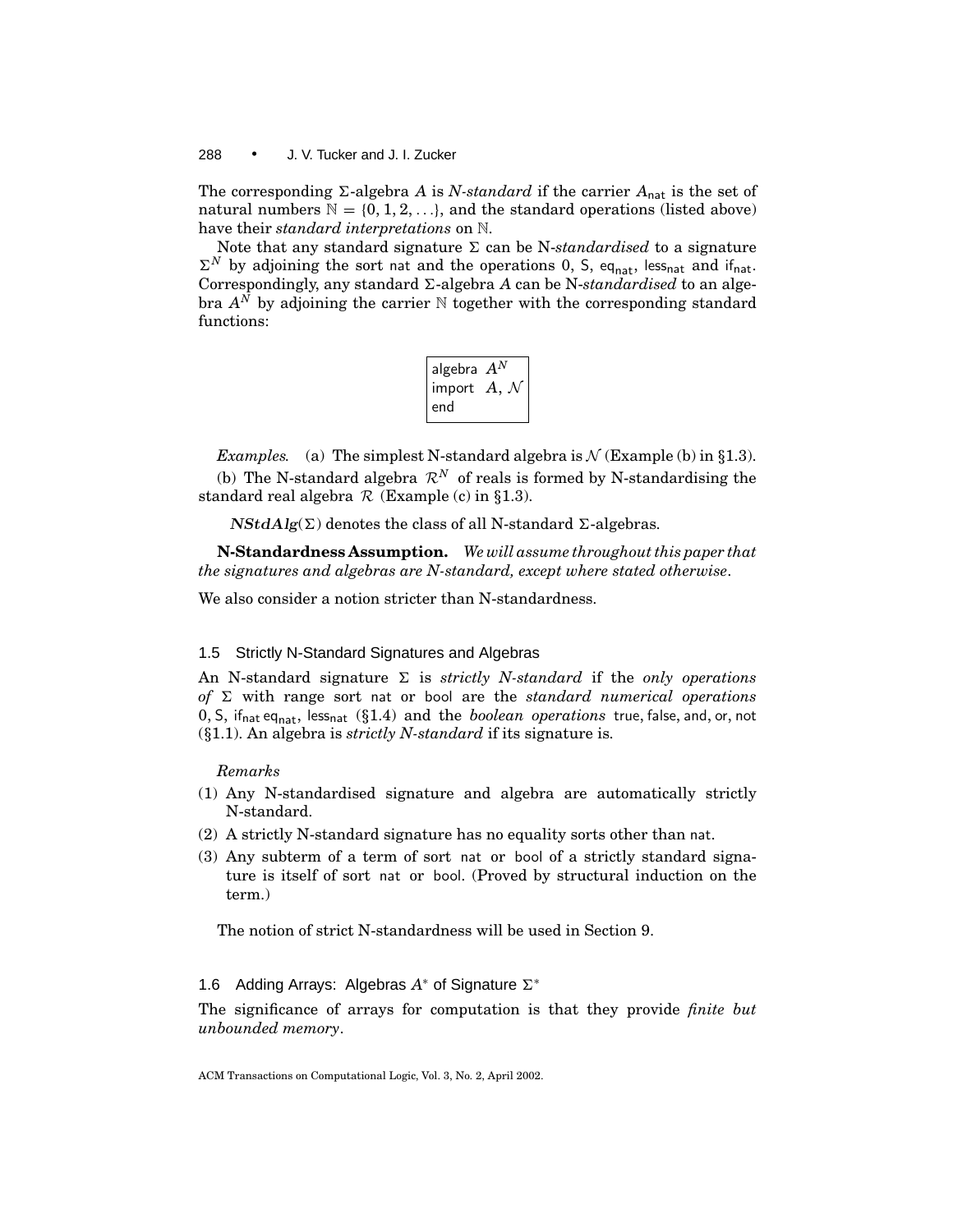Given a standard signature  $\Sigma$ , and standard  $\Sigma$ -algebra A, we expand  $\Sigma$  and *A* in two stages:

- (1<sup>°</sup>) N-standardise these to form  $\Sigma^N$  and  $A^N$ , as in §1.3.
- (2<sup>°</sup>) Define, for each sort *s* of Σ, the carrier  $A^*_{s}$  to be the set of *finite sequences* or *arrays a*<sup>∗</sup> over *As*, of "starred sort" *s*<sup>∗</sup>.

The reason for introducing starred sorts is the lack of effective coding of finite sequences within abstract algebras in general. (Note that, for simplicity, our definition excludes a starred sort nat<sup>∗</sup>, which would be redundant.)

The resulting algebras  $A^*$  have signature  $\Sigma^*$ , which expands  $\Sigma^N$  by including, for each sort *s* of  $\Sigma$ , the new starred sort *s*<sup>\*</sup>, and also the following new function symbols:

- (i) the operator Lgth<sub>s</sub>:  $s^* \rightarrow$  nat, where Lgth( $a^*$ ) is the length of the array  $a^*$ ;
- (ii) the application operator  $Ap_s: s^* \times nat \rightarrow s$ , where

$$
\mathsf{Ap}^A_s(a^*, k) \begin{cases} a^*[k] & \text{if } k < \mathsf{Lgth}(a^*) \\ \delta^s & \text{otherwise} \end{cases}
$$

where *δ<sup>s</sup>* is the default value at sort *s* guaranteed by the instantiation assumption  $(\S1.1)^1$ ;

- (iii) the null array Null*s*: *s*<sup>∗</sup> of zero length;
- (iv) the operator Update<sub>s</sub>:  $s^* \times$  nat  $\times s \rightarrow s^*$ , where Update $_s^A(a^*, n, x)$  is the array  $b^* \in A_s^*$  of length  $\text{Lgth}(b^*) = \text{Lgth}(a^*)$ , such that for all  $k < \text{Lgth}(a^*)$

$$
b^*[k] = \begin{cases} a^*[k] & \text{if } k \neq n \\ x & \text{if } k = n \end{cases}
$$

(v) the operator  $\mathsf{Newlength}_s: s^* \times \mathsf{nat} \to s^*$ , where  $\mathsf{Newlength}_s^A(a^*,m)$  is the array  $b^*$  of length *m* such that for all  $k < m$ ,

$$
b^*[k] = \begin{cases} a^*[k] & \text{if } k < \text{Lgth}(a^*) \\ \delta^s & \text{if } \text{Lgth}(a^*) \le k < m \end{cases}
$$

- (vi) the *conditional* on  $A_s^*$  for each sort *s*; and
- (vii) the *equality* operator on  $A_s^*$  for each equality sort *s*.

Note that  $A^*$  is an N-standard  $\Sigma^*$ -*expansion* of  $A$ .

The justification for (vii) is that if a sort *s* has "computable" equality, then clearly so has the sort *s*<sup>∗</sup>, since it amounts to testing equality of finitely many pairs of objects of sort *s*, up to a computable length.

## 2. PROOF SYSTEMS AND THEORIES FOR  $\Sigma$ -ALGEBRAS

To reason about computations, we choose a first-order language based on  $\Sigma$  as a specification language.

Note, in this connection, that the *operations* in  $\Sigma$  are used for computation. In particular, boolean-valued operations are used for tests in computations. By

<sup>&</sup>lt;sup>1</sup>We assume that  $a^*[k]$  is undefined for  $k \geq \text{Lgth}(a^*)$ .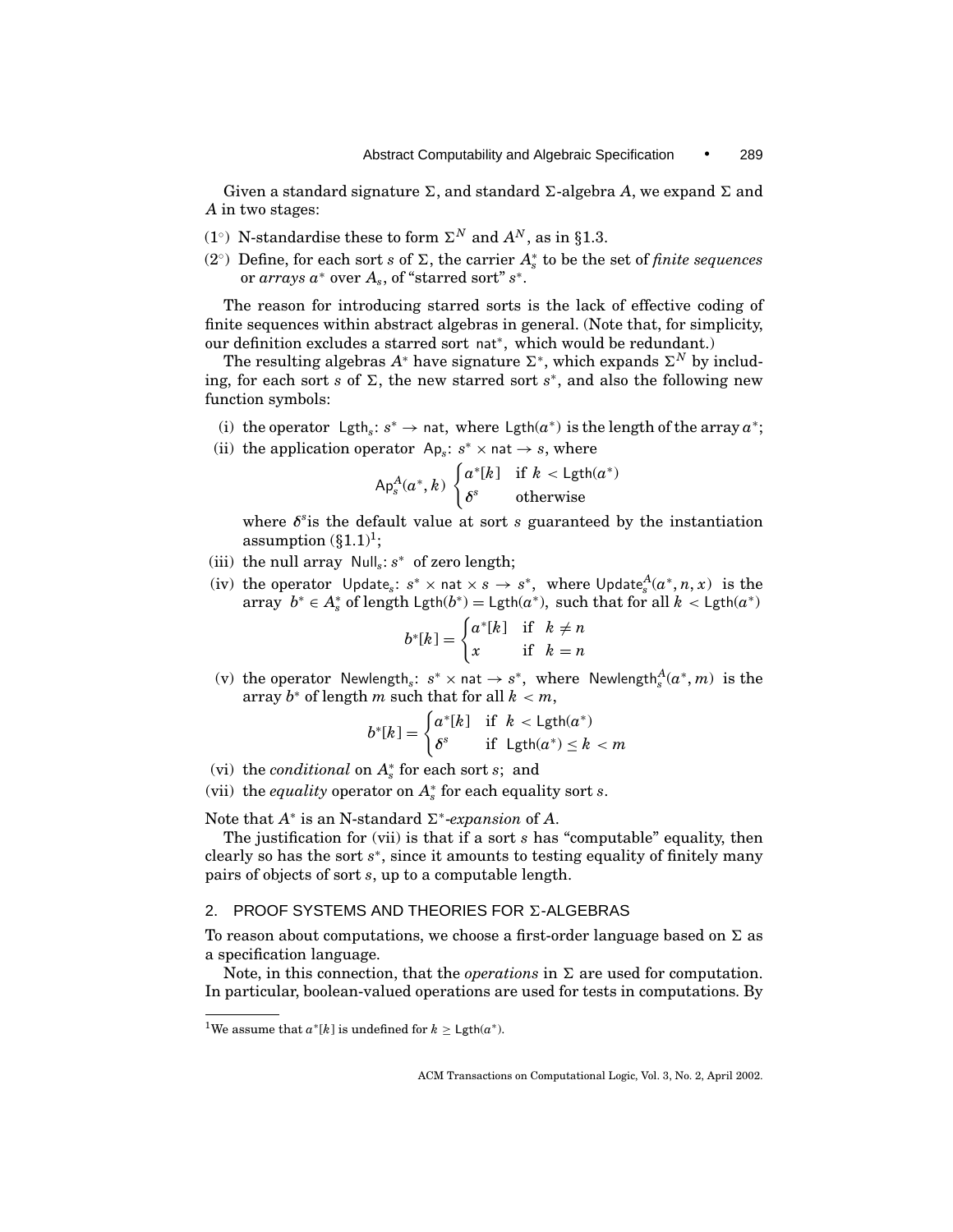contrast, for specification and reasoning about these algebras, we may add *predicates* to the language, which are not, in general, computable or testable. For example, our specification language will include the equality predicate at all sorts (as we will see), whereas only the *equality sorts s* have the "computable" equality operator eq*<sup>s</sup>* (*§*1.3). In writing specifications on the reals we may also add the '<' predicate (again, not computable, at least if defined totally), as we will do later (*§*5.3) for the specification of approximable computability. Note that these predicates added to the language do not form part of the signature. Intuitively, think of the equality operation as a "computable" boolean test, but the equality predicate as a "provable" assertion of equality between two terms.

So let *Lang*( $\Sigma$ ) be the first order language over the signature  $\Sigma$ , with the *equality predicate* at all sorts. The syntax of  $\text{Lang}(\Sigma)$  is generated as follows. For each  $\Sigma$ -sort *s* there are countably many *variables* of sort *s*, denoted a, b, ..., x, y, .... Next, for each  $\Sigma$ -sort *s*, there are *terms* of sort *s*, generated from variables and the function symbols of  $\Sigma$  according to the standard typing rules. We write *t<sup>s</sup>* or *t* : *s* if *t* is a term of sort *s*, and, for a product type  $u = s_1 \times \cdots \times s_m$ , we write  $t : u$  if  $t$  is a *u*-tuple of terms, that is, an *m*-tuple of terms of type  $s_1 \times \cdots \times s_m$ .

The *atomic formulae* of *Lang*( $\Sigma$ ), then, are equations ( $t_1^s = t_2^s$ ) between terms of sort  $s$ , for all  $\Sigma$ -sorts  $s$  (whether equality sorts or not), and the propositional constants true and false. *Formulae* of  $\text{Lang}(\Sigma)$  are built up from these by the logical connectives  $\land$ ,  $\lor$ ,  $\rightarrow$ ,  $\neg$ , and the quantifiers  $\forall_s$  and  $\exists_s$  for all sorts *s* of  $\Sigma$ .

We will consider (in the following four subsections) four formal systems in  $\text{Lang}(\Sigma)$ , conveniently formulated as *sequent calculi*. The first is our basic system FOL( $\Sigma$ ), full first order logic with equality over  $\Sigma$ . The next two are subsystems of this, that will be used in Section 7. The final system is a subsystem of  $FOL(\Sigma)$ , extended by an infinitary proof rule.

Background information on sequent calculus proof systems can be found in Takeuti [1987].

Note that we do *not* assume (N-)standardness of  $\Sigma$  in subsections 2.1 and 2.2 (only) below.

# 2.1 FOL( $\Sigma$ ): Full First Order Logic with Equality over  $\Sigma$

This can be formulated in a system  $LK_e(\Sigma)$ , which is an adaptation to the many-sorted signature  $\Sigma$  of the systems LK and LK<sub>e</sub> of Gentzen [1969]; Takeuti [1987]. The atomic formulae are equations at all  $\Sigma$ -sorts.

A *sequent* of  $LK_e(\Sigma)$  is a construct of the form  $\Gamma \mapsto \Delta$ , where  $\Gamma$  and  $\Delta$  are each finite sequences of formulae of  $Lang(\Sigma)$ .

*Derivations* (of sequents) are then constructed from certain specified *initial sequents* ("axioms") by means of specified *inference rules*.

The system  $LK<sub>e</sub>$  can be augmented in two ways:

(a) Adding *axioms of a theory*, or rather all substitution instances of these, as initial sequents;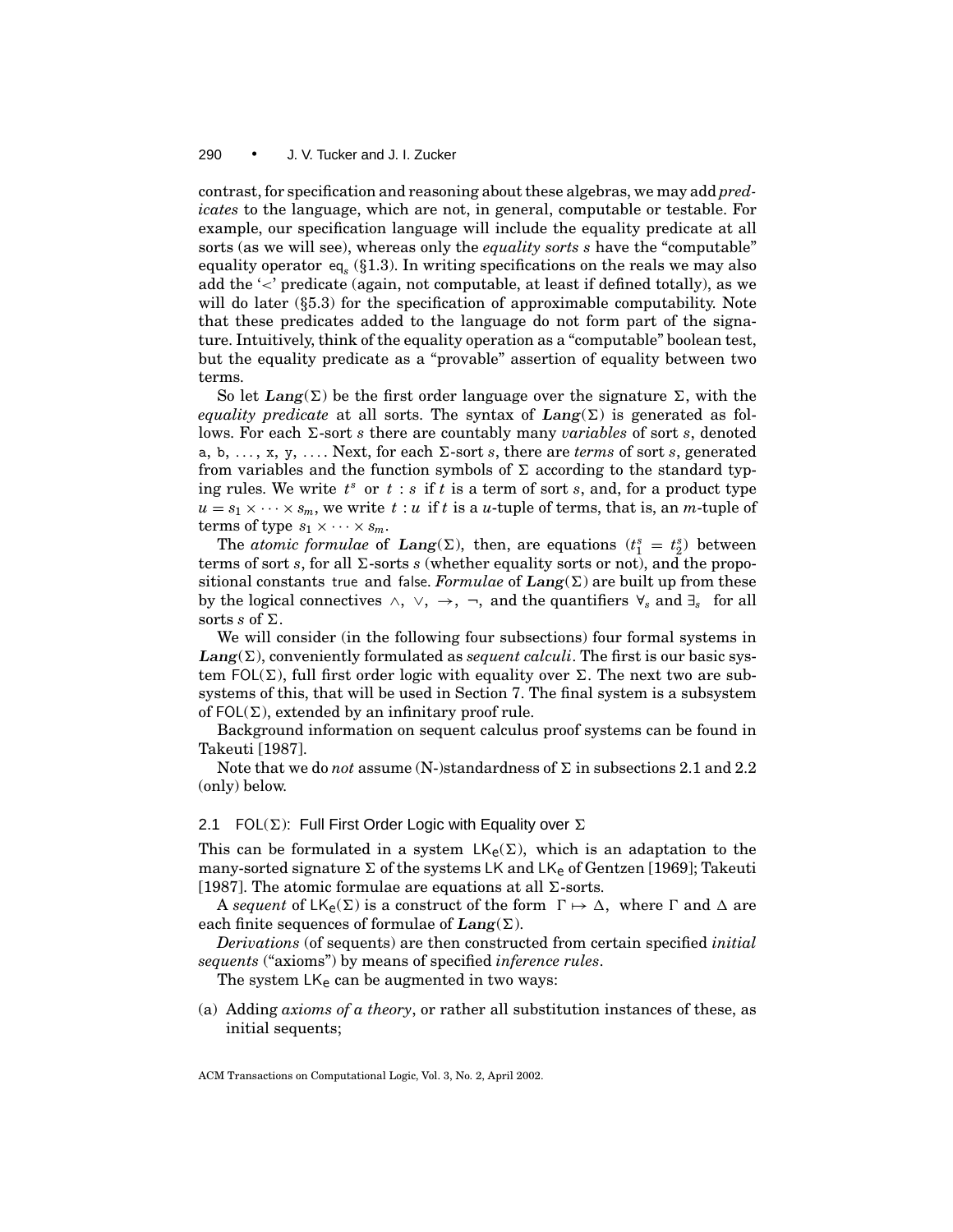(b) Adding *induction* for a class  $\mathcal C$  of formulae (in case  $\Sigma$  is N-standard), in the form of the inference rule

$$
\mathcal{C}\text{-Ind}(\Sigma): \frac{\Gamma \mapsto \Delta, F(0) \quad F(\mathsf{a}), \Pi \mapsto \Lambda, F(\mathsf{Sa})}{\Gamma, \Pi \mapsto \Delta, \Lambda, F(t)}
$$

where the induction variable a has sort nat, and the induction formula  $F(a)$ belongs to the class C. We write  $Ind(\Sigma)$  for full  $\Sigma$ -induction—where C is the set of all first-order  $\Sigma$ -formulae.

We will also be interested in the "intuitionistic" version C-lnd<sub>i</sub> of C-lnd, in which the sequences  $\Delta$  and  $\Lambda$  above are empty.

Analogous augmentations can be made for the other systems considered below.

In the next three subsections we will consider three further systems, the first two of which are subsystems of  $FOL(\Sigma)$  and the third of which is a subsystem of  $FOL(\Sigma)$  augmented by an infinitary  $\omega$ -rule. These subsystems are, in fact, also subsystems of  $LJ_e(\Sigma)$ , which is an adaptation to  $\Sigma$  of the "intuitionistic" system  $LI_e$  (*loc. cit.*), in which the sequents have only one formula on the rhs. (When we are working with these subsystems, the scheme C-Ind will consist of intuitionistic sequents, so that the sequences  $\Delta$  and  $\Lambda$  above are empty.)

# 2.2 CondEq( $\Sigma$ ): Conditional Equational Logic over  $\Sigma$

A *conditional equation* is a formula of the form

$$
P_1 \wedge \cdots \wedge P_n \to P \tag{*}
$$

where  $n \geq 0$  and  $P_i$  and P are equations. A *conditional equational theory* is a set of such formulae (or their universal closures). An *equational sequent* is a sequent of the form

$$
P_1,\ldots,P_n\ \mapsto\ P
$$

where  $n \geq 0$  and  $P_i$  and P are equations. This sequent *corresponds to* the conditional equation (∗).

The *initial sequents* are all substitution instances of the  $\Sigma$ -equality axioms (expressing that equality is a congruence relation with respect to  $\Sigma$ ), and the *inferences* are *structural inferences*, *atomic cuts* and *substitution* of terms for free variables in sequents.

# 2.3 CondBUEq( $\Sigma$ ): Conditional BU Equational Logic over  $\Sigma$

A *BU* (bounded universal) quantifier is a quantifier of the form  $\forall z < t'$ , where z : nat and *t* : nat. (The most elegant approach is to think of this as a primitive construct, with its own introduction rule: see below.) A  $(\Sigma)BU$  *equation* is formed by prefixing an equation by a string of 0 or more bounded universal quantifiers. A *conditional BU equation* is a formula of the form

$$
Q_1 \wedge \cdots \wedge Q_n \to Q \qquad (*)
$$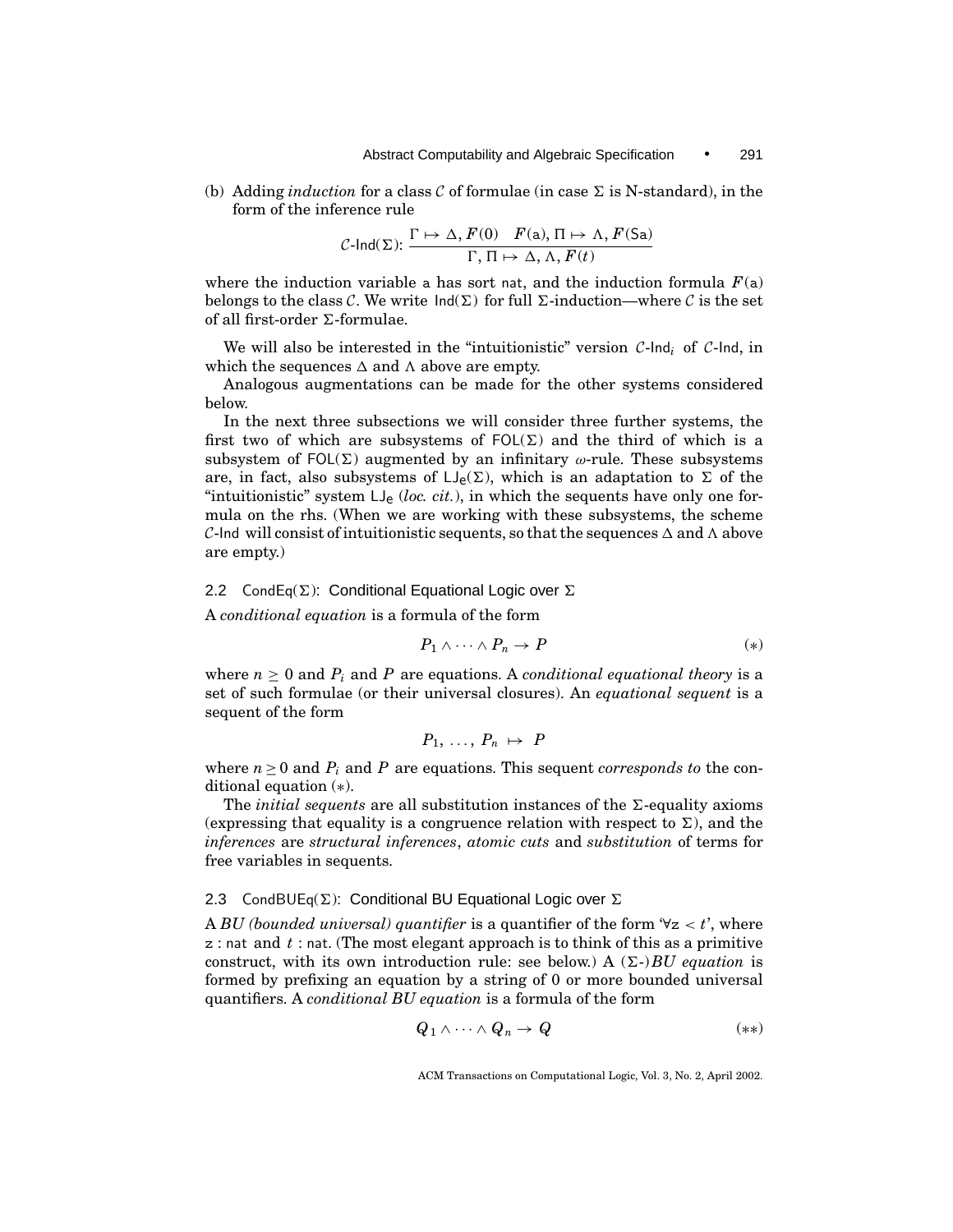where  $n \geq 0$  and  $Q_i$  and  $Q$  are BU equations. A *conditional BU equational theory* is a set of such formulae (or their universal closures). A *BU equational sequent* is a sequent of the form

$$
Q_1,\ldots,Q_n\mapsto Q
$$

where  $n \geq 0$  and  $Q_i$  and  $Q$  are BU equations. This sequent *corresponds to* the conditional BU equation (∗∗).

The system CondBUEq( $\Sigma$ ) consists of *BU equational sequents*. The initial sequents are the  $\Sigma$ -equality axioms, as before, plus the *boundedness axioms* 

BddAx(
$$
\Sigma
$$
):  $P(0), \ldots, P(n-1) \mapsto \forall z < \overline{k} P(z)$ 

for all  $\Sigma$ -equations *P* and all  $n \in \mathbb{N}$ , where  $\bar{n}$  is the *numeral* for *n*: the term S ... S0 (*n* times 'S'). The only inferences are *structural inferences*, *cut*, *substitution*, and the rules for the BU quantifiers:

$$
\forall_b L \, : \, \frac{\Gamma \mapsto s < t \qquad Q(s), \Delta \mapsto Q}{\forall z < t \, Q(z), \, \Gamma, \, \Delta \mapsto Q} \qquad \forall_b R \, : \, \frac{\mathsf{a} < t, \, \Gamma \mapsto Q(\mathsf{a})}{\Gamma \mapsto \forall z < t \, Q(z)}
$$

where *s* and *t* are terms of sort nat, '*s* < *t*' stands for 'less<sub>nat</sub> $(s, t)$  = true,' and the variable a : nat is the *'eigenvariable'* of the inference  $\forall_b R$ , which does not occur in the conclusion of that inference.

*Remark* (*Boundedness Axioms*). The boundedness axioms  $BddAx(\Sigma)$  hold (of course) in N-standard models. We remark here that they are derivable in  $FOL(\Sigma)$  from the *N-standardness axioms* NStdAx<sub>0</sub>( $\Sigma$ ) (a set of conditional equations defined in *§*7.2), plus the single formula

$$
z_1<\mathsf{S}z_2\rightarrow z_1
$$

which is, however, *not a conditional BU equation*. This formula is derivable, in turn, in  $FOL(\Sigma) + QF-Ind(\Sigma)$  (induction for quantifier-free formulae), from NStdA $x_0(\Sigma)$ . It is not clear whether the boundedness axioms are derivable in conditional BU equational logic alone from NStdA $x_0(\Sigma)$ , which is why we are adding them as axioms.

## 2.4 CondSUEq<sub>ω</sub> $(\Sigma)$ : Conditional SU Equational Logic over  $\Sigma$

The final two systems that interest us, in this and the next subsection, are not subsystems of LKe, but *infinitary* systems. They will be used for another illustration of a Malcev-type theorem for N-standard algebras (see Section 6, Theorem 4). However they will not be used in the investigation of the relationship between computability and algebraic specifiability in Section 8.

 $A(\Sigma)$ -*SU* (*standard universal*) *equation* is formed by prefixing an equation by a string of 0 or more universal quantifiers of sort nat. A *conditional SU equation* is a formula of the form

$$
R_1 \wedge \cdots \wedge R_n \to R \tag{***}
$$

where  $n \geq 0$  and  $R_i$  and R are SU equations. A *conditional SU equational theory* is a set of such formulae (or their universal closures). An *SU equational*

ACM Transactions on Computational Logic, Vol. 3, No. 2, April 2002.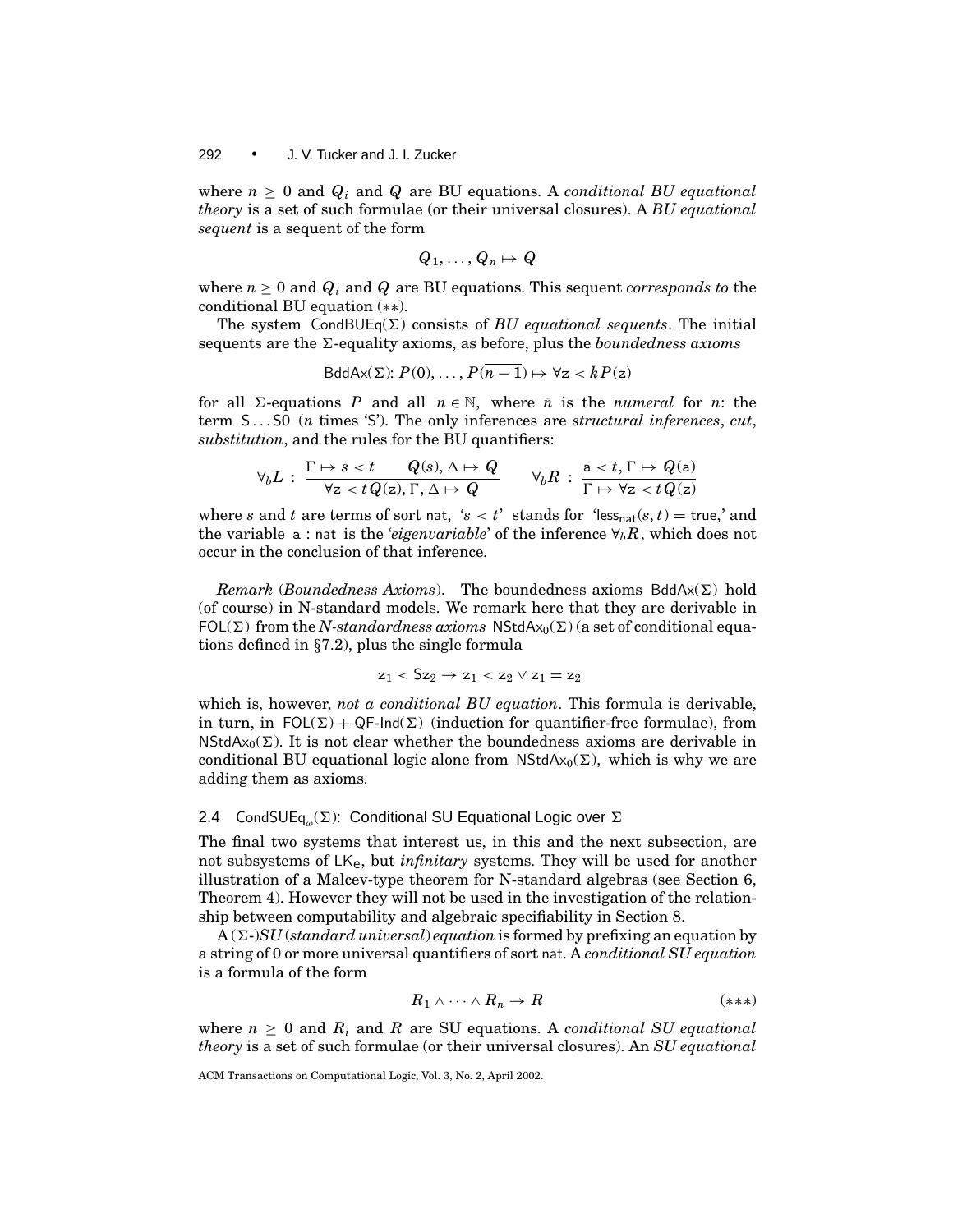*sequent* is a sequent of the form

$$
R_1,\,\ldots,\,R_n\mapsto R
$$

where  $n \geq 0$  and  $R_i$  and  $R$  are SU equations. This sequent *corresponds to* the conditional SU equation (∗∗∗).

The system CondSUEq<sub>ω</sub>( $\Sigma$ ) contains SU equational sequents. It contains the equality axioms and the following inferences: the structural inferences, cut, and the following rules for the universal number quantifier (where *t* : nat):

$$
\forall L : \frac{R(t), \Gamma \mapsto R}{\forall z R(z), \Gamma \mapsto R} \qquad \forall_{\omega} R : \frac{\cdots \Gamma \mapsto R(\bar{n}) \cdots (\text{all } n \in \mathbb{N})}{\Gamma \mapsto \forall z R(z)} \qquad (*)
$$

Note that the rule  $\forall_{\omega} R$  is actually an *infinitary*  $\omega$ -rule.

## 2.5 FOL<sub>ω</sub> $(\Sigma)$ : Full First-Order Logic with Equality and an  $\omega$ -Rule over  $\Sigma$

This modifies the system  $FOL(\Sigma)$  (§2.1) by replacing the usual universal number quantifier rule  $\forall R$  by the infinitary rule  $\forall \omega R$  (§2.4), also with the corresponding rule  $\exists_{\omega} L$  dually. We omit details, except to point out that  $FOL + Ind(\Sigma)$ can easily be interpreted in it.

We write  $Eq(\Sigma)$ ,  $BUEq(\Sigma)$  and  $SUEq(\Sigma)$  for the classes of equations, BU equations and SU equations (respectively) over  $\Sigma$ .

## 2.6 Conservativity Lemmas

One reason for the importance of (finite or infinite) conditional equational logic lies in the following lemmas. First we need a definition which will be given again in context in Section 7. Let  $\mathcal F$  be a formal system (typically CondEq( $\Sigma$ ) or CondEq<sub> $\omega$ </sub>( $\Sigma$ )), and let *T* be a theory over  $\Sigma$  (typically a conditional equational or  $\omega$ -conditional equational theory). We say that *T determines* nat in  $\mathcal F$  if every closed term of sort nat is, provably in  $\mathcal F$  from  $T$ , equal to a numeral.

- (1) (FOL over CondEq.) Let E be a  $\Sigma$ -conditional equational theory, and let  $\Gamma \mapsto P$  be a  $\Sigma$ -equational sequent. Then  $\Gamma \mapsto P$  is provable from *E* in FOL( $\Sigma$ ) if, and only if, it is provable from *E* in CondEq( $\Sigma$ ).
- (2) (FOL + Ind over CondEq.) Let *E* be a  $\Sigma$ -conditional equational theory which determines nat in CondEq( $\Sigma$ ), and let  $\Gamma \mapsto P$  be a *closed*  $\Sigma$ -equational sequent. Then  $\Gamma \mapsto P$  is provable from *E* in  $FOL(\Sigma) + Ind(\Sigma)$  if, and only if, it is provable from *E* in CondEq( $\Sigma$ ).
- (3) (FOL+Ind over CondBUEq.) Let *F* be a  $\Sigma$ -conditional BU equational theory which determines nat in CondBUEq( $\Sigma$ ), and let  $\Gamma \mapsto Q$  be a *closed*  $\Sigma$ -BU equational sequent. Then  $\Gamma \mapsto Q$  is provable from *F* in FOL( $\Sigma$ ) + Ind( $\Sigma$ ) if, and only if, it is provable from *F* in CondBUEq( $\Sigma$ ).
- (4) (FOL<sub>ω</sub> over CondSUEq<sub>ω</sub>.) Let *G* be a  $\Sigma$ -conditional SU equational theory over  $\Sigma$  which determines nat in CondSUEq<sub>ω</sub>( $\Sigma$ ), and let  $\Gamma \mapsto R$  be a *closed*  $\Sigma$ -conditional SU equational sequent. Then  $\Gamma \mapsto R$  is provable from *G* in FOL<sub>ω</sub>( $\Sigma$ ) if, and only if, it is provable from *G* in CondSUEq<sub>ω</sub>( $\Sigma$ ).

All four lemmas can be proved by cut elimination. We omit proofs, except to note briefly that the two conditions, that *E* determines nat and that  $\Gamma \mapsto P$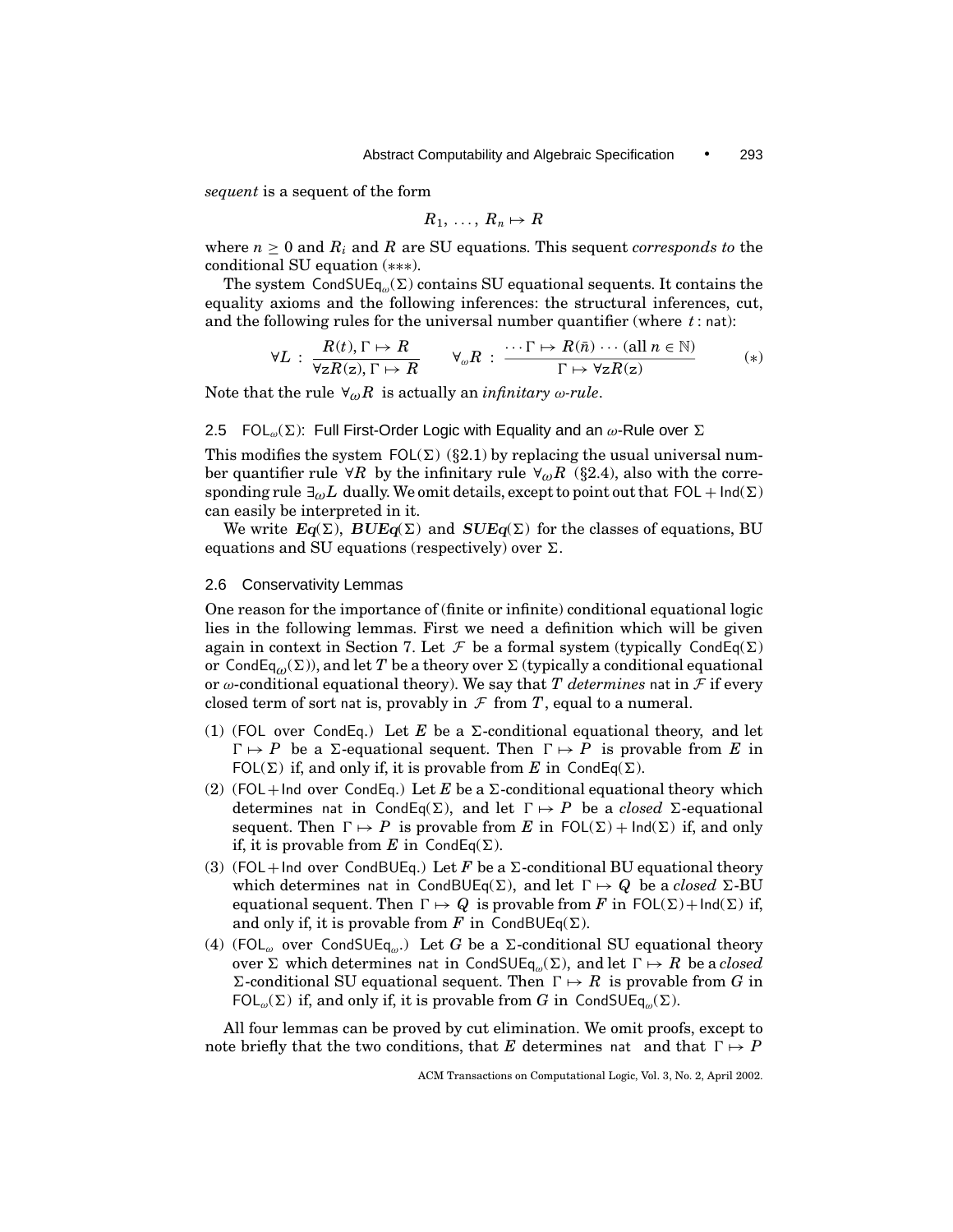is closed, are used in (2) and (3) to eliminate induction inferences, and in (4) to eliminate cuts of formulae universally or existentially quantified over nat.

*Remarks.* (1) These conservativity lemmas (at least for simple equations) also follow from the Birkhoff-Mal'cev-type completeness Theorems 1–4 in Section 7.

(2) Infinitary systems come into their own when reasoning about infinite objects such as infinite streams of data. Some applications in this direction, using a related infinitary system (CondEq<sub>ω</sub>), are given in Tucker and Zucker [2001b].

### 3. SPECIFIABILITY OF FUNCTIONS BY THEORIES

## 3.1 Specifiability over Algebras and over Classes of Algebras

Recall from Section 2 that  $Lang(\Sigma)$  is the first order language over  $\Sigma$ , with equality as the only predicate at all sorts.

A  $\Sigma$ -*theory* is just a set *T* of formulae in *Lang*( $\Sigma$ ). The *axioms* of *T* are the formulae in *T*. We will be particularly interested in theories *T* satisfying certain syntactic conditions; for example, *T* might be a set of conditional equations. This is considered more carefully in Section 7.

We are also interested (when  $\Sigma$  is N-standard) in classes K of the *N-standard models* of such  $\Sigma$ -theories:  $\mathbb{K} = \mathbf{NStdAlg}(\Sigma, T) \subseteq \mathbf{NStdAlg}(\Sigma)$ . In this case we say also that  $(\Sigma, T)$  is an (N-standard) *specification* for the adt K.

Assume, for the rest of this section, that  $\Sigma$ ,  $\Sigma'$  and  $\Sigma''$  are N-standard sig*natures with*  $\Sigma \subset \Sigma' \subset \Sigma''$ . Also, A is an N-standard  $\Sigma$ -algebra and A' is an *N*-standard  $\Sigma$ '-algebra. Also, T is a  $\Sigma$ -theory, T' is a  $\Sigma$ '-theory and T" is a  $\Sigma$ "-theory.

Note that any expansion of a standard algebra is also standard, and any expansion of an N-standard algebra is also N-standard.

*Definition* 1. Let  $A'_1$  and  $A'_2$  be two  $\Sigma'$ -algebras with  $A'_1|_{\Sigma} = A'_2|_{\Sigma}$ . Then  $A'_1$ and  $A'_2$  are  $\Sigma'/\Sigma$ -isomorphic, written  $A'_1 \cong_{\Sigma'/\Sigma} A'_2$ , if there is a  $\Sigma'$ -isomorphism  $\tilde{A}_1'$  to  $A_2'$  whose restriction to  $\Sigma$  is the identity on  $A_1'|_{\Sigma}$ .

*Definition* 2. Suppose A' is a  $\Sigma'$ -expansion of A. We say that  $(\Sigma', T')$ specifies A' over A iff A' is the unique (up to  $\Sigma'/\Sigma$ -isomorphism)  $\Sigma'$ -expansion of *A* satisfying  $T'$ ; in other words:

(i)  $A' \models T'$ ; and

(ii) for all  $\Sigma'$ -expansions *B'* of *A*, if  $B' \models T'$  then  $B' \cong_{\Sigma'/\Sigma} A'$ .

We will occasionally write: "T' specifies  $A'$  over  $A''$  instead of " $(\Sigma', T')$ specifies  $A'$  over  $A''$ ."

An important special case of Definition 2 is the following.

*Definition*  $2^f$ . Suppose  $\Sigma' = \Sigma \cup \{f\}$ . We say that  $(\Sigma', T')$  *specifies f over A* if *f* is the unique (up to  $\Sigma'/\Sigma$ -isomorphism) function on *A* (of the type of f) such that  $(A, f) \models T'$ .

*Definition* 3. Suppose A' is a  $\Sigma'$ -expansion of A. We say that  $(\Sigma'', T'')$ specifies  $A'$  *over*  $A$  *with hidden sorts and/or functions* if  $A'$  is the unique

ACM Transactions on Computational Logic, Vol. 3, No. 2, April 2002.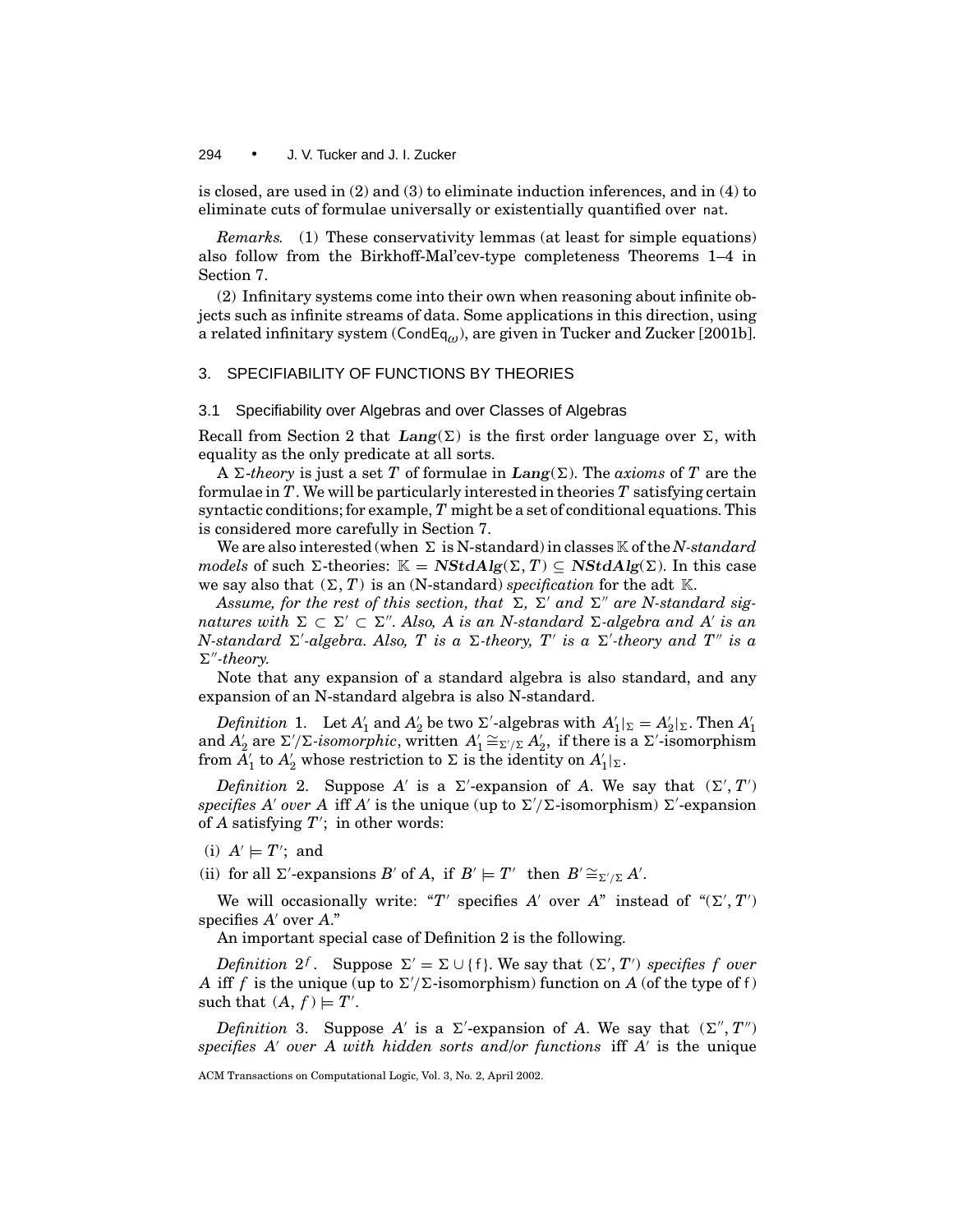(up to  $\Sigma'$ ) isomorphism)  $\Sigma'$ -expansion of A such that some  $\Sigma''$ -expansion of  $A'$  satisfies  $T''$ ; in other words:

- (i)  $A'$  is a  $\Sigma'$ -reduct of a  $\Sigma''$ -model of  $T''$ ; and
- (ii) for all  $\Sigma'$ -expansions *B'* of *A*, if *B'* is a  $\Sigma'$ -reduct of a standard  $\Sigma''$ -model of *T*<sup>*n*</sup>, then *B*<sup>*i*</sup> $\cong$ <sub>*E'*/*E*</sub>*A'*.

Again, an important special case:

*Definition*  $3^f$ . Suppose  $\Sigma' = \Sigma \cup \{f\}$ . We say that  $(\Sigma'', T'')$  specifies f over *A with hidden sorts and/or functions* iff *f* is the unique function on *A* (of the type of f) such that some  $\Sigma''$ -expansion of  $(A, f)$  satisfies  $T''$ .

 $Definition 4.$  An operator  $\Phi$ :  $NStdAlg(\Sigma) \rightarrow NStdAlg(\Sigma')$  is *expanding* (*over*  $\Sigma$ ) iff for all N-standard  $\Sigma$ -algebras *A*,  $\Phi(A)$  is a  $\Sigma'$ -expansion of *A*, *i.e.*,  $\Phi(A)|_{\Sigma} = A.$ 

*Example.* The array construction  $A \mapsto A^*$  is an expanding operator.

*Assume further, for the rest of this section, that*  $\Phi$ : *NStdAlg*( $\Sigma$ )  $\rightarrow$  $NStdAlg(\Sigma')$  *is an expanding operator over*  $\Sigma$ *, and that*  $K \subseteq NStdAlg(\Sigma)$ *.* 

*Notation*

- (1) We will write  $A^{\Phi}$  for  $\Phi(A)$ .
- (2) We write  $\mathbb{K}^{\Phi}$  for (the closure with respect to  $\Sigma'$ -isomorphism of) the class  ${A^{\Phi} \mid A \in \mathbb{K}} \subseteq \mathbf{NStdAlg}(\Sigma').$

*Definition* 5

- (a)  $(\Sigma', T')$  specifies  $\Phi$  *uniformly over* K iff for all  $A \in K$ ,  $(\Sigma', T')$  specifies  $A^{\Phi}$ over *A*.
- (b)  $(\Sigma', T')$  specifies  $\Phi$  *uniformly over*  $\Sigma$  iff  $(\Sigma', T')$  specifies  $\Phi$  uniformly over  $NStdAlg(\Sigma)$ .

PROPOSITION 1. Suppose  $(\Sigma', T')$  specifies  $\Phi$  uniformly over  $\mathbb{K}$ .

- (i) For  $A \in \mathbb{K}$ ,  $A \models T \Leftrightarrow A^{\Phi} \models T + T'$ .
- (ii) If  $\mathbb{K} = \mathbf{NStdAlg}(\Sigma, T)$ , then  $\mathbb{K}^{\Phi} = \mathbf{NStdAlg}(\Sigma', T + T')$ .

*Definition* 6

- (a)  $(\Sigma'', T'')$  specifies  $\Phi$  *uniformly over* K *with hidden sorts and/or functions* iff for all  $A \in \mathbb{K}$ ,  $(\Sigma'', T'')$  specifies  $A^{\Phi}$  over A with hidden sorts and/or functions.
- (b)  $(\Sigma'', T'')$  *specifies*  $\Phi$  *uniformly over*  $\Sigma$  *with hidden sorts and/or functions* iff  $(\Sigma'', T'')$  specifies  $\Phi$  uniformly over *NStdAlg*( $\Sigma$ ) with hidden sorts and/or functions.

PROPOSITION 2. *Suppose*  $(\Sigma'', T'')$  *specifies*  $\Phi$  *uniformly over*  $\Sigma$  *with hidden sorts and/or functions.*

- (i)  $A \models T \Leftrightarrow A^{\Phi}$  *is a*  $\Sigma'$ -retract of a  $\Sigma''$ -model of  $T + T''$ .
- (ii) *If*  $\mathbb{K} = \mathbf{NStdAlg}(\Sigma, T)$ *, then*  $\mathbb{K}^{\Phi} = (\mathbf{NStdAlg}(\Sigma'', T + T''))|_{\Sigma'}.$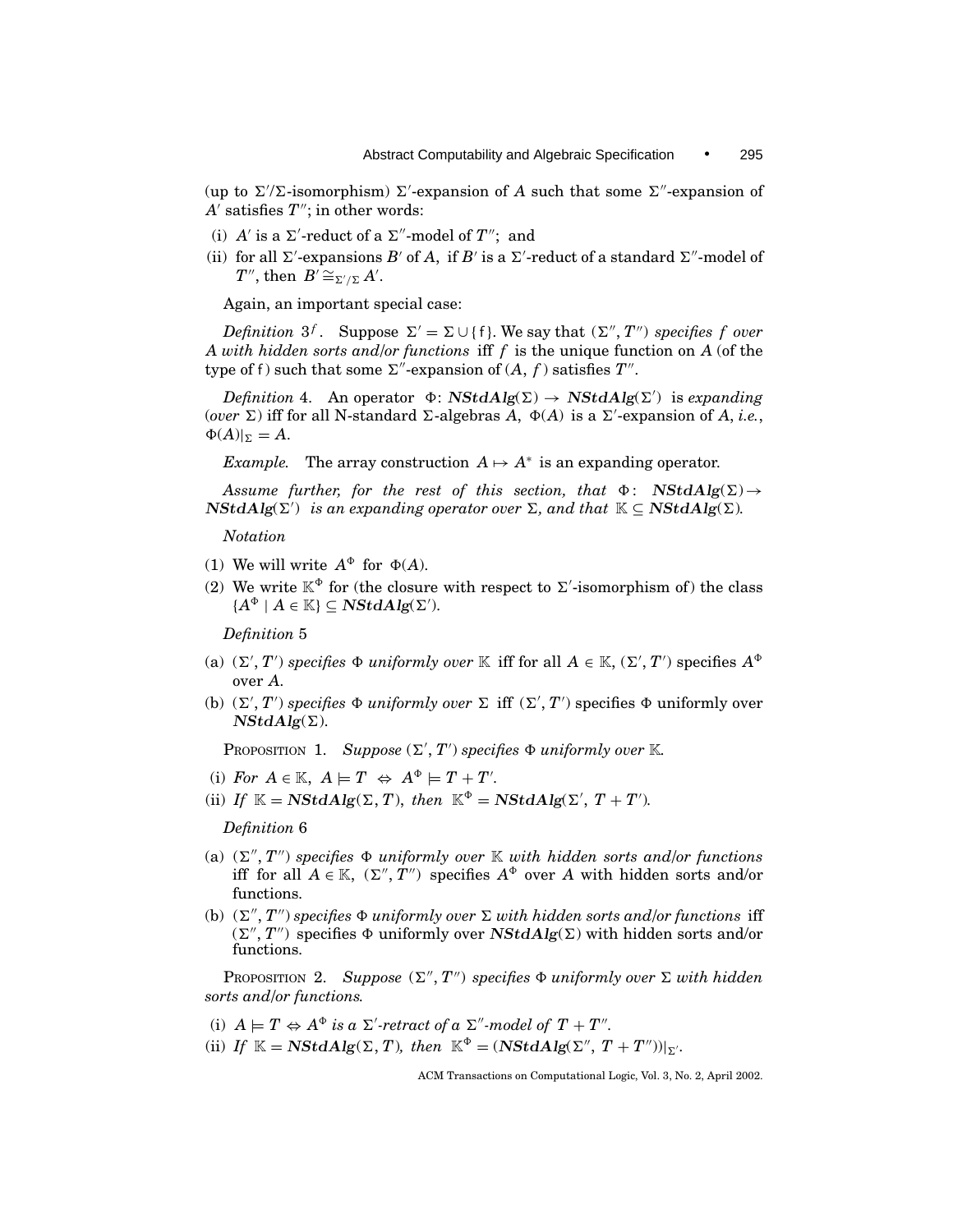Interesting special cases of the above notions, in which the theories  $T, T'$ and *T<sup>n</sup>* are subject to certain syntactic conditions, are considered below (§3.3) and in Section 7. First we give an important example of a specification of an expanding operator.

We write *conditional equational specification* and *conditional BU equational specification* for specifications in which the formulae are all conditional equations and conditional BU equations, respectively.

3.2 Conditional BU Equational Specification of the Array Construction

Let  $ArrAx(\Sigma)$  be the following set of axioms in *A* (dropping sort subscripts):

 $Lgth(Null) = 0$ ,  $\text{less}_{\text{nat}}(z, \text{Lgth}(a)) = \text{false} \rightarrow \text{Ap}(a, z) = \delta,$ Lgth(Update( $a, z, x$ )) = Lgth( $a$ ),  $eq_{nat}(z, z_0) = false \rightarrow Ap(Update(a, z_0, x), z) = Ap(a, z),$  $less_{nat}(z, Lgth(a)) = true \rightarrow Ap(Update(a, z, x), z) = x,$ Lgth(Newlength(a, z)) = z,  $less_{nat}(z, z_1) = true \rightarrow Ap(Newlength(a, z_1), z) = Ap(a, z),$ Lgth( $a_1$ ) = Lgth( $a_2$ )  $\land$   $\forall z <$  Lgth( $a_1$ )[Ap( $a_1$ , z) = Ap( $a_2$ , z)]  $\rightarrow a_1 = a_2$ .

The last axiom relates equality on *s*<sup>∗</sup> to equality on *s*, for all equality sorts *s* except nat (since there is no starred sort nat<sup>∗</sup>, as explained in *§*1.6).

Note that all the axioms of  $ArrAx(\Sigma)$  are conditional equations, except for the last one, which is a conditional BU equation!

THEOREM 1. *The specification*  $(\Sigma^*, \text{ArrAx}(\Sigma))$  *specifies the array construction*  $A \mapsto A^*$  *uniformly over*  $\Sigma$ *.* 

PROOF. (Outline): Given an N-standard  $\Sigma$ -algebra A, and a  $\Sigma$ -sort *s*, the axioms for 'Null', 'Newlength' and 'Update' guarantee that *at least* all the "standard" arrays over *As* are present (or can be "constructed"). On the other hand, the axiom for array equality guarantees that there are no "non-standard" arrays, *i.e.*, no elements of *A*<sup>∗</sup> *<sup>s</sup>* other than these.

This array specification will be considered again, from the viewpoints of specification of  $\mu$ PR<sup>∗</sup> computations (§5.2), and initial algebra specifications (§8.2).

## 3.3 Reducing Conditional BU to Conditional Equational Specifications

THEOREM 2 (BU ELIMINATION). Let  $\Sigma \subset \Sigma'$ , let A' be a  $\Sigma'$ -expansion of A, and let  $F$  be a conditional BU equational  $\Sigma'$ -theory which specifies A' over A. *Then there is an expansion*  $\Sigma''$  of  $\Sigma'$  by function symbols, and a conditional *equational*  $\Sigma''$ -theory E which specifies A' over A, with hidden functions. If F *contains q occurrences of BU quantifiers, then*  $\Sigma''$  *expands*  $\Sigma'$  *by q new function symbols. Moreover, if* F is finite, with e axioms (say), then so is E, with  $e + 4q$ *axioms.*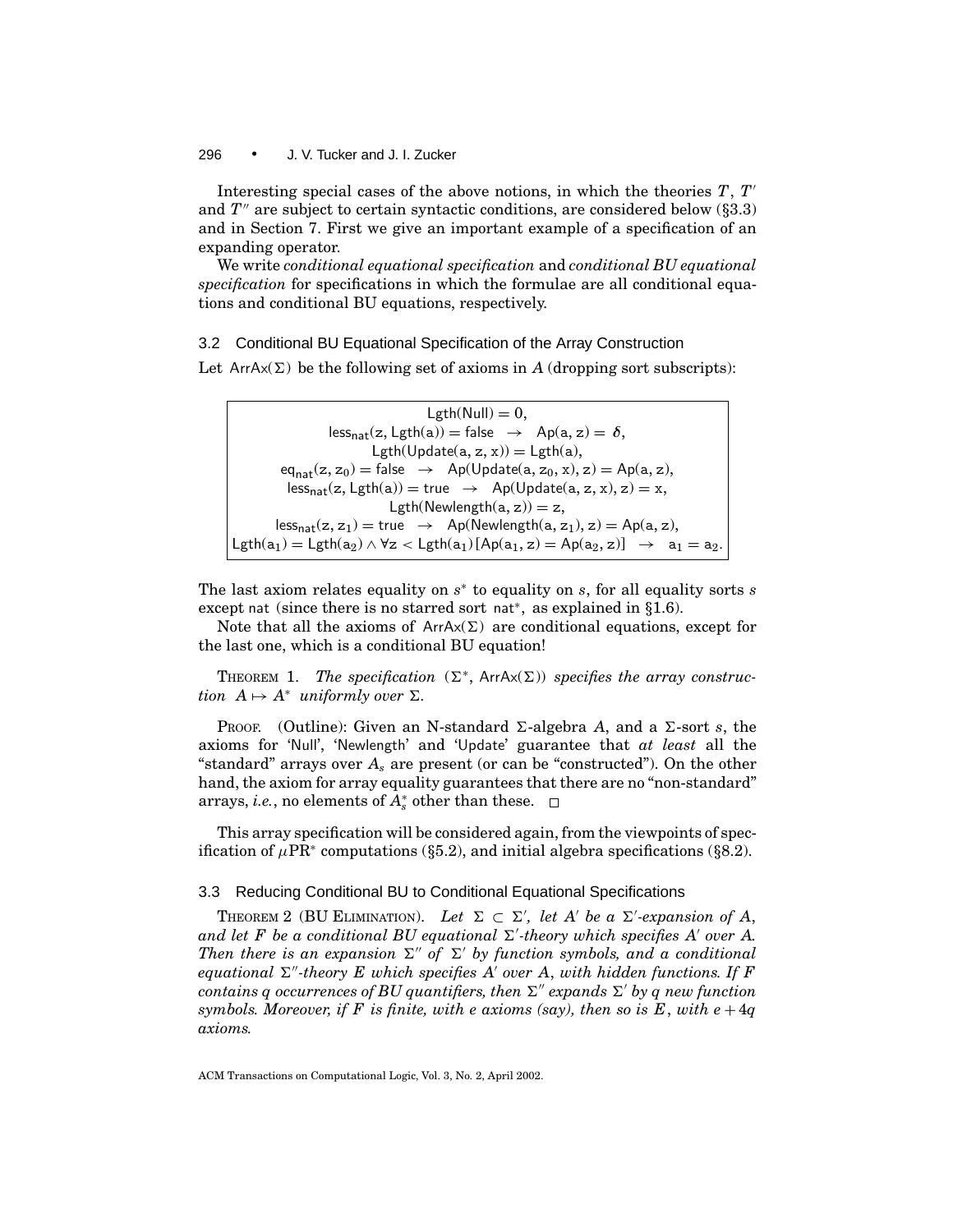PROOF. The idea is to incorporate in the signature, for each BU quantifier occurring in *F*, a *characteristic function* for that quantifier, or (expressed differently) a function which computes that quantifier. Consider (for notational simplicity) the case of an equation with a single BU quantifier

$$
\forall z < s(x) \left[ t_1(z, x) = t_2(z, x) \right]. \tag{*}
$$

with  $x : u$ . (In the general case, we "eliminate" the quantifiers successively, from the inside out.) We adjoin, for each such BU quantifier  $(*)$  occurring in  $F$ , a boolean-valued function symbol

f: nat 
$$
\times
$$
 u  $\rightarrow$  bool

intended to satisfy in *A*

$$
f(n, x) = \text{true} \Leftrightarrow \forall z < n[t_1(z, x) = t_2(z, x)].
$$

for all  $n \in \mathbb{N}$ ,  $x \in A^u$ . This interpretation is imposed on f by *adjoining* to F the following axioms giving the inductive definition for f:

$$
f(0, x) = true
$$
  
\n
$$
f(z, x) = true \land t_1(z, x) = t_2(z, x) \rightarrow f(Sz, x) = true
$$
  
\n
$$
f(Sz, x) = true \rightarrow f(z, x) = true
$$
  
\n
$$
f(Sz, x) = true \rightarrow t_1(z, x) = t_2(z, x)
$$
  
\n
$$
(***)
$$

and *replacing* (∗) in *F* by

$$
f(s(x), x) = true.
$$
\n
$$
(*****)
$$

In this way we replace F by a conditional equational  $\Sigma''$ -theory E, with the stated properties.  $\Box$ 

Note that if *F* contains infinitely many occurences of BU quantifiers, then  $\Sigma''$  contains, correspondingly, infinitely many new function symbols, which is (strictly speaking) not allowed by our definition of signature, although it is harmless enough here.

We will return to this topic in the context of initial algebra specifications in *§*7.7.

# 4. COMPUTABLE FUNCTIONS

In this section we consider various notions of computability over abstract algebras. (An equivalent approach, using an imperative model of programming featuring the 'while' construct, was developed in Tucker and Zucker [1988, 2000] where the equivalence of these two approaches are explained.) In *§*4.1 two computability classes are introduced. In *§*4.2 two more classes are formed by adjoining the  $\mu$  operator to these.

# 4.1 PR( $\Sigma$ ) and PR<sup>∗</sup>( $\Sigma$ ) Computable Functions

Given an N-standard signature  $\Sigma$ , we define PR *schemes* over  $\Sigma$  which generalise the schemes for primitive recursive functions over  $N$  in Kleene [1952]. They define (total) functions  $f$  either outright (as in the base cases (i)—(ii)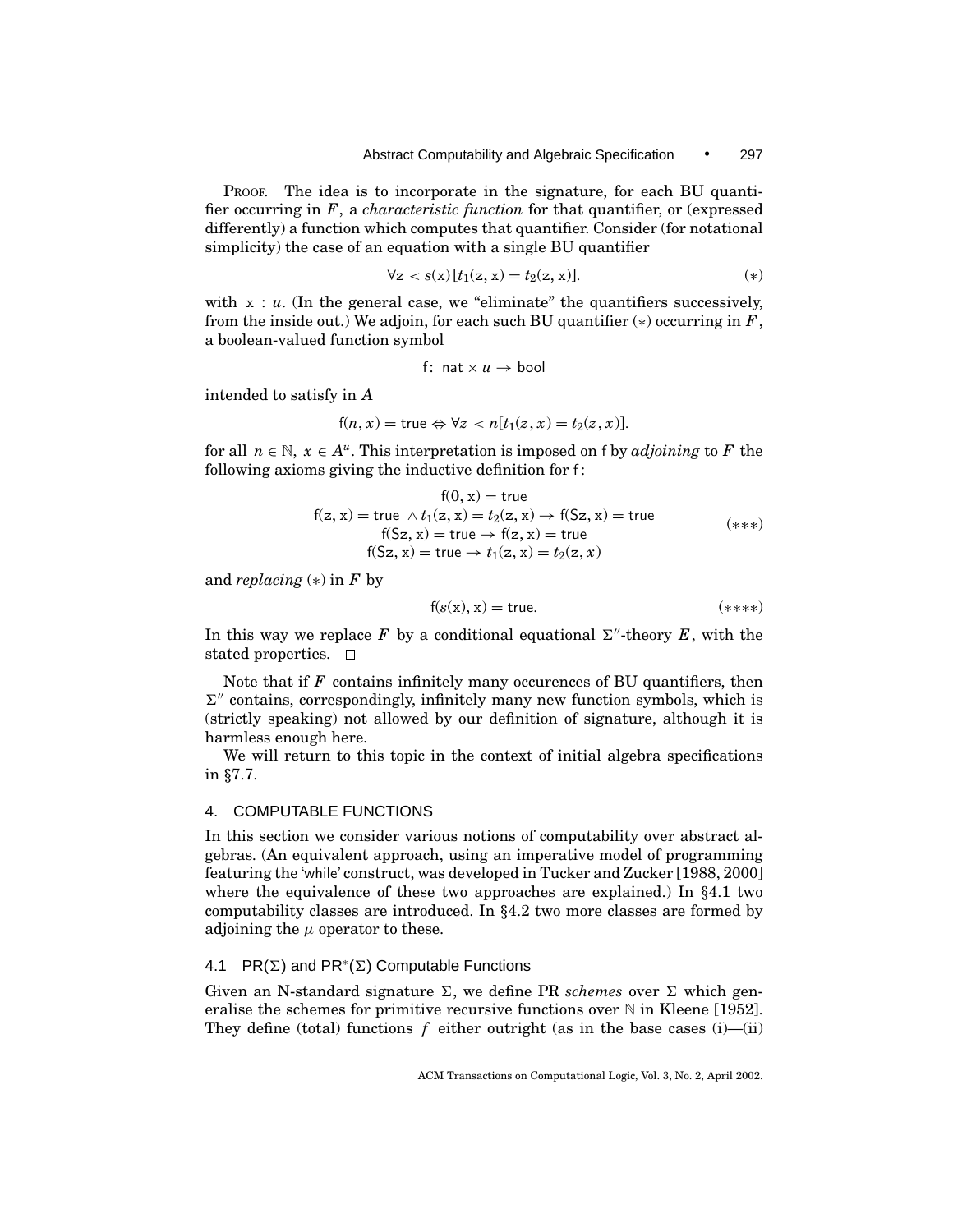below) or from other functions  $(g, \ldots, h, \ldots)$  (as in the inductive cases (iii)—(v)) as follows:

#### **(a)** *Basic schemes: Initial functions*

(i) *Primitive*  $\Sigma$ -functions:

$$
f(x) = F(x)
$$

$$
f(x) = c
$$

of type  $u \rightarrow s$ , for all the primitive function symbols  $F: u \rightarrow s$  and constant symbols *c* of  $\Sigma$ , where  $x : u$ .

(ii) *Projection*:

$$
f(x) = x_i
$$

of type  $u \to s_i$ , where  $x = (x_1, \ldots, x_m)$  is of type  $u = s_1 \times \cdots \times s_m$ .

- **(b)** *Inductive schemes*
	- (iii) *Composition*:

$$
f(x) = h(g_1(x), \ldots, g_m(x))
$$

of type  $u \to s$ , where  $g_i: u \to s_i$   $(i = 1, ..., m)$  and  $h: s_1 \times \cdots \times s_m \to s$ . (iv) *Definition by cases*:

$$
f(b, x, y) = \begin{cases} x & \text{if } b = \text{t} \\ y & \text{if } b = \text{f} \end{cases}
$$

of type bool  $\times$   $s^2 \rightarrow s$ .

(v) *Simultaneous primitive recursion on* N: This defines, on each  $A \in \mathbf{NStdAlg}(\Sigma)$ , for fixed  $m > 0$  (the degree of simultaneity),  $n \geq 0$ (the number of parameters), and product types *u* and  $v = s_1 \times \cdots \times s_m$ , an *m*-tuple of functions  $f = (f_1, \ldots, f_m)$  with  $f_i$ : nat  $\times u \rightarrow s_i$ , such that for all  $x \in A^u$  and  $i = 1, \ldots, m$ ,

$$
f_i(0, x) = g_i(x)
$$
  
\n
$$
f_i(z + 1, x) = h_i(z, x, f_1(z, x), \dots, f_m(z, x))
$$
  
\nwhere  $g_i: u \rightarrow s_i$  and  $h_i$ :  $\text{nat} \times u \times v \rightarrow s_1$   $(i = 1, \dots, m)$ .

Note that the last scheme uses the N-standardness of the algebras, *i.e.* the carrier N.

For details of the syntax and semantics of PR schemes, see Tucker and Zucker [1988, *§*4.1.5], from which it can be seen that a scheme for a function contains (hereditarily) the schemes for all the auxiliary functions used to define it.

In the context of algebraic specification theory, it often turns out to be more convenient to work with PR *derivations* instead of PR schemes. A PR derivation is, roughly, a "linear version" of a PR scheme, in which all the auxiliary functions are displayed in a list. More precisely:

*Definition* (*PR Derivation*). A  $PR(\Sigma)$  *derivation*  $\alpha$  is a list of pairs

$$
\alpha = ((f_0, \sigma_0), (f_1, \sigma_1), \dots (f_n, \sigma_n))
$$
\n(\*)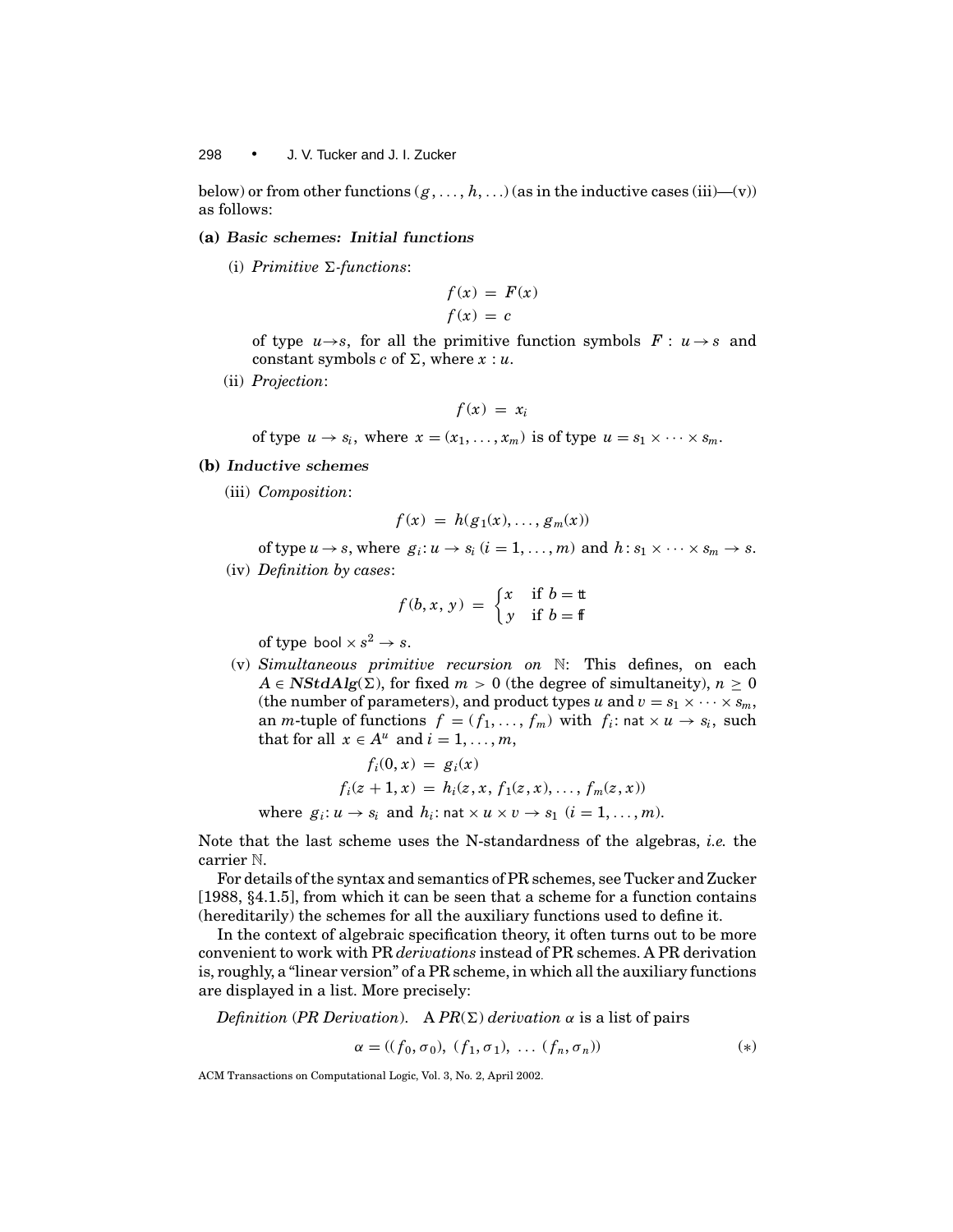of functions (actually function symbols)  $f_i$  and PR schemes  $\sigma_i$  ( $i = 1, \ldots, n$ ) where for each *i*, either  $f_i$  is an initial function, or  $f_i$  is defined by  $\alpha_i$  from functions  $f_j$ , for certain  $j < i$ . The derivation  $\alpha$  is said to be a *PR derivation of*  $f_n$ , with *auxiliary functions*  $f_0, \ldots, f_{n-1}$ . The *type* of  $\alpha$  is the type of  $f_n$ .

*Notation.* A PR( $\Sigma$ )<sub>*u*→*s*</sub> scheme (or derivation) is a PR( $\Sigma$ ) scheme (or derivation) of type  $u \rightarrow s$ .

*Remarks.* (1) The formalism of  $PR(\Sigma)$  derivations is equivalent to that of  $PR(\Sigma)$  schemes: from a PR scheme we can derive an equivalent PR derivation by "linearising" the subschemes, and conversely, given the derivation (∗), the scheme  $\sigma_n$  is equivalent to it. Below, we will usually work with derivations.

(2) A PR( $\Sigma$ )<sub>*u*→*s*</sub> derivation  $\alpha$ : *u* → *s* defines, or rather computes, a function  $f^A_\alpha: A^u \to A_s$ , or, more generally, a family of functions  $\{f^A_\alpha \mid A \in \bm{NStdAlg}(\Sigma)\}$ uniformly over  $NStdAlg(\Sigma)$ .

(3) We assume a standard Gödel numbering of  $PR(\Sigma)$  derivations, writing  $\lceil \alpha \rceil$  for the Gödel number of derivation  $\alpha$ .

It turns out that a broader class of functions provides a better generalisation of the notion of primitive recursiveness, namely *PR*<sup>∗</sup> *computability*. A function on *A* is PR<sup>\*</sup>( $\Sigma$ ) computable if it is defined by a PR derivation over  $\Sigma^*$ , interpreted on *A*<sup>∗</sup> (*i.e.*, using starred sorts for the auxiliary functions used in its definition).

# 4.2  $\mu$ PR( $\Sigma$ ) and  $\mu$ PR<sup>∗</sup>( $\Sigma$ ) Computable Functions

The  $\mu$ PR *schemes* over  $\Sigma$  are formed by adding the inductive scheme to the PR schemes of *§*4.1:

(vi) *Least number* or µ *operator*:

$$
f(x) \simeq \mu z[g(x, z) = \mathbf{t}]
$$

of type  $u \to$  nat, where  $g: u \times$  nat  $\to$  bool is  $\mu$ PR. Here  $f(x) \downarrow z$  if, and only if,  $g(x, y)$  ↓ ff for each  $y < z$  and  $g(x, z)$  ↓ tt.

Note that this scheme also uses the N-standardness of the algebra. Also,  $\mu$ PR computable functions are, in general, *partial*. We use the notation  $f(x) \downarrow y$ to mean that  $f(x)$  is defined and equal to *y*. The notation ' $\simeq$ ' means that the two sides are either both defined and equal, or both undefined. The schemes for composition and simultaneous primitive recursion are correspondingly re-interpreted to allow for partial functions.

These schemes generalise the schemes given in Kleene [1952] for partial recursive functions over N.

As before, we can define the concepts of  $\mu PR(\Sigma)$  *derivations* and  $\mu PR(\Sigma)$ *computability*.

Again, a broader class turns out to be more useful, namely  $\mu PR^*$  *computabil ity*. This is just PR<sup>∗</sup> computability with  $\mu$ .

*Notation.* PR(*A*) is the class of functions PR computable on *A*, and  $PR(A)_{u\rightarrow s}$  is the subclass of  $PR(A)$  of functions of type  $u\rightarrow s$ . Similarly for  $PR^*(A)$ ,  $\mu PR(A)$ , and so on.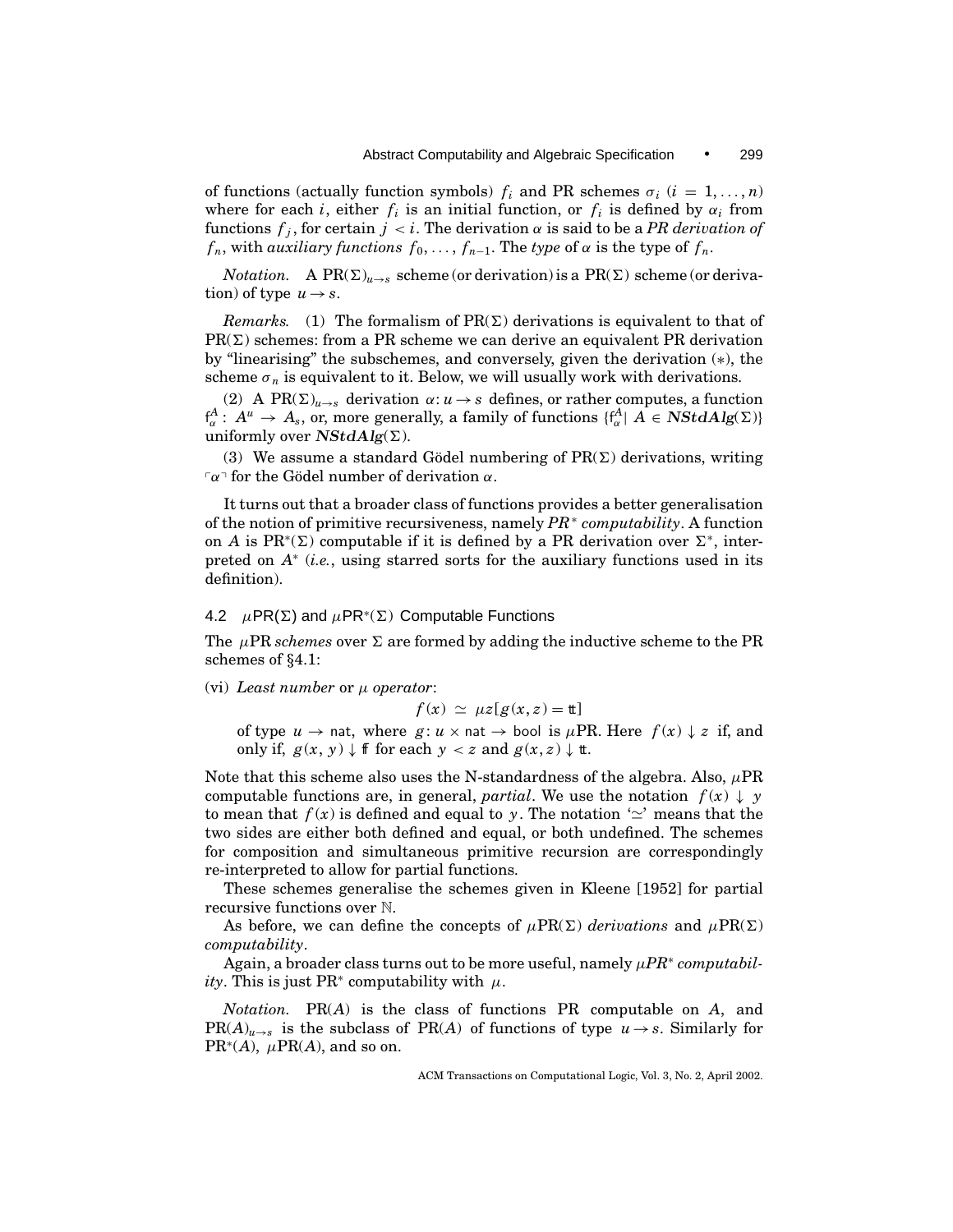There are many other models of computability, due to Moschovakis, Friedman, Shepherdson and others, which turn out to be equivalent to  $\mu PR^*$ computability: see Tucker and Zucker [2000, *§*7]. All these equivalences have led to the postulation of a *generalised Church-Turing Thesis for deterministic computation of functions*, which can be roughly formulated as follows:

*Computability of functions on many-sorted algebras by deterministic algorithms can be formalised by* µ*PR*<sup>∗</sup> *computability.*

## 4.3 Equivalent Imperative Programming Models of Computation

In Tucker and Zucker [2000] we investigate computation on many-sorted  $\Sigma$ algebras, using imperative programming models: While $(\Sigma)$ , based on the 'while' loop construct over  $\Sigma$ , *For*( $\Sigma$ ), based similarly on the 'for' loop, and *While*<sup>\*</sup>( $\Sigma$ ) and *For*<sup>\*</sup>( $\Sigma$ ), which use arrays, that is, auxiliary variables of starred sort over  $\Sigma$ .

Writing *While*(*A*) for the class of functions *While*-computable on *A*, and so on, we can list the equivalences between the "schematic" and "imperative" computational models as follows.

**THEOREM** 

- $(i) PR(A) = For(A)$
- $(iii)$   $PR(A) = For<sup>*</sup>(A)$
- $(iii)$   $\mu PR(A) =$  **While**(*A*)
- $(iv)$   $\mu PR^*(A) =$  **While**<sup>\*</sup>(A),

*in all cases, uniformly for*  $A \in \mathbf{NStdAlg}(\Sigma)$ .

These results are all stated in Tucker and Zucker [2000], and can be proved by the methods of Tucker and Zucker [1988].

4.4 Universal Function Theorem for  $\mu$ PR<sup>\*</sup>

The following is a uniform version of a theorem proved in Tucker and Zucker [2000, *§*4.9] (using the equivalent formalism of *While*<sup>∗</sup> programs):

THEOREM. For any  $\Sigma$ -function type  $u \to s$ , there is a  $\mu PR^*(\Sigma)$  derivation *v*: nat × *u* → *s which is universal for*  $μPR<sup>*</sup>(Σ)$  *derivations of type u* → *s*.

In other words, we can enumerate all the  $\mu PR^*$  derivations of type  $u \rightarrow s$ :

 $\alpha_0, \alpha_1, \alpha_2, \ldots$ 

so that, putting

$$
\varphi^A_i \ =_{df} f^A_{\alpha_i}: A^u \to A_s
$$

and

$$
\mathbf{Univ}_{u \to s}^A = f^A_U: \mathbb{N} \times A^u \to A_s
$$

we have

$$
\mathbf{Univ}_{u \to s}^A(i, a) = \varphi_i^A(a)
$$

for all  $A \in \mathbf{NStdAlg}(\Sigma)$  and  $i = 0, 1, 2, \ldots$ .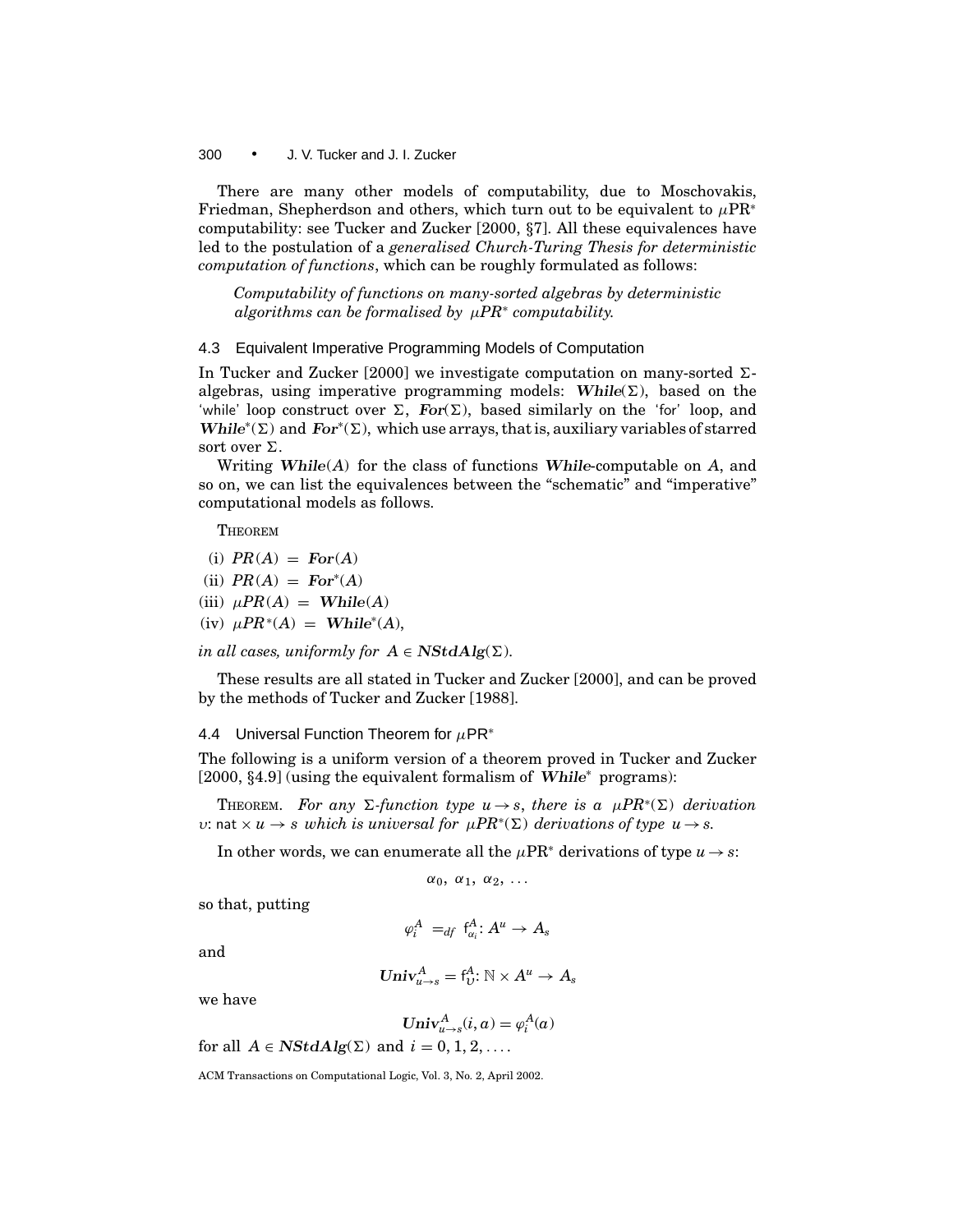*Remarks* (*Canonical Forms of* µ*PR*<sup>∗</sup> *Derivations*). (1) From the construction of the universal  $\mu PR^*(\Sigma)_{u\to s}$  derivation  $v$  Tucker and Zucker [2000, §4], it can be seen that  $\nu$  uses the  $\mu$ -operator exactly once.

(2) For any  $\mu PR^*(\Sigma)_{u\to s}$  derivation  $\alpha$ , the universal derivation  $v: \text{nat} \times$  $u \rightarrow s$  provides an equivalent *canonical* or *normal form derivation*  $\hat{\alpha}$ , such that  $f_{\hat{\alpha}}^A = f_{\alpha}^A$  for all N-standard  $\Sigma$ -algebras *A*. This canonical derivation is formed in a simple way from  $v$ , essentially by substituting the Gödel number  $\sigma$ <sup>1</sup> of α for the distinguished nat variable of v, so that for all N-standard *A*,

$$
\mathsf{f}^A_{\hat{\alpha}}\;=\;\varphi^A_{\ulcorner\alpha\urcorner}\;=\;\mathsf{f}^A_\alpha.
$$

This is, in fact, a generalisation to  $NStdAlg(\Sigma)$  of Kleene's [1952] Normal Form Theorem for (essentially)  $\mu$ PR( $\mathcal{N}$ ).

(3) From the constructions in (1) and (2) it follows that  $\hat{\alpha}$  also uses the µ-operator exactly once, and in such a way that for any N-standard *A*,

 $f^A_{\hat{\alpha}}$  *is total if, and only if, this application of the*  $\mu$ *-operator is total on A.* 

# 5. ALGEBRAIC SPECIFICATIONS FOR COMPUTABLE FUNCTIONS

We will consider functions *f computable* on a  $\Sigma$ -algebra, by PR and  $\mu$ PR<sup>∗</sup> derivations, and show that they are algebraically *specifiable* by conditional equational, and conditional BU equational, theories.

We will also consider, in the context of *metric algebras* (*i.e.*, algebras with metrics such that the functions in the signature are continuous) a broader class of functions than  $\mu$ PR<sup>∗</sup> computable, namely those functions *uniformly approximable* by  $\mu$ PR<sup>∗</sup> computable functions, and show that such functions are specifiable by *conditional equations and inequalities*, which are conditional formulae built up from inequalities  $(t_1 < t_2)$  on the reals as well as equations  $(t_1 = t_2)$  between terms of the same sort.

## 5.1 Algebraic Specifications for PR Computable Functions

Let  $\Sigma$  be an N-standard signature. For each PR( $\Sigma$ ) derivation  $\alpha$ , there is a finite set  $E_\alpha$  of "specifying equations" for the function f, as well as the auxiliary functions  $g = (g_1, \ldots, g_{k_\alpha})$ , defined by  $\alpha$ .

The set  $E_\alpha$  consists of *equations* in an expanded signature  $\Sigma_\alpha = \Sigma \cup \{g_\alpha, f_\alpha\}$ , where  $g_{\alpha} \equiv g_{\alpha,1}, \ldots, g_{\alpha,k_{\alpha}}$ . It is defined by course of values induction on the length of the derivation  $\alpha$ , with cases (i)—(v) (§4.1) according to the last scheme in  $\alpha$ . In fact,  $E_{\alpha}$  is formed by adjoining, in each case, specifying equation(s) like those shown for that case in *§*4.1. These are simple (*i.e.*, not conditional) equations; for example, in the case (iv) *definition by cases*, there are two equations:

$$
f(true, x, y) = x
$$

$$
f(false, x, y) = y
$$

and in the case (v) *simultaneous primitive recursion*, there are 2*m* equations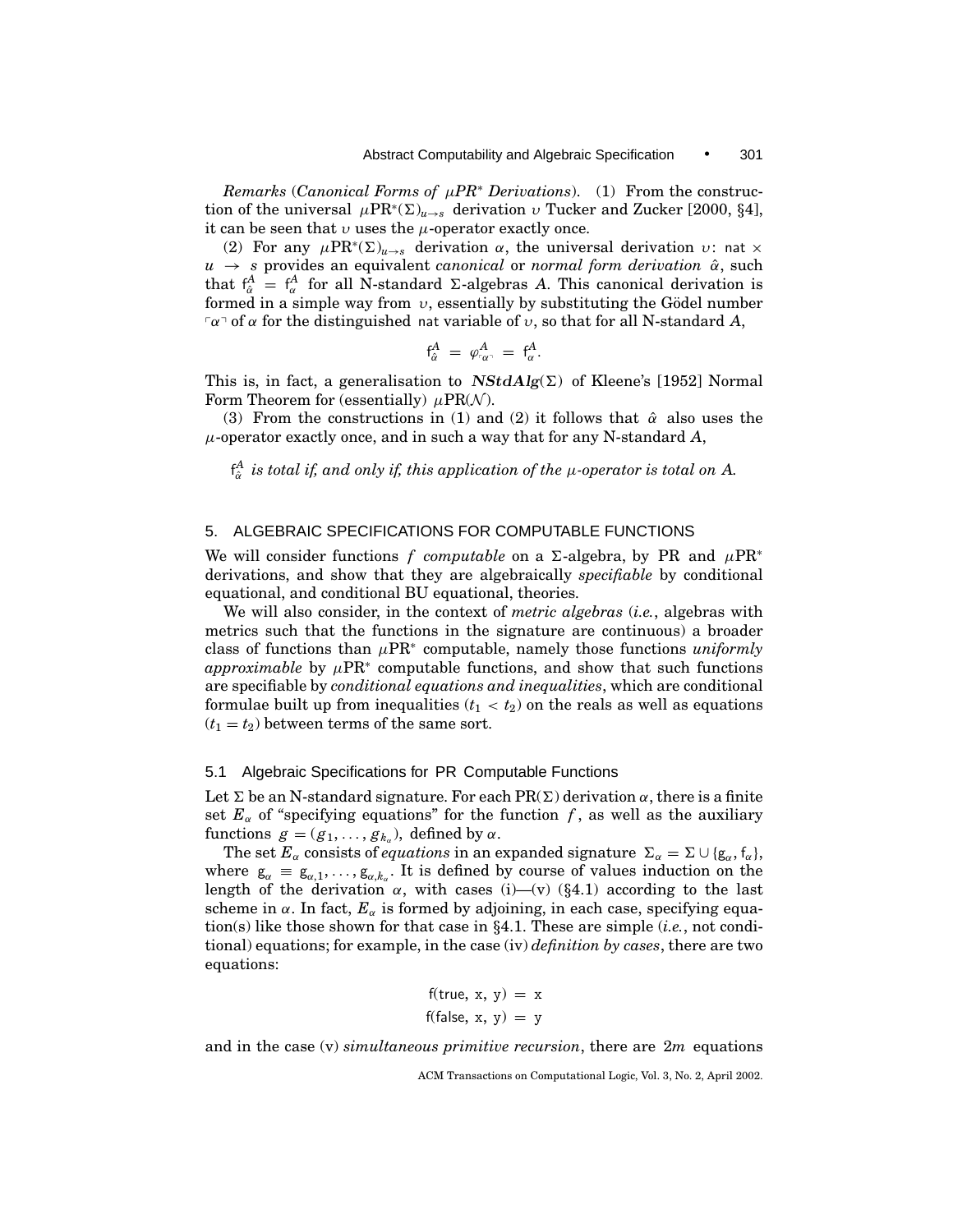(where *m* is the degree of simultaneity):

$$
f_i(0, x) = g_i(x)
$$
  
\n $f_i(z + 1, x) = h_i(z, x, f_1(z, x), ..., f_m(z, x))$ 

for  $i = 1, ..., m$ .

Thus we have an effective map  $\alpha \mapsto (\Sigma_{\alpha}, E_{\alpha})$  from PR( $\Sigma$ ) derivations to (simple) equational specifications.

Now for each PR derivation α and N-standard Σ-algebra A, let  $f^A_\alpha$  be the function on *A* computed by  $\alpha$ , and let  $g_{\alpha}^A$  be the corresponding auxiliary functions on *A*. Consider the operators

$$
A \mapsto (A, f_{\alpha}^{A}) \tag{*}
$$

and

$$
A \mapsto (A, g_{\alpha}^A, f_{\alpha}^A). \tag{**}
$$

Recall the definition of uniform specification of an operator over a class of  $\Sigma$ -algebras ( $\S3.1$ , Definitons 5 and 6).

THEOREM 1 (EQUATIONAL SPECIFICATION OF PR FUNCTIONS). For each  $PR(\Sigma)$ *derivation*  $\alpha$ , *the equational specification*  $(\Sigma_{\alpha}, E_{\alpha})$  *specifies the operator* (\*\*) *uniformly over*  $A \in \mathbf{NStdAlg}(\Sigma)$ . Hence it specifies the operator  $(*)$  *uniformly over all N-standard*  $\Sigma$ -*algebras A, with hidden functions.* 

PROOF. By course of values induction on the length of  $\alpha$ .  $\square$ 

In other words, the equations  $E_\alpha$  specify not only  $\mathfrak{f}^A_\alpha$ , but also the auxiliary functions  $g_{\alpha}^A$ , uniformly over all N-standard  $\Sigma$ -algebras *A*.

Similarly with PR<sup>∗</sup> computability: for a PR<sup>\*</sup>( $\Sigma$ ) derivation  $\alpha$ , let  $E_{\alpha}$  be the set of specifying equations for the function  $f_{\alpha}$  and the auxiliary functions  $g_{\alpha}$ defined by  $\alpha$ , in the signature  $\Sigma_{\alpha}^* = \Sigma^* \cup \{g_{\alpha}, f_{\alpha}\}.$ 

COROLLARY. For each  $PR^*(\Sigma)$  derivation  $\alpha$ , the equational specification  $(\Sigma^*_{\alpha}, E_{\alpha})$  specifies the operator (\*) *uniformly over*  $\Sigma$ , *with hidden sorts and functions.*

## 5.2 Algebraic Specifications for  $\mu$ PR<sup>\*</sup> Computable Functions

We now consider  $\mu PR^*(\Sigma)$  derivations  $\alpha$ . For each such derivation there is again a finite set  $F_\alpha$  of "specifying equations" for the function f defined by  $\alpha$  and its auxiliary functions  $g$ . This set is constructed like  $E_\alpha$  (§5.1), by structural induction on  $\alpha$ . Now, however,  $F_{\alpha}$  consists of *conditional BU equations* in a signature  $\Sigma_{\alpha}^* = \Sigma^* \cup \{g_\alpha, f_\alpha\}$ , because of the new case, *i.e.*, scheme (vi) for the  $\mu$ -operator (§4.2), which results in the addition to  $F_\alpha$  of the conditional BU equation

$$
(F_{\mu}) \quad \forall z < y (g_0(x, z) = \text{false}) \land (g_0(x, y) = \text{true}) \rightarrow f(x) = y.
$$

Again we have an effective map  $\alpha \mapsto (\Sigma^*_\alpha, F_\alpha)$  from  $\mu \text{PR}^*(\Sigma)$  derivations to conditional BU equational specifications.

Now there are complications in the theory, since  $\mu$ PR<sup>∗</sup> computable functions are, in general, partial. We intend to systematically study specification theory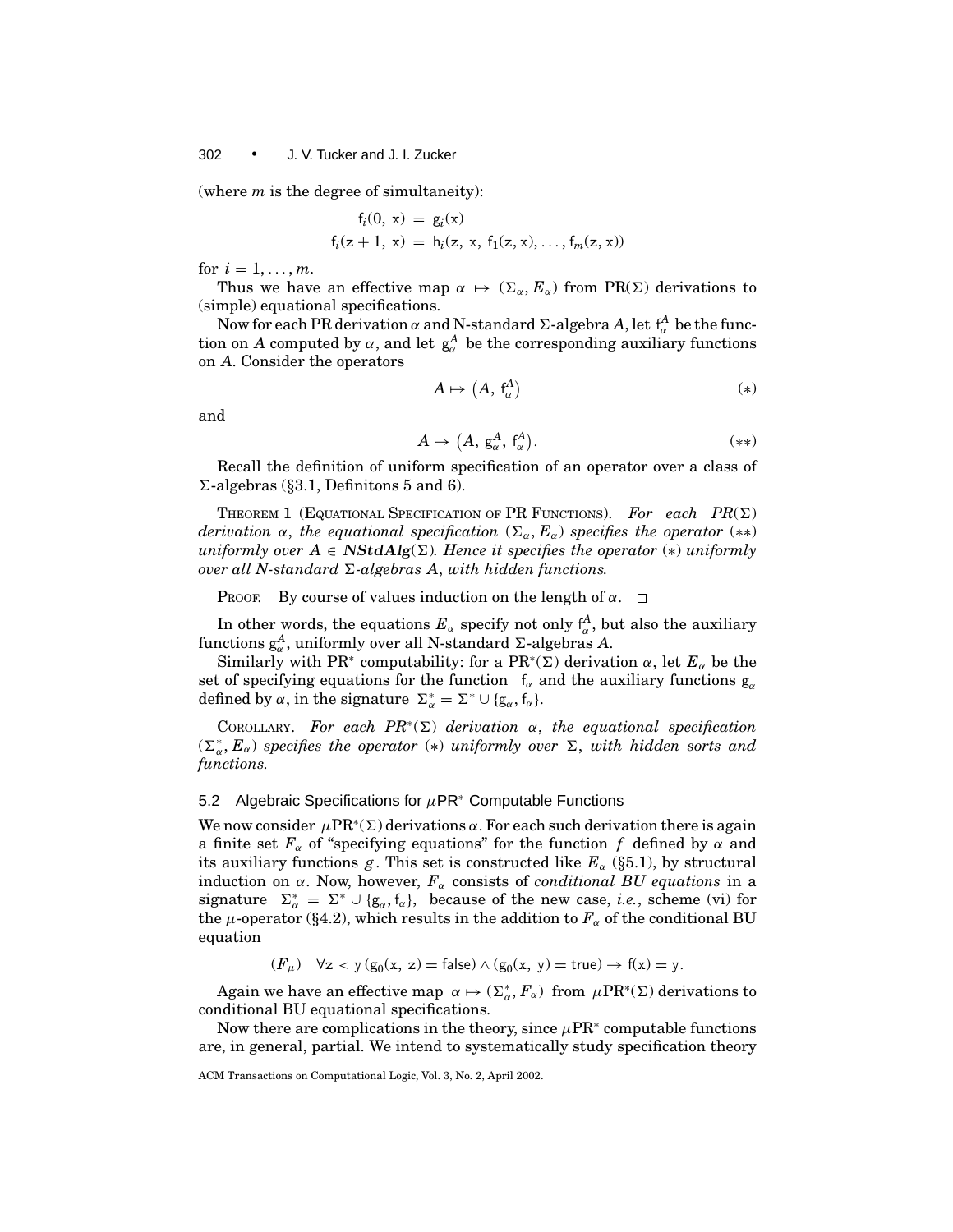for partial algebras in a future paper. Here we limit ourselves to the case where the  $\mu$ PR<sup>∗</sup> computable function is, in fact, total.

As before, for a  $\mu$ PR\* derivation α and an N-standard Σ-algebra *A*, let  $f^A_\alpha$  be the function on *A* defined by  $\alpha$ , and let  $g_{\alpha}^A$  be corresponding auxiliary functions on  $A^*$ . A further problem is that, even if  $\int_{\alpha}^{A}$  is total, the functions  $g_{\alpha}^A$  might not be. We will now show that we can, without loss of generality, restrict attention to the case that the  $g^A_\alpha$  are also total. We accomplish this by the use of the uniform derivations provided by the Universal Function Theorem for <sup>µ</sup>PR<sup>∗</sup> (*§*4.4), as we now explain.

 $Definition. A  $\mu$ PR<sup>*</sup> derivation  $\alpha$  is *total on A* iff the auxiliary functions  $g_{\alpha}^{A}$ ,$ as well as  $f^A_\alpha$ , are all total on  $A^*$ .

TOTALITY LEMMA. *Given any*  $\mu PR^*(\Sigma)$  *derivation*  $\alpha: u \to s$ , we can effectively *find a*  $\mu$ PR<sup>∗</sup> $\Sigma$  *derivation*  $\hat{\alpha}$ :  $u \rightarrow s$  *such that for any N-standard*  $\Sigma$ -*algebra* A,

(i)  $f^A_{\hat{\alpha}} = f^A_{\alpha};$ 

(ii) if  $f^A_\alpha$  is total, then  $\hat{\alpha}$  is total on *A*.

PROOF. This follows from the Universal Function Theorem and the three remarks following it (*§*4.4).

Now consider the operators (∗) (*§*5.1 above) and

$$
A \mapsto (A^*, \, \mathsf{g}_{\hat{\alpha}}^A, \, \mathsf{f}_{\hat{\alpha}}^A) \tag{***}
$$

where  $\hat{\alpha}$  is constructed from  $\alpha$  as in the totality lemma. Let  $\Sigma_{\alpha}^* = \Sigma^* \cup \{g_{\hat{\alpha}}, f_{\hat{\alpha}}\}\$ . Recall the definition of the array specification  $ArrAx(\Sigma)$  in §3.2, and the definition of the conditional BU specification  $F_{\hat{\alpha}}$  of  $f_{\hat{\alpha}}^A$  (=  $f_{\alpha}^A$ ).

THEOREM 2 (CONDITIONAL BU EQUATIONAL SPECIFICATION OF  $\mu PR^*$  FUNCTIONS). *For each*  $\mu PR^*(\Sigma)$  *derivation*  $\alpha$ , *let* 

$$
F_{\alpha}^* =_{df} \text{ArrAx}(\Sigma) + F_{\hat{\alpha}}
$$

*where*  $\hat{\alpha}$  *is constructed from*  $\alpha$  *as in the totality lemma. Then the conditional BU equational specification (Σ\*, F\*) specifies the operator (∗∗∗) in the following sense: for any A on which* f *A* <sup>α</sup> *is total,*

$$
\left(A^*,\,\mathbf{g}_{\hat{\boldsymbol{\alpha}}}^{A},\,\mathbf{f}_{\hat{\boldsymbol{\alpha}}}^{A}\right)\ \models\ F_{\boldsymbol{\alpha}}^*.
$$

*Hence*  $(Σ_{\alpha}^*, F_{\alpha}^*)$  specifies the operator  $(*)$  uniformly over all N-standard  $\Sigma$ -algebras A on which  $f^A_{\alpha}$  is total, with hidden sorts and functions.

PROOF. As with Theorem 1, by course of values induction on the length of  $\alpha$ .  $\Box$ 

Note that the specification given in Theorem 2 is uniform over all N-standard  $\Sigma$ -algebras *A* on which  $\alpha$  is total. In fact, there is a stronger form of uniformity for  $\mu$ PR<sup>∗</sup> computability, following from the Universal Function Theorem for  $\mu$ PR<sup>∗</sup>. (Actually, this is already implicit in the construction of the derivation  $\hat{\alpha}$  in the totality lemma, which is really a normal form lemma for  $\mu PR^*$  derivations.)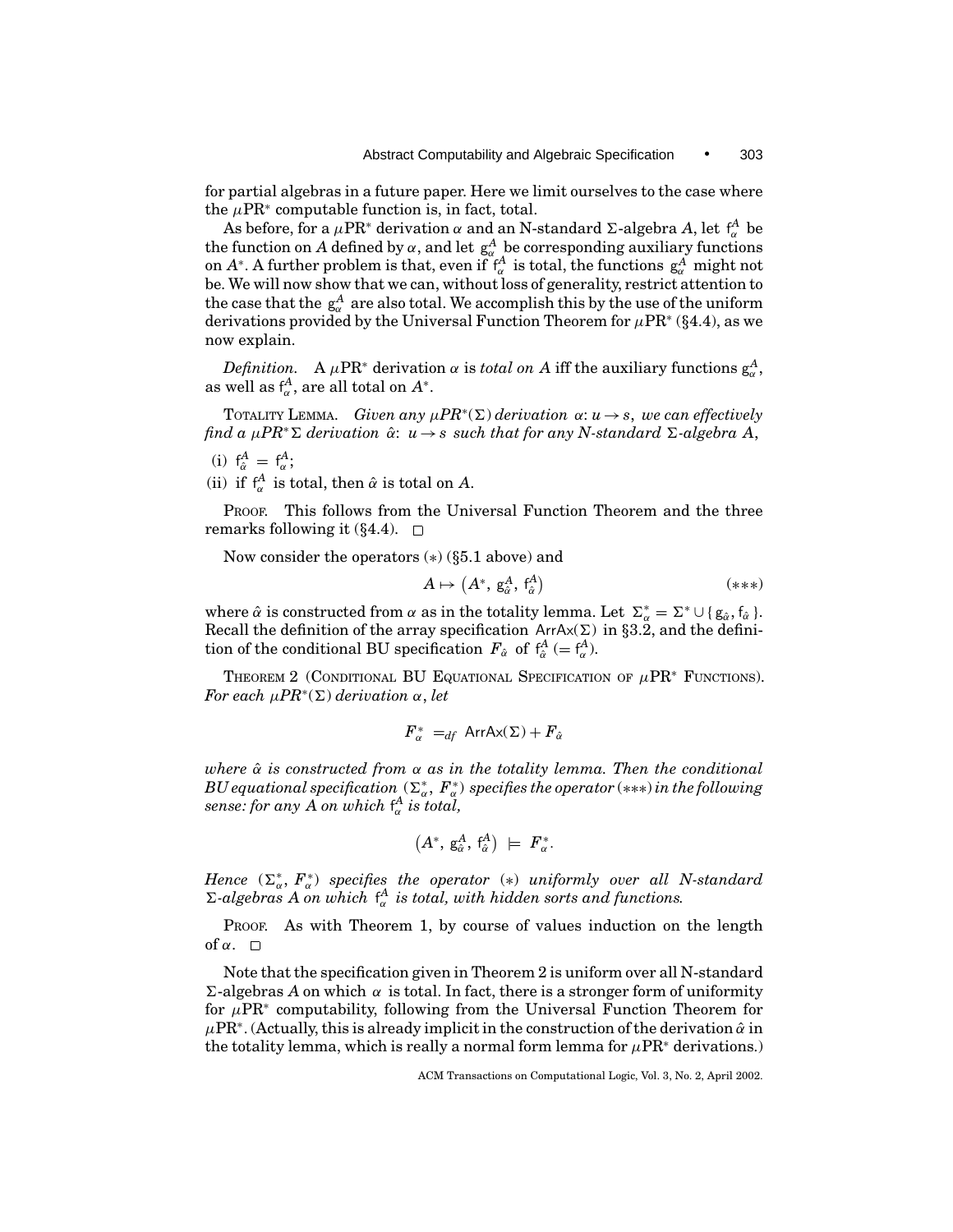THEOREM 3 (UNIVERSAL CONDITIONAL BU EQUATIONAL SPECIFICATION). *For each*  $\Sigma$ -function type  $u \rightarrow s$  we can effectively find a signature  $\Sigma_{u,s}^*$  which expands  $Σ$ <sup>\*</sup> *by function symbols, and a finite conditional BU equational specification* (6<sup>∗</sup> *<sup>u</sup>*,*s*, *F <sup>U</sup> <sup>u</sup>*,*s*(z)) *which is universal for specifications of total* µ*PR*<sup>∗</sup>(6)*-computable functions of that type, in the following sense: it contains a distinguished number variable* z *such that for each*  $\mu PR^*(\Sigma)$  *derivation*  $\alpha: u \to s$ *, and each N*-*standard*  $\Sigma$ -algebra A, if  $f^A_\alpha$  is total on A, then  $(\Sigma^*_{u,s}, F^U_{u,s}(k))$ , where  $k = \lceil \alpha \rceil$ , specifies  $f^A_\alpha$ *on A*, *with hidden sorts and functions.*

(Here  $F_{u,s}^U(k)$  is the result of substituting the numeral  $\bar{k}$  for z in  $F_{u,s}^U(z)$ .) Next, by the BU Reduction Theorem (Theorem 2 in Section 3), we derive as a corollary to Theorem 3:

THEOREM 4 (UNIVERSAL CONDITIONAL EQUATIONAL SPECIFICATION). For each  $\Sigma$  $function \ type \ u \rightarrow s \ we \ can \ effectively \ find \ a \ signature \ \Sigma^{*\prime}_{u,s} \ which \ expands$  $\Sigma_{u,s}^*$  (of Theorem 3) by function symbols, and a finite conditional specification (6∗0 *<sup>u</sup>*,*s*, *E<sup>U</sup> <sup>u</sup>*,*s*(z)) *which is universal for specifications of total* µ*PR*<sup>∗</sup>(6)*-computable functions of that type, in the following sense: it contains a distinguished number variable* z *such that for each*  $\mu PR^*(\Sigma)$  *derivation*  $\alpha: u \rightarrow s$ *, and each*  $N$ -standard  $\Sigma$ -algebra  $A$ , if  $f^A_{\alpha}$  is total on  $A$ , then  $(\Sigma^{\ast\prime}_{u,s},\,E^U_{u,s}(k)),$  where  $k=\ulcorner \alpha\urcorner,$  ${\rm specifies~}$   ${\rm f}^A_\alpha$  *on*  $A,$  *with hidden sorts and functions.* 

From the above uniformity theorems it follows trivially that for a given  $\Sigma$ -function type  $u \rightarrow s$  there is a uniform bound to the lengths of conditional BU Σ<sup>∗</sup>-specifications, *or* conditional equational Σ<sup>∗</sup>-specifications respectively, for total  $\mu$ PR<sup>\*</sup>-computable functions on N-standard  $\Sigma$ -algebras.

# 6. ALGEBRAIC SPECIFICATIONS FOR COMPUTABLY APPROXIMABLE FUNCTIONS

We have shown that

*computability* ⇒ *algebraic specifiability*

where, for example, if "computability" means  $\mu PR^*$  (or, equivalently, *While<sup>∗</sup>*) computability, then "algebraic specifiability" means specifiability by conditional BU equations.

It is natural to ask in what sense a converse holds. We will see below, that a full converse to the above cannot be expected, since algebraic specifiability is more powerful, in some sense, than  $\mu$ PR<sup>∗</sup>-computability. (In Section 7 we will investigate partial converses.) We show here that in fact, on metric algebras,

# *computable approximability* ⇒ *algebraic specifiability.*

"Computable approximability," to be defined shortly, is a strong extension of the notion of computability; while "algebraic specifiability" will be (re)defined so as to permit the order relation (as well as equality) between pairs of terms of sort real.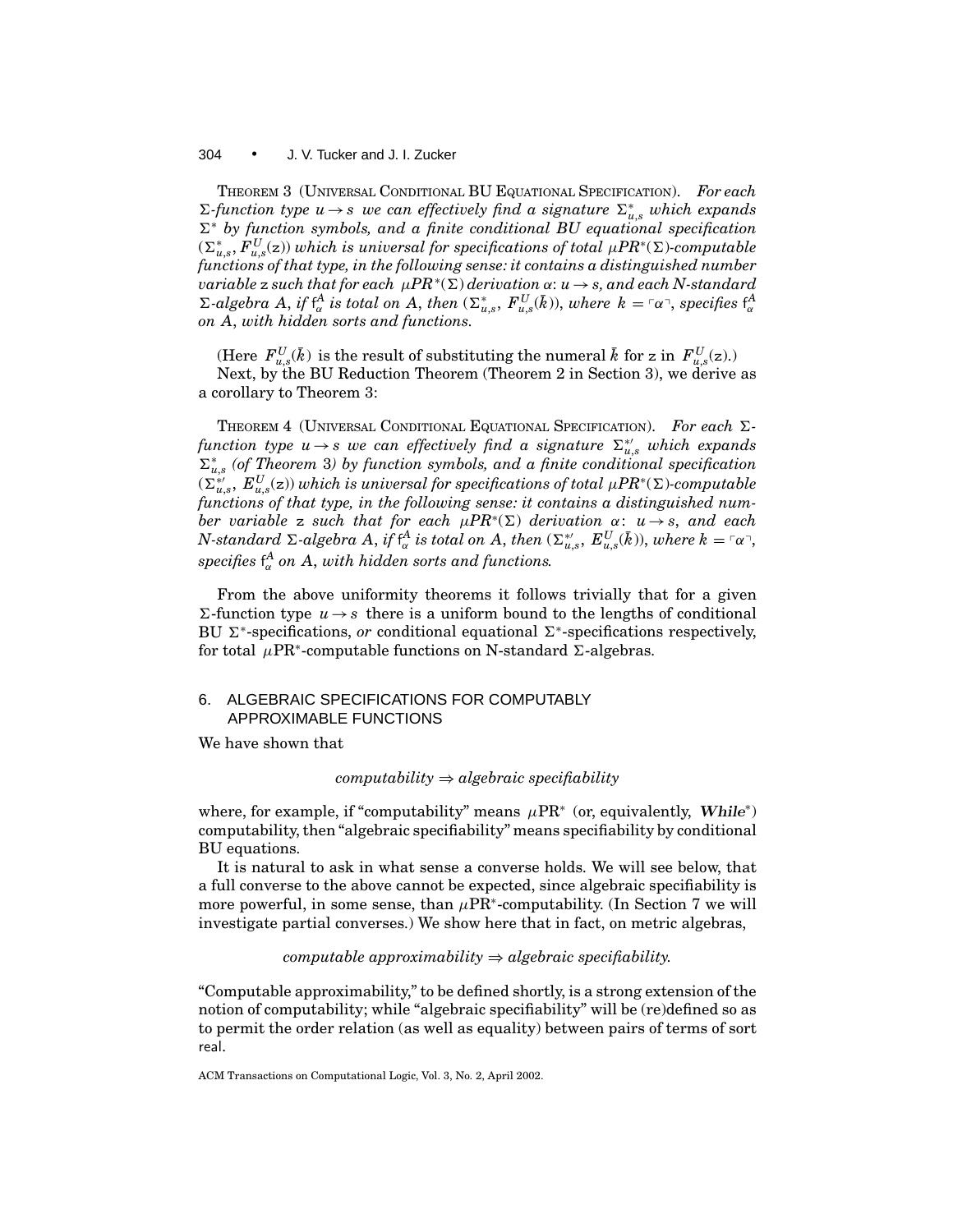#### 6.1 Metric Algebras

We refer to Tucker and Zucker [1999] and Tucker and Zucker [2000, *§*6] for definitions of (total) *metric algebra* and related concepts. We review some definitions and results from these references. (Note that in these references the subject is discussed in the broader context of *partial algebras*.)

A *metric*  $\Sigma$ -algebra  $(A, d)$ , *based on a*  $\Sigma$ -algebra A, is an algebra of the form

```
algebra (A, d)
import A
carriers \mathbb Rfunctions d_s \colon A_s^2 \to \mathbb{R} \quad (s \in \textbf{Sort}(\Sigma))end
```
where *d* is a family  $\langle d_s | s \in Sort(\Sigma) \rangle$  of metrics  $d_s$  on the carriers  $A_s$ , where (in the case that *A* is standard or N-standard)  $d_{\text{bool}}$  and  $d_{\text{nat}}$  are the discrete metrics on B and N respectively, and such that the primitive functions on *A* are all continuous under these metrics.

We will often write '*d*' for the metric  $d_s$ , and '*A*' for the metric algebra  $(A, d)$ .

*Examples.* (a) The metric algebra  $\mathcal{R}^d$  on the reals ("*d*" for "distance") is defined by

> algebra  $\mathcal{R}^d$ <br>import  $\mathcal{R}^N$ *import* functions div<sub>nat</sub>:  $\mathbb{R} \times \mathbb{N} \to \mathbb{R}$ ,  $d$ real:  $\mathbb{R}^2 \rightarrow \mathbb{R},$  $d_{\mathsf{nat}}: \mathbb{N}^2 \to \mathbb{R},$  $d_{\text{bool}}: \mathbb{B}^2 \to \mathbb{R}$ end

where  $\mathcal{R}^N$  is the N-standard algebra of reals (§1.4, Example (b)), div<sub>nat</sub> is division of reals by naturals (where division by zero is defined as zero), the metric on  $\mathbb R$  is the standard one, and the metrics on  $\mathbb N$  and  $\mathbb B$  are discrete.

Note that  $\mathcal{R}^d$  does not contain the (total) boolean-valued functions eq<sub>real</sub> or less<sub>real</sub>, since they are not continuous with respect to this metric.

(b) The interval metric algebra  $\mathcal{I}^d$ : Here the unit interval  $I = [0, 1]$  is included as a separate carrier of sort 'intvl', again with the usual metric. This is useful for studying real continuous functions with compact domain. (We could also choose  $I = [-1, 1]$ , etc.) The algebra  $\mathcal{I}^d$  is defined by

```
algebra \mathcal{I}^d<br>import \mathcal{R}^dimport \mathcal{R}^d<br>carriers Icarriers I
functions \iota_I \colon I \to \mathbb{R},
                          d_{\mathsf{intvl}} \hbox{: } I^2 \to \mathbb{R}end
```
ACM Transactions on Computational Logic, Vol. 3, No. 2, April 2002.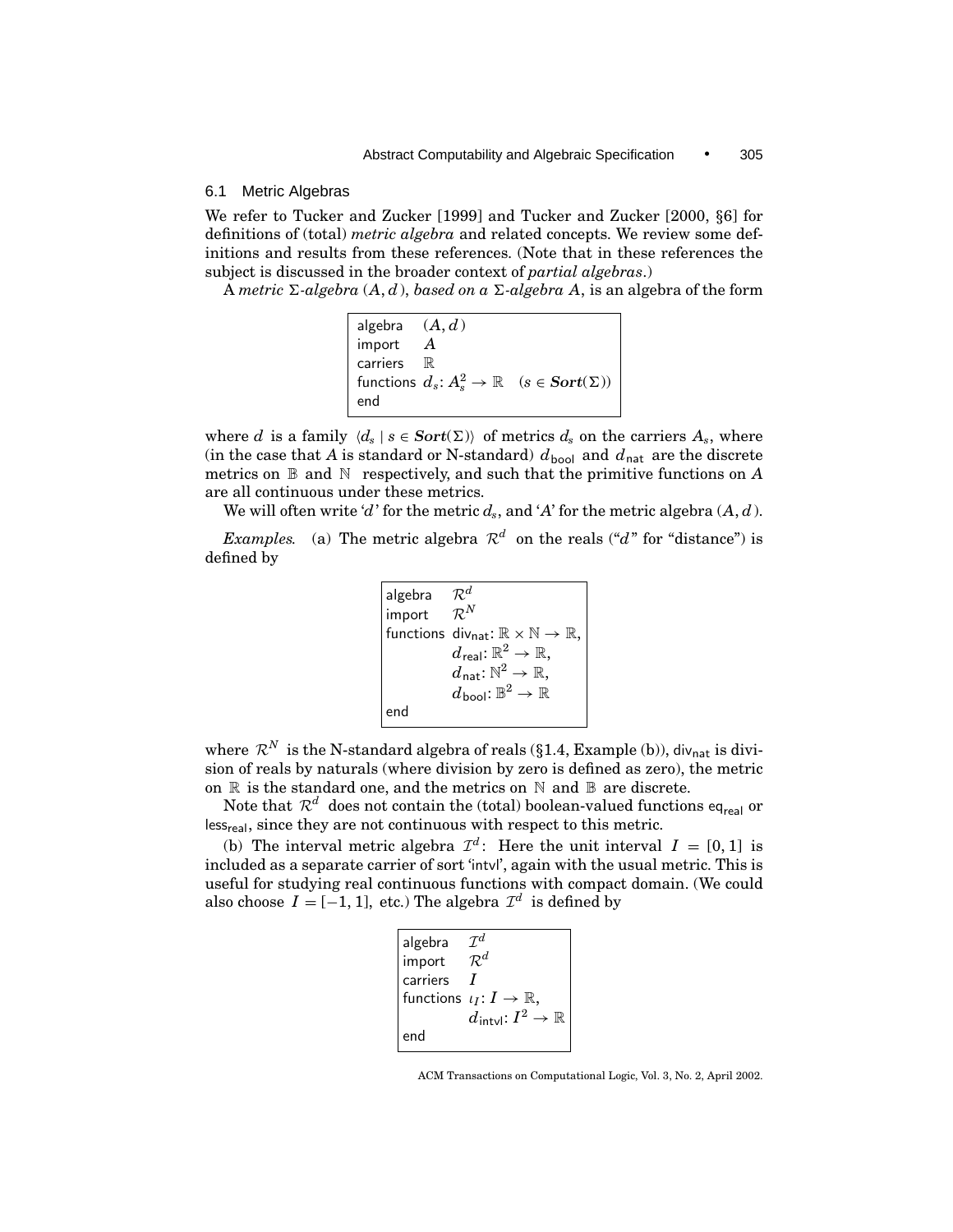where  $\iota_I$  is the embedding of *I* into R. Because of the importance of the metric algebra  $\mathcal{I}^d$  as in our computation theory, let us review its construction. It contains  $\mathbb R$  with its standard ring operations,  $\mathbb N$  and  $\mathbb B$  with their standard operations, functions for definition by cases on R, N and B, division of reals by naturals, the unit line interval  $\mathbb I$  and its embedding in  $\mathbb R$ , and the standard metrics on all four carriers.

## 6.2 Definitions and Theorems

Now let *A* be an N-standard metric  $\Sigma$ -algebra with metric *d*.

*Definition* 1 (µPR<sup>∗</sup> *Computably Approximable Functions*). A total function  $f: A^u \to A_s$  on *A* is  $\mu PR^*$  *computably approximable, uniformly on A,* if there is a total  $\mu$ PR<sup>∗</sup> computable function

$$
G: \mathbb{N} \times A^u \rightarrow A_s
$$

and a total computable function  $g: \mathbb{N} \to \mathbb{N}$  on A such that, putting  $G_n =_{df}$  $G(n, \cdot)$ , the sequence  $G_n$  *approximates f uniformly* on  $A<sup>u</sup>$  with modulus of approximation *g*, that is, for all *n*, *k* and all  $x \in A^u$ ,

$$
k \ge g(n) \Rightarrow d(G_k(x), f(x)) < 2^{-n}.
$$

*Definition* 2 (*Fast* µ*PR*<sup>∗</sup> *Computably Approximable Functions*). A total function  $f: A^u \to A_s$  on A is fast  $\mu PR^*$  computably approximable, uniformly *on A*, if there is a total  $\mu$ PR<sup>∗</sup> computable function  $G: \mathbb{N} \times A^u \rightarrow A_s$  on *A* such that, putting  $G_n =_{df} G(n, \cdot)$ , the sequence  $G_n$  *approximates f uniformly fast* on  $A^u$ , *i.e.*, for all *n* and all  $x \in A^u$ ,

$$
d(G_n(x), f(x)) < 2^{-n}.\tag{*}
$$

*Remark* 1. It is easy to see that Definitions 1 and 2 are equivalent; for given a (computable) approximating sequence  $G_n$  with modulus of approximation  $g$ , we can effectively replace it by the fast (computable) approximating sequence  $G'_{n} =_{df} G_{n} \circ g$ . We will therefore usually tacitly assume without loss of generality that our approximating sequences are fast, and work with the (simpler) Definition 2.

*Definition* 3 (*Fast*  $\mu PR^*$  *Approximating Derivations*). Let *A* be a metric  $Σ$ -algebra. A derivation *γ*: nat  $× u → s$  is an *approximating derivation for* a total function  $f: A^u \to A_s$  if (i) the function  $G: \mathbb{N} \times A^u \to A_s$  computed by  $\gamma$ on *A* is total on *A*; and (ii) *G* and *f* satisfy (∗) above.

Note that *at most one* function is µPR<sup>∗</sup> approximable by a given derivation on any metric algebra.

# *Definition* 4 (*Conditional Equation or Inequality*)

- (a) A *conditional equation or inequality* is defined like a conditional equation, except that the atomic statements may be *either* equations  $(t_1 = t_2)$  between terms of the same sort, *or* order  $(t_1 < t_2)$  between terms of sort real.
- (b) A *conditional BU equation or inequality* is defined like a conditional equation, except that the atomic statements may be *either* equations  $(t_1 = t_2)$  or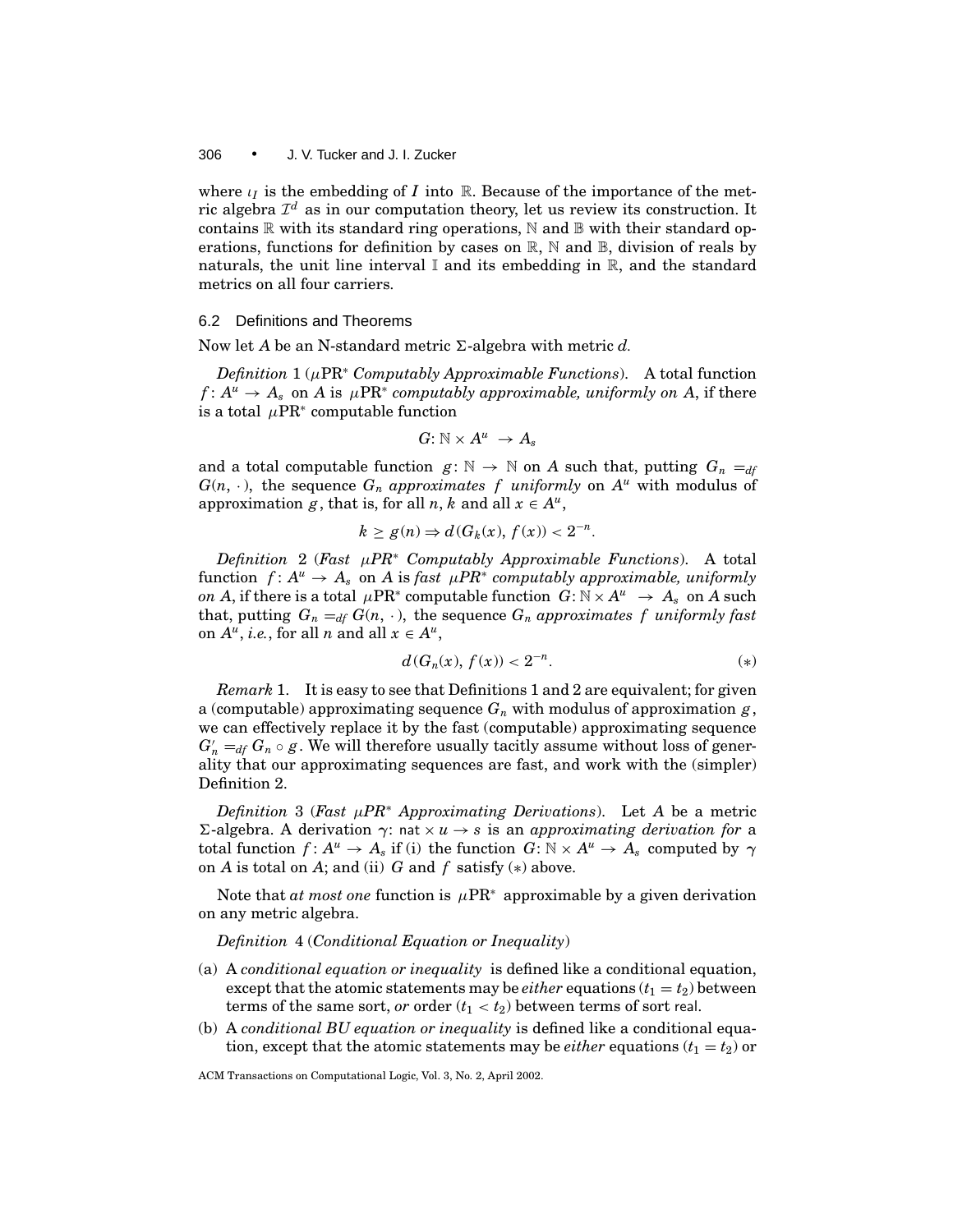BU equations ( $\forall z < t$  [ $t_1 = t_2$ ]) between terms of the same sort, or inequalities  $(t_1 < t_2)$  between terms of sort real.

*Remark* 2. Here we are treating the order relation on the reals as a new atomic predicate of  $\text{Lang}(\Sigma^*)$  (like equality), *not* as a boolean-valued operation

$$
\mathsf{less}_{\mathsf{real}} \colon \mathsf{real}^2 \to \mathsf{bool}.
$$

This predicate (unlike such an operation) does not form part of the signature  $\Sigma$ . (See the analogous Remark concerning equality at the beginning of Section 2.)

Note also that (∗) is a conditional inequality (actually a simple inequality, without an antecedent).

*Notation.* We write  $\mu PR^*$ -*Approx(A)* for the class of  $\mu PR^*$  computably approximable functions on *A*, and  $\mu PR^*$ -*Approx*( $A)_{u\to s}$  for those of type  $u\to s$ .

In preparation for the next theorem, we note that a "Universal Function Theorem" holds for  $\mu$ PR<sup>\*</sup>-*Approx*(A), in the following sense. For any Σ-function type  $u \rightarrow s$ , let

$$
H^{u,\,s}\; =_{df}\; \textit{Univ}^A_{\textsf{nat} \times u \to s} \colon \mathbb{N} \times \mathbb{N} \times A^u \;\to\; A_s
$$

be the universal function for  $\mu PR^*(A)_{\text{nat}\times u\rightarrow s}$  given by the Universal Function Theorem (§4.4). Then for each  $f \in \mu PR^*$ -Approx $(A)_{u \to s}$ , there is a number *k* such that (writing  $H_{k,n}^{u,s} = H^{u,s}(k,n,\cdot)$ ) the sequence of functions  $H_{k,0}^{u,s}, H_{k,1}^{u,s}, H_{k,2}^{u,s}, \ldots$  uniformly approximates f. The number k can be chosen as the Gödel number of an approximating derivation for  $f$ , that is, a derivation *γ*: nat  $\times u \rightarrow s$  of the function  $H^{u,s}(k, \cdot)$ . Combining this with Theorem 3 of Section 5, we obtain:

THEOREM 1 (UNIVERSAL CONDITIONAL BU SPECIFICATION OF  $\mu$ PR<sup>∗</sup> Approximable FUNCTIONS). For each  $\Sigma$ -function type  $u \rightarrow s$  we can effectively find a signa $ture \ \Sigma_{u,s}^*$  *which expands*  $\Sigma^*$  *by function symbols, and a finite conditional BU*  ${\rm specification\ } (\Sigma^*_{u,s}, F^V_{u,s}( {\sf z}))$  consisting of conditional  $BU$  equations and inequal*ities, which is universal for specifications of*  $\mu PR^*(\Sigma)$ -computably approximable *functions of that type, in the following sense: it contains a distinguished number variable* z *such that for each*  $\mu PR^*(\Sigma)$  *derivation*  $\gamma$ : nat  $\times u \rightarrow s$  *and each metric*  $\Sigma$ -algebra A and total function  $f: A^u \to A_s$ , if  $\gamma$  is an approximating derivation *for f* on A, then  $(\Sigma_{u,s}^*, F_{u,s}^V(k))$ , where  $k = \lceil \gamma \rceil$ , specifies f on A, with hidden *sorts and functions.*

PROOF. Define

$$
F_{u,s}^V(z) =_{df} F_{u,s}^U(z) + E_{\text{inverse}} + E_*(z)
$$

where  $F_{u,s}^U(z)$  is the conditional BU equational specification constructed as in Theorem 3 in Section 5 for the universal function *H* for  $\mu$ PR<sup>∗</sup> computable functions of type nat  $\times u \rightarrow s$ ,  $E_{\text{inverse}}$  is the set of specifying equations for the computable real-valued function invexp $(n) = 2^{-n}$ , that is, its recursive definition:

 $invexp(0) = 1$ ,  $invexp(Sn) = div_{nat}(invexp(n), 2)$ ,

ACM Transactions on Computational Logic, Vol. 3, No. 2, April 2002.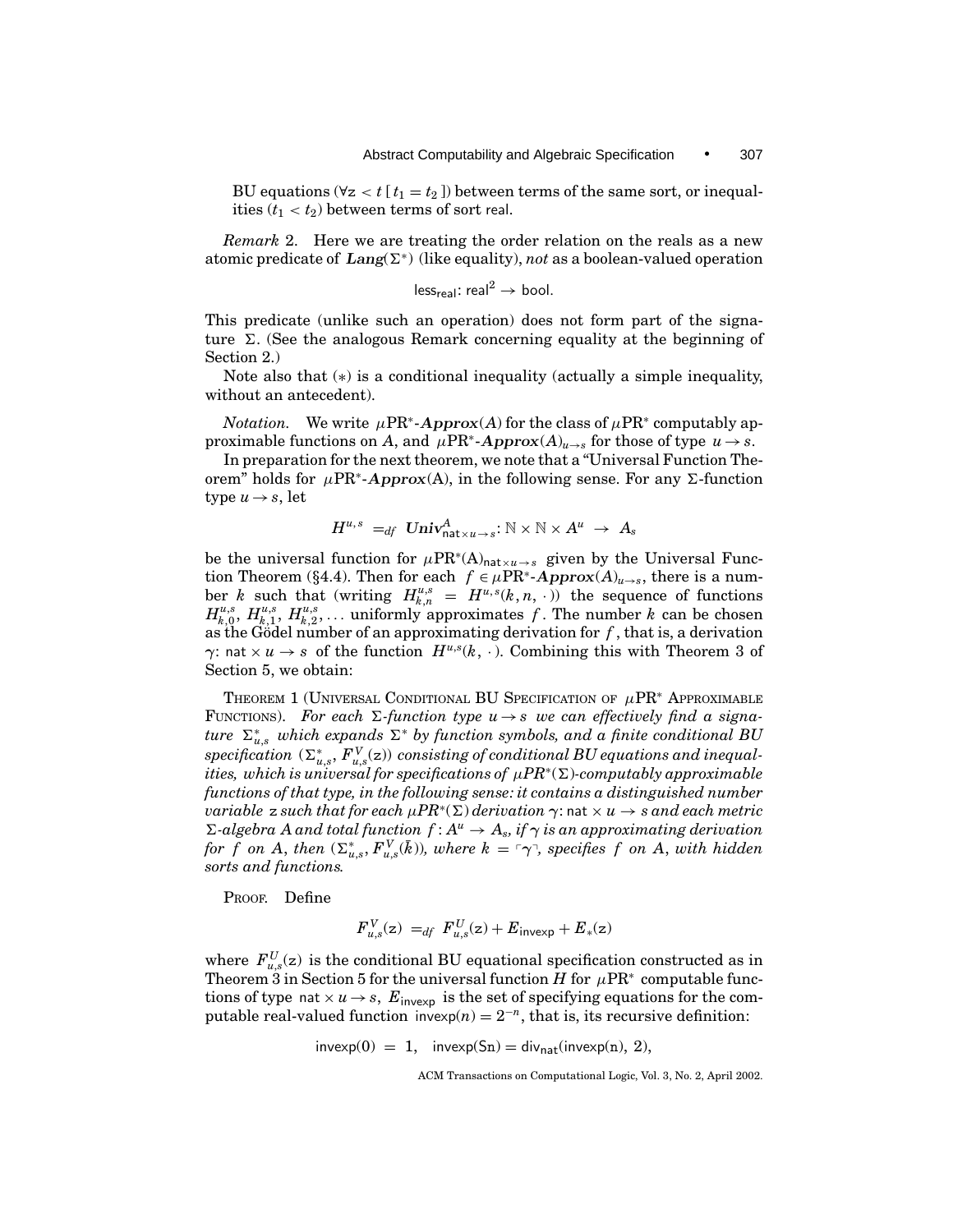and  $E_*(z)$  is the inequality (\*) above—or rather, its formal version

$$
d(H(z, n, x), f(x)) < invexp(n). \tag{**}
$$

(Note that every  $\mu$ PR<sup>∗</sup> function *G*:  $\mathbb{N} \times A^u \to A_s$  is obtainable from *H* by substituting the Gödel number of its derivation for the first argument  $z$  of  $H$ .) Let  $\Sigma_{u,s}^*$  be the signature formed by expanding Σ<sup>∗</sup> by symbols for H and invexp, as well as the auxiliary functions used in their computations. Then for any  $\mu PR^*$ derivation *γ*: nat × *u* → *s*, metric 6-algebra *A* and function *f* : N × *Au* → *As*, if  $\gamma$  is an approximating derivation for *f* then  $(\Sigma_{u,s}^*, F_{u,s}^{\mathrm{V}}(\bar{k}))$  (where  $k = \lceil \gamma \rceil$ ) is a conditional BU specification of *f* on *A*, with hidden sorts and functions, consisting of conditional BU equations and inequalities.  $\Box$ 

Now, by adapting the BU Reduction Theorem (*§*3.3) to specifications with inequalities, we derive as a corollary to Theorem 1:

THEOREM 2 (UNIVERSAL CONDITIONAL SPECIFICATION OF  $\mu PR^*$  APPROXIMABLE FUNCTIONS). For each  $\Sigma$ -function type  $u \rightarrow s$  we can effectively find a signa $ture \sum_{u,s}^{*'} which expands \sum_{u,s}^{*} (of Theorem 1) by function symbols, and a fi \tilde{L}_{u,s}^{int}$  *nite conditional specification* ( $\Sigma_{u,s}^{*}$ ,  $E_{u,s}^{V}$ (z)), *consisting of conditional equations and inequalities, which is universal for specifications of approximably*  $\mu PR^*(\Sigma)$ *computable functions of that type, in the following sense: it contains a distinguished number variable* z *such that for each*  $\mu PR^*(\Sigma)$ -derivation  $\gamma$ : nat  $\times u \rightarrow s$ *and each metric*  $\Sigma$ -*algebra A and total function*  $f: A^u \to A_s$ , *if*  $\gamma$  *is an approxi* $m$ ating derivation for  $f$  on  $A$ , then  $(\Sigma_{u,s}^{*}, E_{u,s}^V(\bar{k}))$ , where  $k = \lceil \gamma \rceil$ , specifies  $f$  on *A*, *with hidden sorts and functions*.

*Remark* 3 (*Replacing the Order Predicate by a Boolean-Valued Operation*). The order relation in the above specification is used in one place only: in the (conditional) relation  $(*)$  (or  $(**)$ ). In fact (Remark 2 above notwithstanding), (∗) *could* be interpreted as a conditional *equation* (so that *f* is *conditionally equationally definable* with hidden sorts and functions) by interpreting  $t_1 < t_2$ ' as 'less<sub>real</sub> $(t_1, t_2)$  = true,' where the boolean-valued operator

$$
\mathsf{less}_{\mathsf{real}} \colon \mathsf{real}^2 \to \mathsf{bool}
$$

is included in the signature of the metric algebra over  $\mathbb R$ . The problem here is that (as discussed in Tucker and Zucker [1999]) whereas all functions in the signature of metric algebras (and hence all functions computable over these) are *continuous*, the (total) function less<sub>real</sub> is discontinuous. The only way to restore continuity is to consider a *partial* continuous less<sub>real</sub> operator, which leads to a study of *topological partial algebras*. This can be done, and the whole of the present theory could be re-cast in such a context, but that would take us too far afield from the present study.

Let us apply Theorem 2 to the classical notion of *Gzegorczyk-Lacombe (GL) computability* on the unit interval  $I = [0, 1]$ . This includes all the well-know functions of real analysis (sin, exp, log, etc.) restricted to *I* .

 $Notation.$  We write  $\mathrm{GL}_m^\mathrm{T}(I)$  for the class of GL-computable total functions  $f: I^m \to \mathbb{R}.$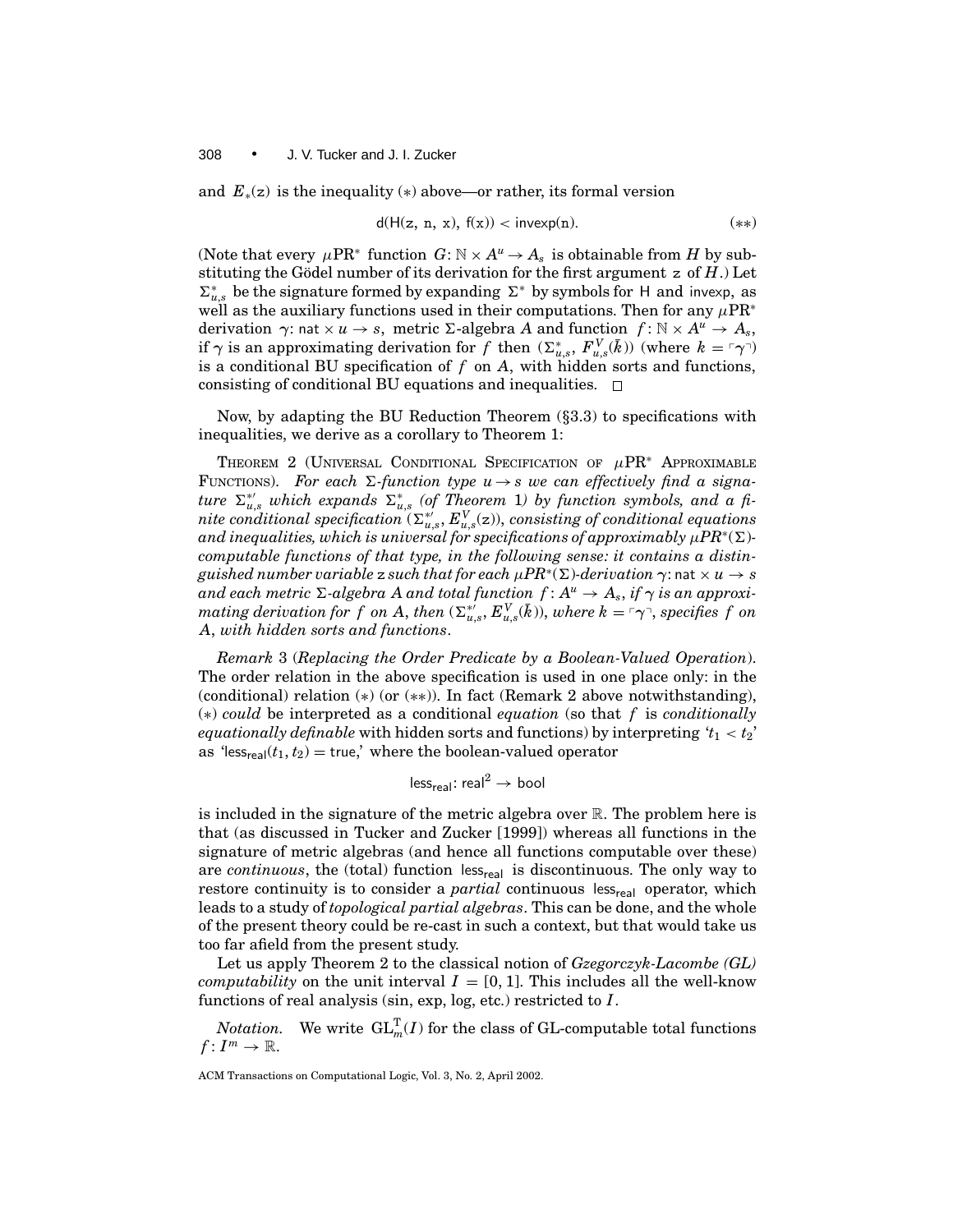Many concrete models of computation on  $\mathbb I$  are equivalent to this class [Pour-El and Richards 1989; Weihrauch 2000]. It has been shown that (recall the definition of  $\mathcal{I}^d$  in Example (b)):

$$
GL_m^T(I) = \mu PR^* - Approx(\mathcal{I}^d)_{int \vee l^m \to real}.
$$

(For details, see Tucker and Zucker [1999, *§*9]; Tucker and Zucker [2000, *§*5.9].) Hence, again, a kind of "Universal Function Theorem" holds for  $\mathrm{GL}_m^T(I)$ , in the following sense. For  $m = 1, 2, \ldots$ , let

$$
H^m \;=\!\!\mathit{d}_f \; \mathit{Univ}_{\mathsf{nat} \times \mathsf{intvl}^m \rightarrow \mathsf{real}} \; \colon \; \mathbb{N} \times \mathbb{N} \times I^m \rightarrow \mathbb{R}
$$

be the universal function for  $\mu PR^*(\mathcal{I}^d)_{\text{nat}\times\text{intvl}_m^m\to \text{real}}$  given by the Universal Function Theorem (§4.4). Then for each  $f \in GL_m^T(I)$ , there is a number *k*, effectively obtainable from the GL-code for  $f$  , such that (writing  $H_{k,n}^m = H^m(k,n,\cdot)$ ) the sequence of functions  $H_{k,0}^m$ ,  $H_{k,1}^m$ ,  $H_{k,2}^m$ , ... uniformly approximates  $f$  on  $I$ .

So by Theorem 2 applied to  $\mathcal{I}^d$ :

THEOREM 3 (UNIVERSAL SPECIFICATION OF GL COMPUTABLE FUNCTIONS). *For*  $\epsilon$ *each m* > 0 *there is a signature*  $\Sigma_m^*$  *which is an expansion of*  $\Sigma(\mathcal{I}^d)^*$  *by finitely*  $m$ any function symbols, and a finite conditional specification  $(\Sigma_m^*, E_m^W(z))$ *consisting of conditional equations and inequalities, which is universal for*  ${\rm specification}s$  of  ${\rm GL}_m^{\rm T}(I),$  *in the following sense: it contains a distinguished*  $\tilde{r}$  *natural number variable*  $z$  *such that each function*  $f \in \mathrm{GL}_m^\mathrm{T}(I)$  *is specified (with hidden sorts and functions) by a suitable substitution instance*  $(\Sigma_m^*, E_m^W(\bar{k})),$ *where k can be found effectively from a GL-code for f .*

 $Remark 4 (Description of the Signature  $\Sigma_m^*$  of Theorem 3). The signature$  $\Sigma_m^*$  is an expansion of  $\Sigma(\mathcal{I}^d)$  (for a description of which see the remark at the end of *§*6.1) by the following sorts and functions:

- (i) the sorts and functions of the array structure over  $\mathcal{I}^d$  (§1.6);
- (ii) the  $\mu$ PR<sup>\*</sup> "universal function"  $F^m$  for  $\mathrm{GL}_m^{\mathrm{T}}(I)$  (as described in the above discussion) together with the auxiliary functions in its derivation;
- (iii) the function  $2^{-n}$ , used for assertions about computable approximations, as explained in the proof of Theorem 1;
- (iv) the characteristic function for BU quantification, as described in the proof of the BU elimination theorem (*§*3.3).

Note that there is only one function of type (iv) in  $\Sigma_m^*$ , namely that obtained by eliminating the conditional BU equation  $F_{\mu}$  (§5.2) specifying the (single!)  $\mu$ -operator occurrence in the  $\mu$ PR<sup>\*</sup> derivation for  $H^m$  in (ii) (see Remark 1 in *§*4.4). (There are no conditional BU equality axioms for arrays (*§*3.2) to eliminate here, since real and intvl are not equality sorts.)

# 6.3 Illustration: Specification of Dynamical System

We illustrate the connection between algebraic specification methods and models of physical systems.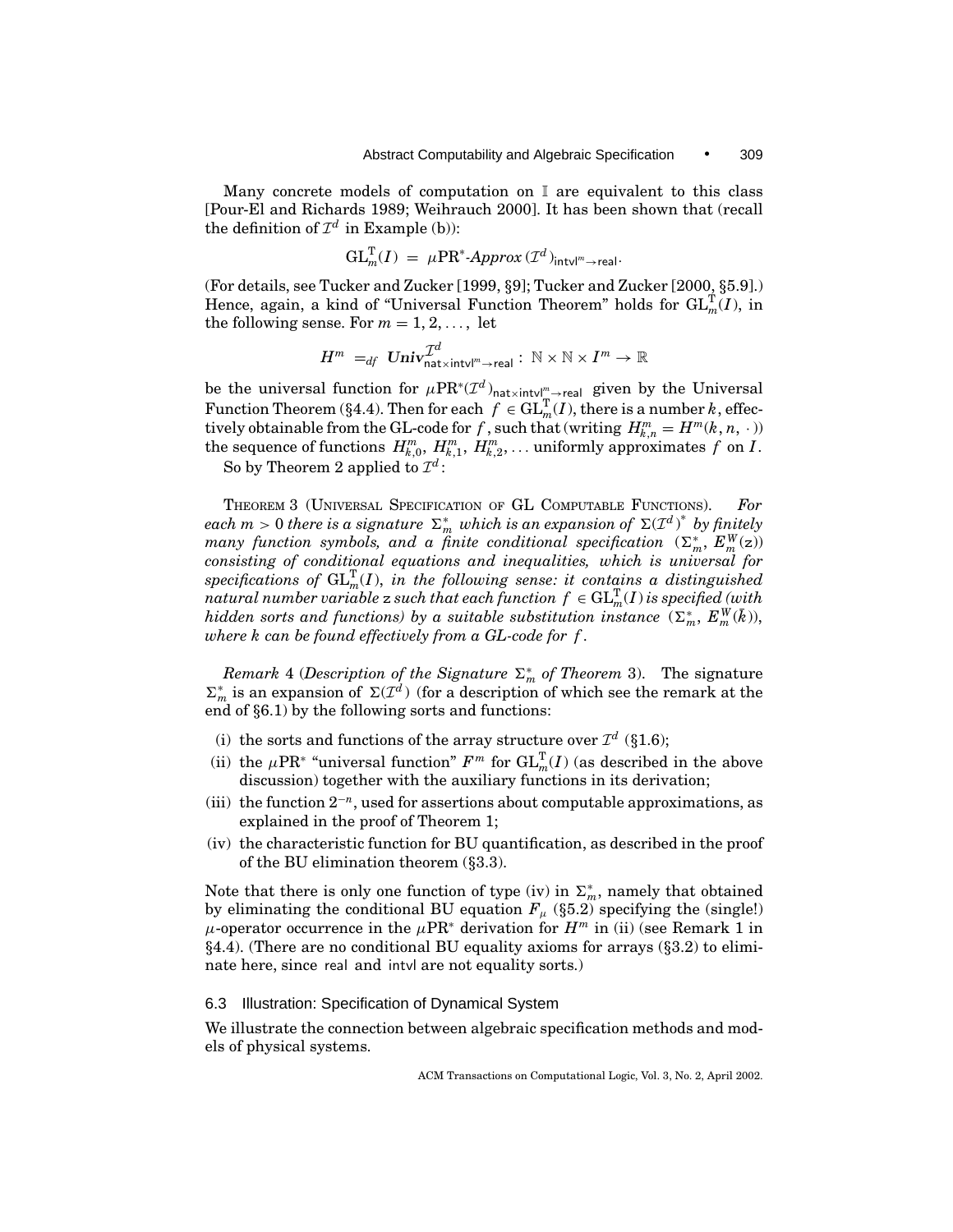A *deterministic dynamical system* with finite dimensional state space  $S \subseteq \mathbb{R}^n$ and time  $T \subseteq \mathbb{R}$  is represented in a model by a function

$$
\phi\colon\thinspace T\times S\;\to\;S
$$

where for  $t \in T$ ,  $s \in S$ ,  $\phi(t, s)$  is the state of the system at time *t* with initial state *s*. For example, the state of a particle in motion is represented by position and velocity. Thus, for a system of *n* particles in 3-dimensional space, the state space has 6*n* dimensions.

In practice, the model is specified by ordinary differential equations (ODEs) whose complete solution is  $\phi$ . Specifically, in the modern qualitative theory of ODEs [Arnold 1973],  $\phi$  is differentiable, and the function  $\phi_t: S \to S$ defined by

$$
\phi_t(s) = \phi(t, s) \quad \text{for} \quad t \in T, s \in S,
$$

is a 1-parameter group of diffeomorphisms of *S*; the action of this group on *S* is called the *flow* on the *phase space S*. This flow can be specified by a vector field on *S*.

In modelling a physical system, one aim is to compute values of the function  $\phi$  on some time interval and subspace of the space of initial conditions. Many methods exist to derive algorithms for  $\phi$  from the equations that define it. Indeed, various fields of applied mathematics exist in order to design such equations, and the field of numerical analysis exists to design such solution methods.

Conversely, we suppose that  $\phi$  can be simulated on a digital computer, that is, φ is a classically computable (*e.g.*, GL-computable) function. *Assume also that the state space S is the unit n-cube In, and the time dimension T is the unit interval I.* Thus

$$
\phi\colon I\times I^n\to I.
$$

We can now apply Theorem 3 to show that the dynamical system has a finite algebraic specification.

THEOREM 4 (UNIVERSAL SPECIFICATION OF COMPUTABLE DYNAMICAL SYSTEMS). *For each*  $n > 0$  *there is a signature*  $\sum_{n=0}^{\infty}$  *which extends*  $\sum (\mathcal{I}^d)^*$  *by function*  $symbols$ , and a finite conditional specification  $(\tilde{\Sigma}_n^*, \tilde{E}_n^W(z))$  consisting of con*ditional equations and inequalities, which is universal for all classically computable dynamical systems on the unit n-cube*  $I<sup>n</sup>$  *over the unit time interval I.*

Note that  $\tilde{\Sigma}_n^*$  is essentially the signature  $\Sigma_m^*$  of Theorem 3, with  $n = m + 1$ .

We have shown above how powerful algebraic specifications are, even for topological data types. More research needs to be done to determine the extent of its power, especially on metric algebras. Here, topological notions such as continuity can play a part, as we see from the following example.

ACM Transactions on Computational Logic, Vol. 3, No. 2, April 2002.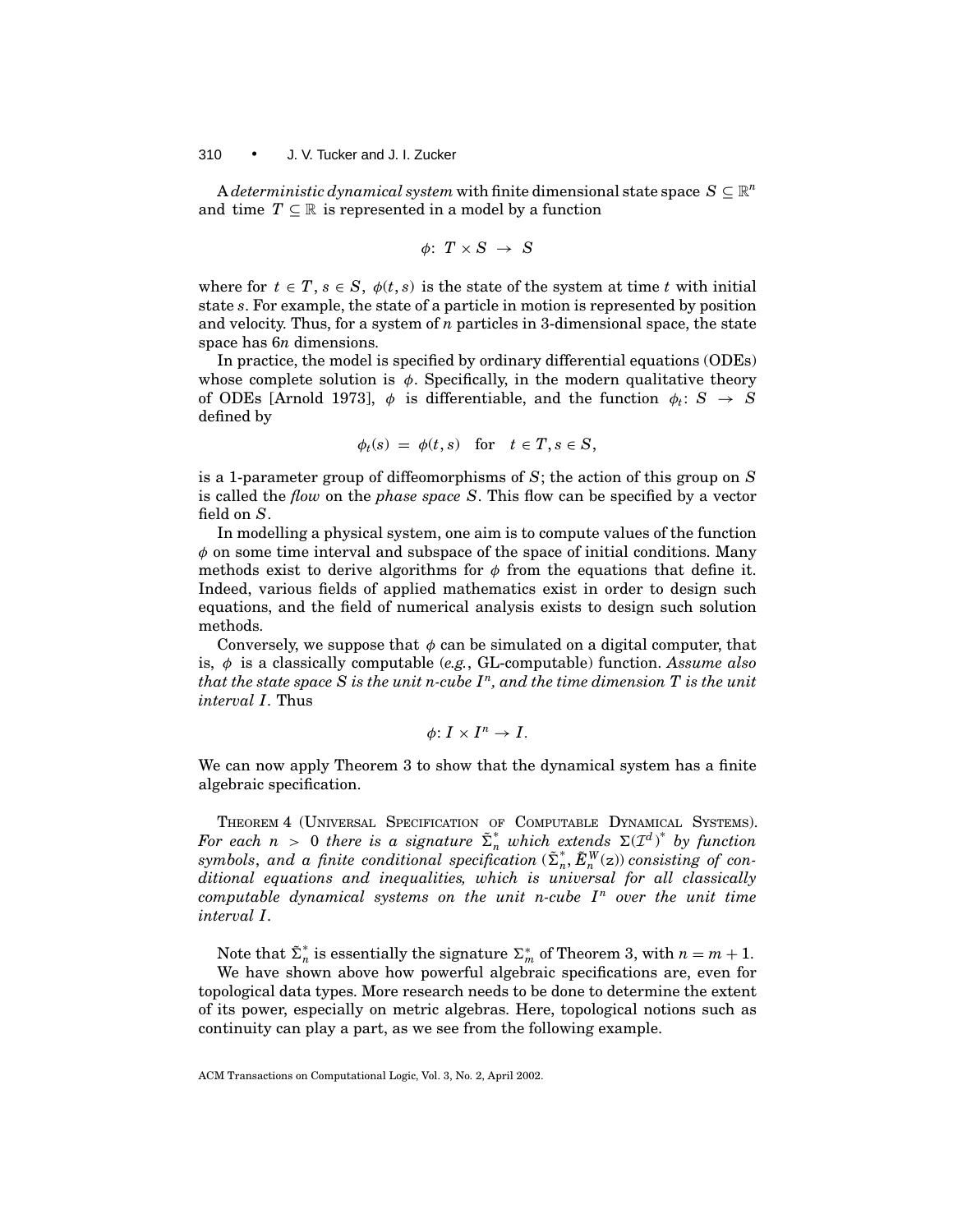6.4 Example: Specification of Function Assuming Continuity

Consider the two equations for a (total) function *f* on the real line:

$$
f(x + y) = f(x) \times f(y), \qquad f(1) = c \tag{*}
$$

for some constant  $c > 0$ . If we assume that f is continuous, even at one point, then it is easy to see that these equations are satisfied uniquely by the function

$$
f(x) = c^x.
$$

However, in the absence of any such continuity assumption, it can be shown that (for any  $c > 0$ ) there are  $2^{2^{k_0}}$  non-constructive solutions to (\*). Here "nonconstructive" means both that these solutions are non-computable, and that their existence is proved by nonconstructive means, using Zorn's Lemma to show the existence of a Hamel basis on  $\mathbb{R}$ , that is, a maximal linear independent subset of  $\mathbb R$  over  $\mathbb Q$ .

Note that any solution  $f$  of  $(*)$  is a homomorphism from the additive group of reals to the multiplicative group of positive reals.

This example suggests the following

QUESTION. *On metric algebras, does conditional equational specifiability, together with a topological condition such as continuity, imply computability?*

Specifically, is there a continuous function on *I* which is definable by equations but not approximably computable?

Note, in this connection, that there are other "equational specifications" for the exponential function *e<sup>x</sup>* :

- (1) the differential equation  $f'(x) = f(x)$  with initial condition  $f(0) = 1$ ;
- (2) from the polynomial approximations given by the partial sums of the Maclaurin expansion  $\sum_{i=0}^{\infty} x^i/i!$ , a specification consisting of conditional equations and inequalities can be derived by the methods of this section for approximating computations;
- (3) similarly, from the polynomial approximations,  $(1 + x/n)^n$ , a specification consisting of conditional equations and inequalities can be derived.

Note that in the first of these specifications, differentiability of *f* is (of course) implicitly assumed, and uniqueness of the solution follows by the Lipschitz condition; however no assumptions of continuity are needed in (2) or (3).

The above question points to an open field of research. The investigation of computable solutions of recursive equations in Gärtner and Hotz [2000] would be relevant here.

# 7. INITIAL ALGEBRA SPECIFICATIONS WITH CONDITIONAL EQUATIONS AND CONDITIONAL BU EQUATIONS

In this section we will consider theories *T*, which we assume to be formalised in logical formalisms  $\mathcal F$  of the kind described in Section 2; for example,  $\mathcal{F} = \text{CondBUEq}(\Sigma).$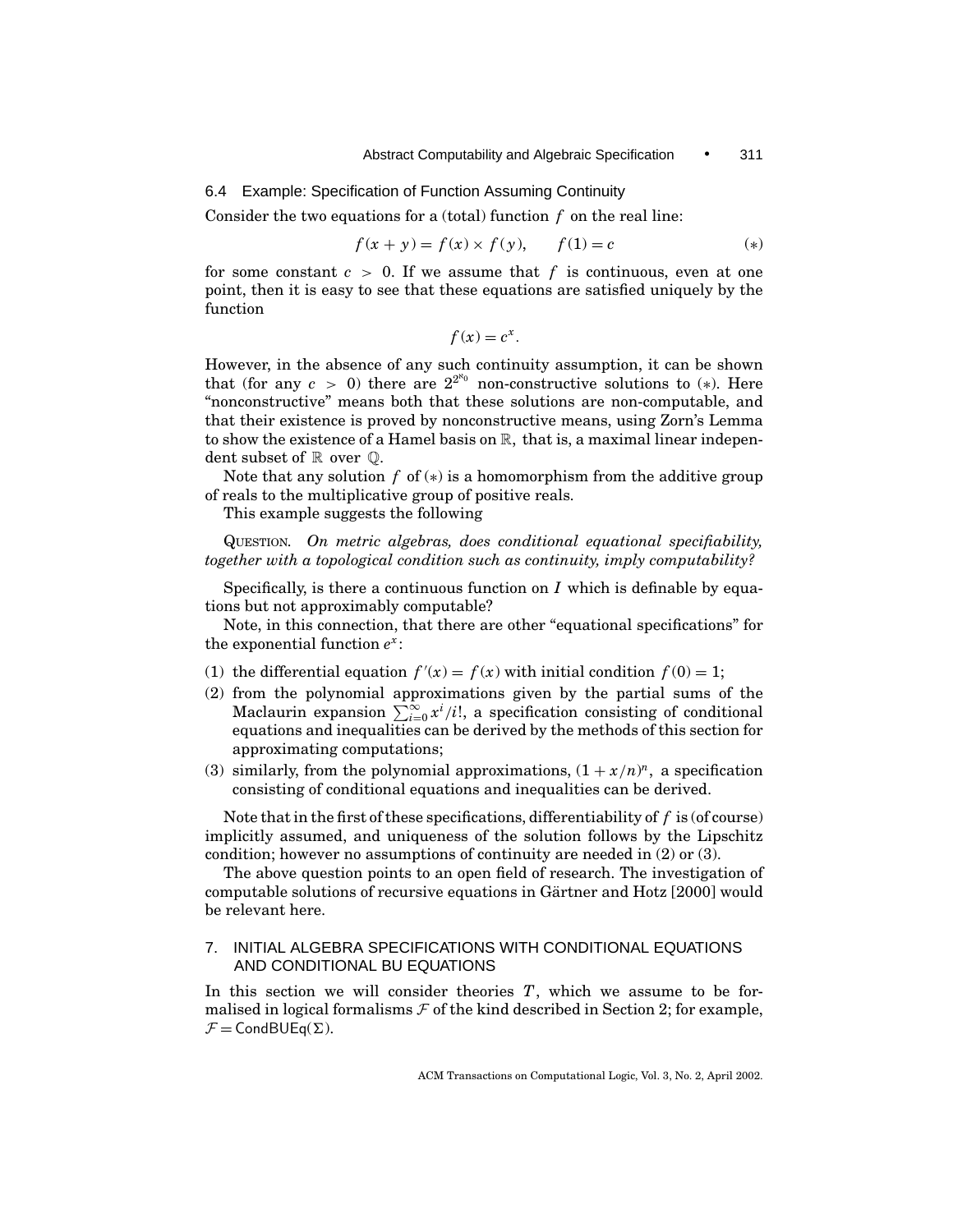#### 7.1 Pre-Initial and Initial Models

In this subsection (only), we make no assumptions concerning the  $(N-) stand$ ardness of signatures or algebras. Let  $\Sigma$  be a signature and let K be a  $\Sigma$ -adt.

A formalism  $F$  is said to be *valid for*  $K$  if the axioms and inference rules of  $\mathcal F$  hold for all algebras in K. Note, for example, that CondBUEq( $\Sigma$ ) is valid for  $NStdAlg(\Sigma)$ , but not, in general, for  $Alg(\Sigma)$ .

A  $\Sigma$ -algebra *A* is *pre-initial for* K if there is a unique  $\Sigma$ -homomorphism from *A* to every algebra in K; *pre*-initial in that it might not itself belong to K. (The notion of  $\Sigma$ -*homomorphism* between  $\Sigma$ -algebras is defined as usual [Meinke and Tucker 1992].)

Note that the *closed term algebra*  $T(\Sigma)$  is pre-initial for K.

An *initial algebra of* K is a pre-initial algebra which belongs to K. As is easily seen, any two initial algebras of  $\mathbb K$  must be  $\Sigma$ -isomorphic. We denote any initial algebra of  $\mathbb K$  by *Init*( $\Sigma, \mathbb K$ ).

We will be interested in the case that

$$
\mathbb{K}=\text{Alg}(\Sigma,T),
$$

the class of models of a first-order  $\Sigma$ -theory *T*, where *T* may have certain syntactic restrictions. We will assume:

- $\bullet$  in this subsection that  $T$  is a conditional equational theory;
- in §7.2 likewise, but restrict attention to N-standard models of *T*;
- in §7.3 that *T* is a conditional BU equational theory (again with N-standard models);
- and in §7.4 that it is a conditional SU equational theory (again with N-standard models).

(Recall the formal systems defined in Section 2.) Finally in *§*7.5 we will show how conditional BU equational initial algebra specifications can be "reduced" to conditional equational initial algebra specifications.

Let *T* be a  $\Sigma$ -theory. We write *Init*( $\Sigma$ , *T*) for the initial algebra *Init*( $\Sigma$ ,  $Alg(\Sigma, T)$ ) (if it exists), and call it the *initial model of T*.

Consider the *closed term algebra*  $T(\Sigma, T, \mathcal{F})$  formed from  $T(\Sigma)$  by identifying closed terms provably equal from  $T$ , in some formalism  $\mathcal{F}$ , that is,

$$
\mathbf{T}(\Sigma,T,\mathcal{F})\Leftrightarrow_{df}\mathbf{T}(\Sigma)/\!\!\approx_{T,\mathcal{F}}
$$

where

$$
t_1 \approx_{T,\mathcal{F}} t_2 \Leftrightarrow_{df} t_1 = t_2
$$
 is provable from T in  $\mathcal{F}$ .

LEMMA. If F is valid for  $\text{Alg}(\Sigma, T)$ , then  $T(\Sigma, T, \mathcal{F})$  is pre-initial for  $Alg(\Sigma, T)$ .

We will investigate whether  $T(\Sigma, T, \mathcal{F})$  is, further, *initial* for  $Alg(\Sigma, T)$ , *i.e.*, whether

$$
T(\Sigma, T, \mathcal{F}) = \text{Init}(\Sigma, T).
$$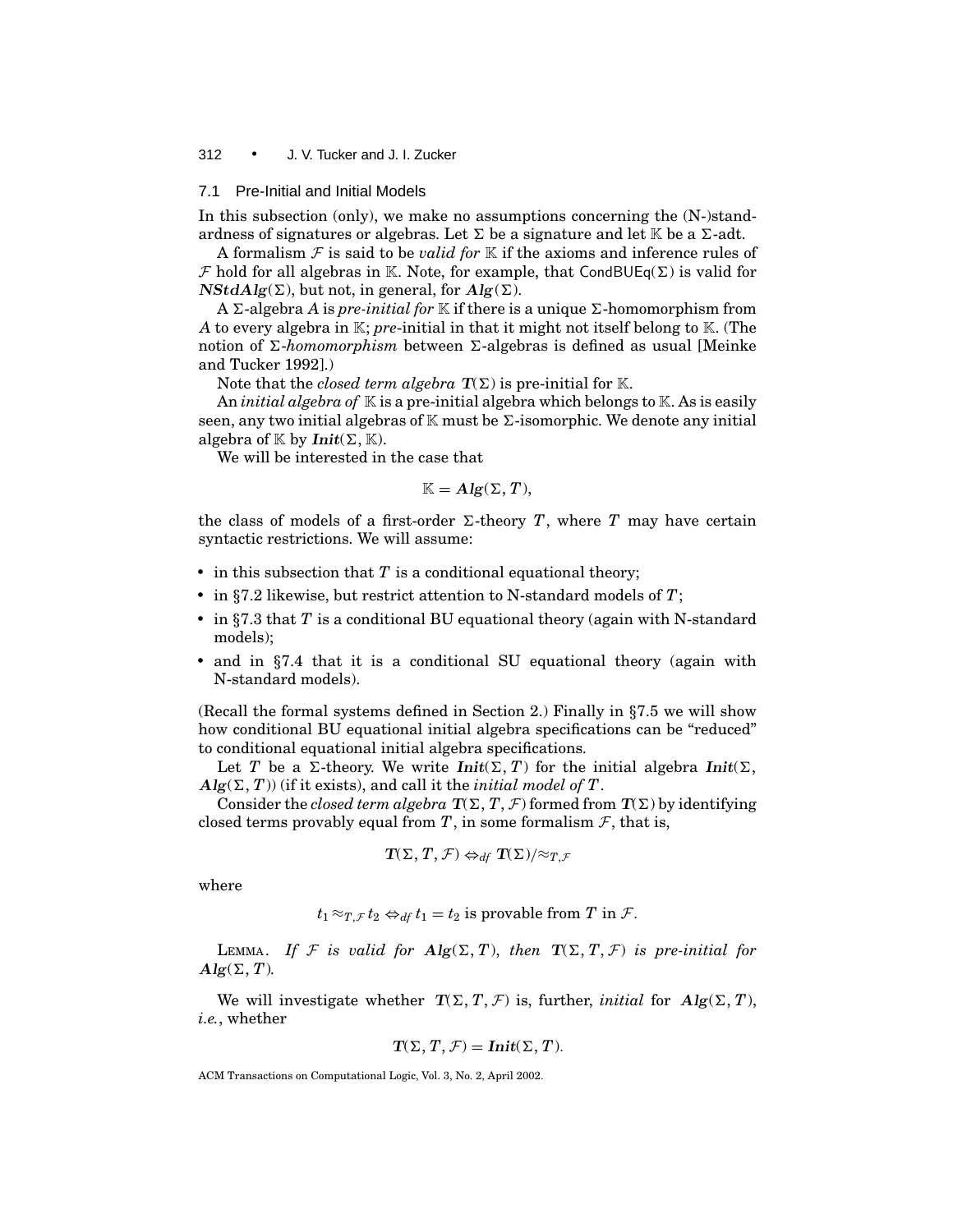INITIALITY LEMMA. *Suppose* F *is valid for*  $\mathbf{Alg}(\Sigma, T)$ . If  $T(\Sigma, T, \mathcal{F}) \in$  $\mathbf{Alg}(\Sigma, T)$ , *then it is* ( $\Sigma$ -*isomorphic to*)  $\mathbf{Init}(\Sigma, T)$ .

*Definitions.* Let  $A$  be a  $\Sigma$ -algebra.

- (1) *A* has an *initial algebra specification*  $(\Sigma, T)$  if  $A \cong \text{Init}(\Sigma, T)$ .
- (2) *A* has an *initial algebra specification with hidden sorts and/or functions*  $(\Sigma', T')$  if  $\Sigma'$  is an expansion of  $\Sigma$  by sorts and/or functions,  $T'$  is a  $\Sigma'$ -theory and

$$
A \cong \text{Init}(\Sigma, \text{ Alg}(\Sigma', T')|_{\Sigma}).
$$

THEOREM 1 [MAL'CEV 1973]. *Let E be a conditional equational theory over*  $\Sigma$ . Let  $I =_{df} T(\Sigma, E, \text{CondEq}(\Sigma))$ . Then I is an initial model of E. Furthermore, *if*  $t_1, t_2$  are two closed  $\Sigma$ -terms of the same sort, then the following are equivalent:

- (i)  $t_1$  *and*  $t_2$  *have the same value in I*,
- (ii)  $t_1$  *and*  $t_2$  *have the same value in all models of E*,
- (iii)  $t_1 = t_2$  *is provable from E in* CondEq( $\Sigma$ ),
- (iv)  $t_1 = t_2$  *is provable from E in* FOL( $\Sigma$ ).

PROOF. The main thing here is to show that  $I \models E$ , from which  $(ii) \Rightarrow (i)$  will follow. Since *I* is a (closed) term model, it is sufficient to show that *I* satisfies all *closed substitution instances* of the axioms of *E*. So consider any closed instance  $P_1 \wedge \cdots \wedge P_n \rightarrow P$  of an axiom of *E*, where  $P_i$  and *P* are closed equations. Note that the corresponding sequent

$$
P_1, \ldots, P_n \mapsto P \tag{*}
$$

is derivable from *E* in CondEq( $\Sigma$ ), by the substitution rule. Suppose  $I \models P_i$  for  $i = 1, \ldots, n$ . Then, by the definition of *I*,  $P_i$  is provable from *E* in CondEq( $\Sigma$ ). But then  $P$  is also provable, by repeated (atomic) cuts of the sequent  $(*)$  with the sequents  $\mapsto P_i$ , and so  $I \models P$ .

Hence  $I \models E$ . It follows, by the Initiality Lemma, that *I* is an *initial* model of *E*. Hence also (ii) $\Rightarrow$ (i). The further implications (i) $\Rightarrow$ (iii) $\Rightarrow$ (iv) $\Rightarrow$ (ii) are all trivial.  $\Box$ 

*Remark* (*Completeness and Conservativity*). Mal'cev's Theorem [Mal'cev 1973], in the form given above, can be viewed as expressing both (a) *completeness* of CondEq( $\Sigma$ ), given by the implication (ii)  $\Rightarrow$  (iii), and (b) *conservativity* of first order logic with equality over  $CondEq(\Sigma)$ , given by the implication (iv)⇒(iii). (*Cf.* conservativity lemma (1) and the remark in *§*2.6.)

Necessary and sufficient conditions for the existence of initial models of theories are given in Mahr and Makowsky [1984].

## 7.2 Initial N-Standard Models

Assume, from now on, that  $\Sigma$  is N-standard, and that K consists of *N-standard*  $\Sigma$ -algebras; for example,  $\mathbb{K} = \mathbf{NStdAlg}(\Sigma, T)$ , for some  $\Sigma$ -theory *T*. Then  $T(\Sigma, T, \mathcal{F})$ , although it is pre-initial for K, might fail to be initial for

ACM Transactions on Computational Logic, Vol. 3, No. 2, April 2002.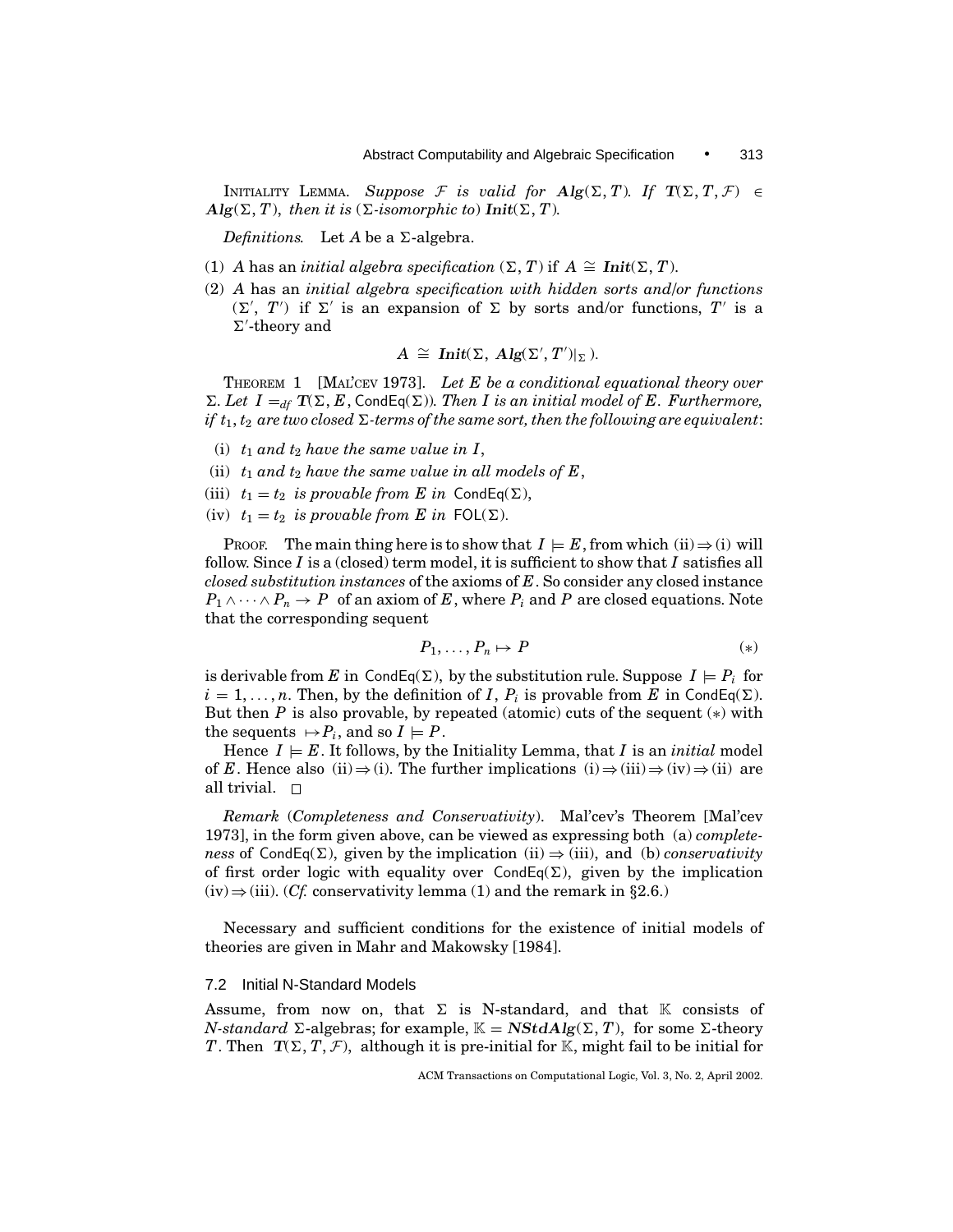K for two reasons: it might not satisfy  $T$ , and it might not even be N-standard! (We return to the second point below.)

An *initial N-standard model of* T is an initial algebra of  $NStdAlg(\Sigma, T)$ . Any two initial N-standard models of  $T$  are  $\Sigma$ -isomorphic. We denote any such model by

*InitNStdAlg*( $\Sigma$ ,  $T$ ) =  $_{df}$  *Init*( $\Sigma$ , *NStdAlg*( $\Sigma$ ,  $T$ )).

N-STANDARD INITIALITY LEMMA. Suppose  $\mathcal F$  is valid for  $\mathbf{NStdAlg}(\Sigma, T)$ .

*If*  $T(\Sigma, T, \mathcal{F}) \in \mathbf{NStdAlg}(\Sigma, T)$  *then it is* ( $\Sigma$ -*isomorphic to*) *InitNStd*- $Alg(\Sigma, T)$ .

*Definition* 1. Let *A* be an N-standard  $\Sigma$ -algebra.

- (a) *A* has an *initial N-standard algebra specification*  $(\Sigma, T)$  if *A*  $\cong$ *InitNStdAlg*( $\Sigma$ , *T*).
- (b) *A* has an *initial N-standard algebra specification with hidden sorts and/or functions*  $(\Sigma', T')$  if  $\Sigma'$  is an expansion of  $\Sigma$  by sorts and/or functions,  $T'$  is  $a \Sigma'$ -theory and

$$
A \cong \text{Init}(\Sigma, \text{NStdAlg}(\Sigma', T') |_{\Sigma}).
$$

Note that  $InitNStdAlg(\Sigma, T)$  (if it exists) might not be an initial model of *T*—*T* might have another, non-N-standard, initial model, as the following example demonstrates.

*Example* (*Initial N-Standard Model of a Theory Which is Not an Initial Model of That Theory*). Let  $\Sigma$  contain (in addition to the standard operations on nat and bool) a constant  $\mathfrak{u}$ : bool, and let *T* contain the single axiom ' $\mathfrak{u} \neq \text{true}'$ . Then the term algebra  $T(\Sigma)$  trivially satisfies *T*, and is hence (by the Initiality Lemma of *§*7.1) an *initial* model of *T*. It is *not N-standard*, since it has a 3-element carrier of sort bool, with distinct denotations of true, false and uı. There is, however, also an *initial N-standard* model of *T* with an N-standard (2-element) carrier of sort bool, formed by identifying uı and false.

Now  $T(\Sigma, T, \mathcal{F})$  may fail to be N-standard for two reasons: that *T* proves "too little" or "too much," roughly speaking. The first reason is connected with non-N-standard interpretations of the sorts nat and bool. Thus, there may be a function symbol f in  $\Sigma$  with range sort nat, without corresponding axioms in T capable of "reducing"  $f(t)$ , for some closed term  $t$ , to a numeral. Similarly (as in the above example), not all closed boolean terms (*i.e.*, terms of sort bool) may be (provably in *T*) equal to true or false. (In the terminology of Guttag and Horning [1978] the specification  $(\Sigma, T)$  is not "sufficiently complete.") The second reason is that *T* may be *inconsistent*, in the sense that it proves 'true  $=$  false' (or, equivalently in a suitable weak background theory,  $0 = 1$ . This motivates the following definitions. Note that we must (to begin with) speak of provability relative to some formal system  $\mathcal{F}$ , which will typically be one of the system CondEq( $\Sigma$ ) or CondBUEq( $\Sigma$ ) of Section 2.

*Definition* 2. *T* is *consistent* in  $\mathcal F$  if the equation 'true = false' is not provable in  $\mathcal F$  from  $T$ .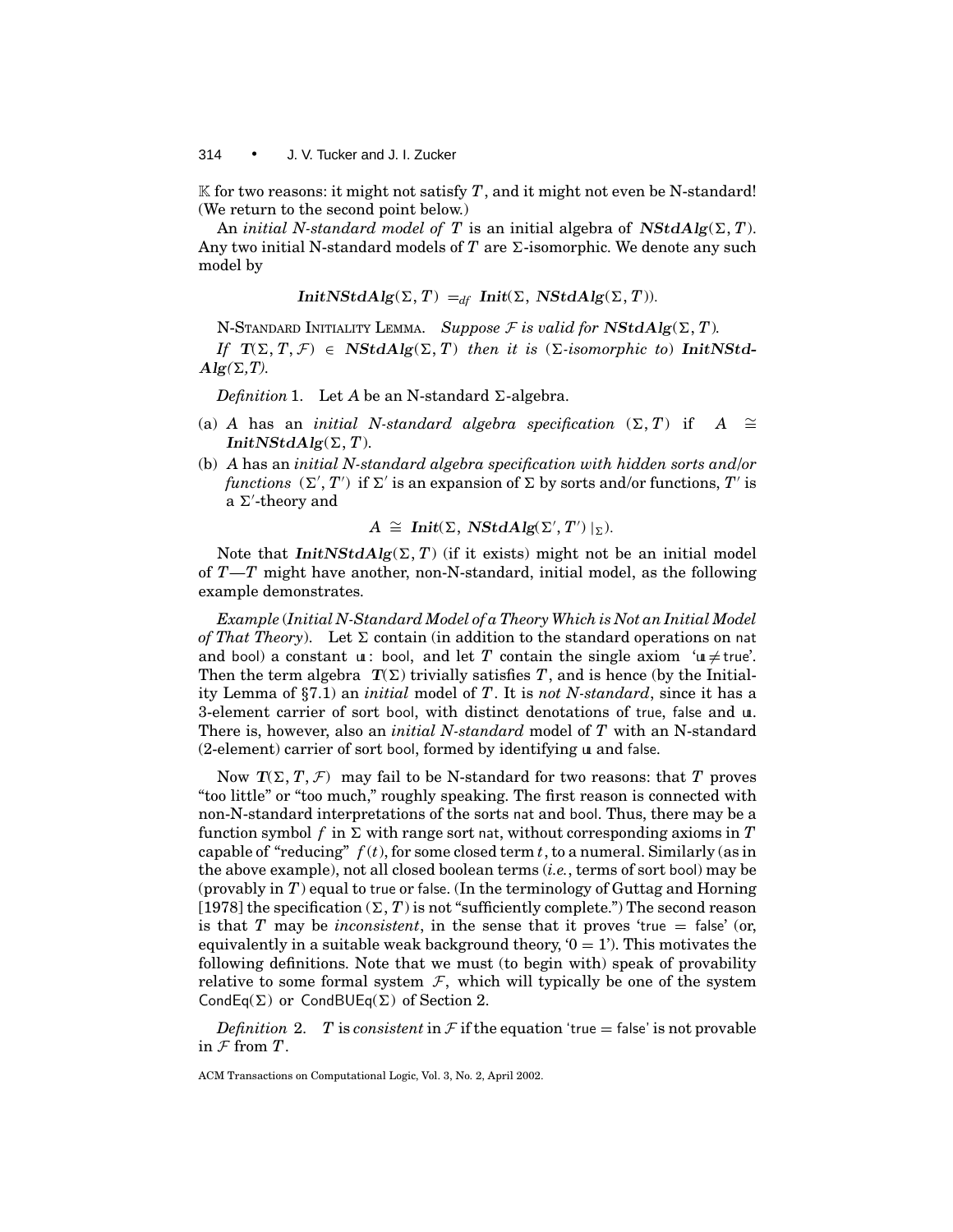*Definition* 3. *T determines* nat in  $F$  if every closed term of sort nat is, provably in  $\mathcal F$  from  $T$ , equal to a numeral; and  $T$  determines bool in  $\mathcal F$  if every closed term of sort bool is, provably in  $\mathcal F$  from  $T$ , equal to true or false.

*Definition* 4 (*N-Standardness Axioms*)

(a) NStdAx( $\Sigma$ ) is the following set of conditional equations:

and(true, true) = true, and(true, false) = and(false, true) = and(false, false) = false,  $or(false, false) = false,$   $or(true, true) = or(true, false) = or(false, true) = true,$  $not(true) = false,$  not(false) = true,  $if_s(true, x_1^s, x_2^s) = x_1^s$  $i_1^s$ , if<sub>s</sub>(false,  $x_1^s$ ,  $x_2^s$ ) =  $x_2^s$ ,  $eq_{nat}(0, 0) = \text{true},$   $eq_{nat}(Sz, 0) = eq_{nat}(0, Sz) = \text{false},$  $eq_{nat}(Sz_1, Sz_2) = eq_{nat}(z_1, z_2),$ <br>(0, Sz) = true, less<sub>nat</sub>(z, 0) = false,  $\text{less}_{\text{nat}}(0, \text{Sz}) = \text{true},$  $\text{less}_{\text{nat}}(Sz_1, Sz_2) = \text{less}_{\text{nat}}(z_1, z_2),$  $eq<sub>s</sub>(x<sup>s</sup>, x<sup>s</sup>) = true,$  $eq_s(x_1^s, x_2^s) = \text{true} \rightarrow t_1^s = t_2^s.$ 

where, in the axioms for if<sub>s</sub>, *s* ranges over all  $\Sigma$ -sorts other than bool; and in the axioms for eq<sub>s</sub>, *s* ranges over all  $\Sigma$ -*equality sorts* other than nat,

(b) NStdAx<sub>0</sub>( $\Sigma$ ) is the set of all *closed*  $\Sigma$ -substitution instances of NStdAx( $\Sigma$ ).

Note that  $NStdAx(\Sigma) + Ind(\Sigma)$  holds in any N-standard  $\Sigma$ -algebra.

We use the terminology: *T* proves  $NStdAx_0(\Sigma)$  *in*  $\mathcal F$  to mean:  $NStdAx_0(\Sigma)$  is derivable from *T* in F.

We now state some lemmas which give sufficient conditions for a term model  $T(\Sigma, T, \mathcal{F})$  to be N-standard.

LEMMA 1. (N-STANDARDNESS LEMMA). *Suppose that in* F

- (i) *T is consistent*,
- (ii) *T determines* nat *and* bool*, and*
- (iii) *T* proves NStdA $x_0(\Sigma)$ .

*Then*  $T(\Sigma, T, \mathcal{F})$  *is N-standard.* 

LEMMA 2. If  $\Sigma$  is strictly N-standard then NStdAx<sub>0</sub>( $\Sigma$ ) determines nat and bool *in* CondEq( $\Sigma$ ).

PROOF. By structural induction on all closed  $\Sigma$ -terms of sort nat and bool  $(simultaneously)$ .  $\Box$ 

The following is an immediate consequence of Lemmas 1 and 2.

LEMMA 3. (STRICT N-STANDARDNESS LEMMA). Suppose  $\Sigma$  is strictly N*standard,*  $F$  *is at least as strong as*  $CondEq(\Sigma)$ , *and in*  $F$ 

(i) *T is consistent, and*

(ii) *T* proves  $NStdAx_0(\Sigma)$  (or  $NStdAx(\Sigma))$ *.* 

*Then*  $T(\Sigma, T, \mathcal{F})$  *is N-standard.*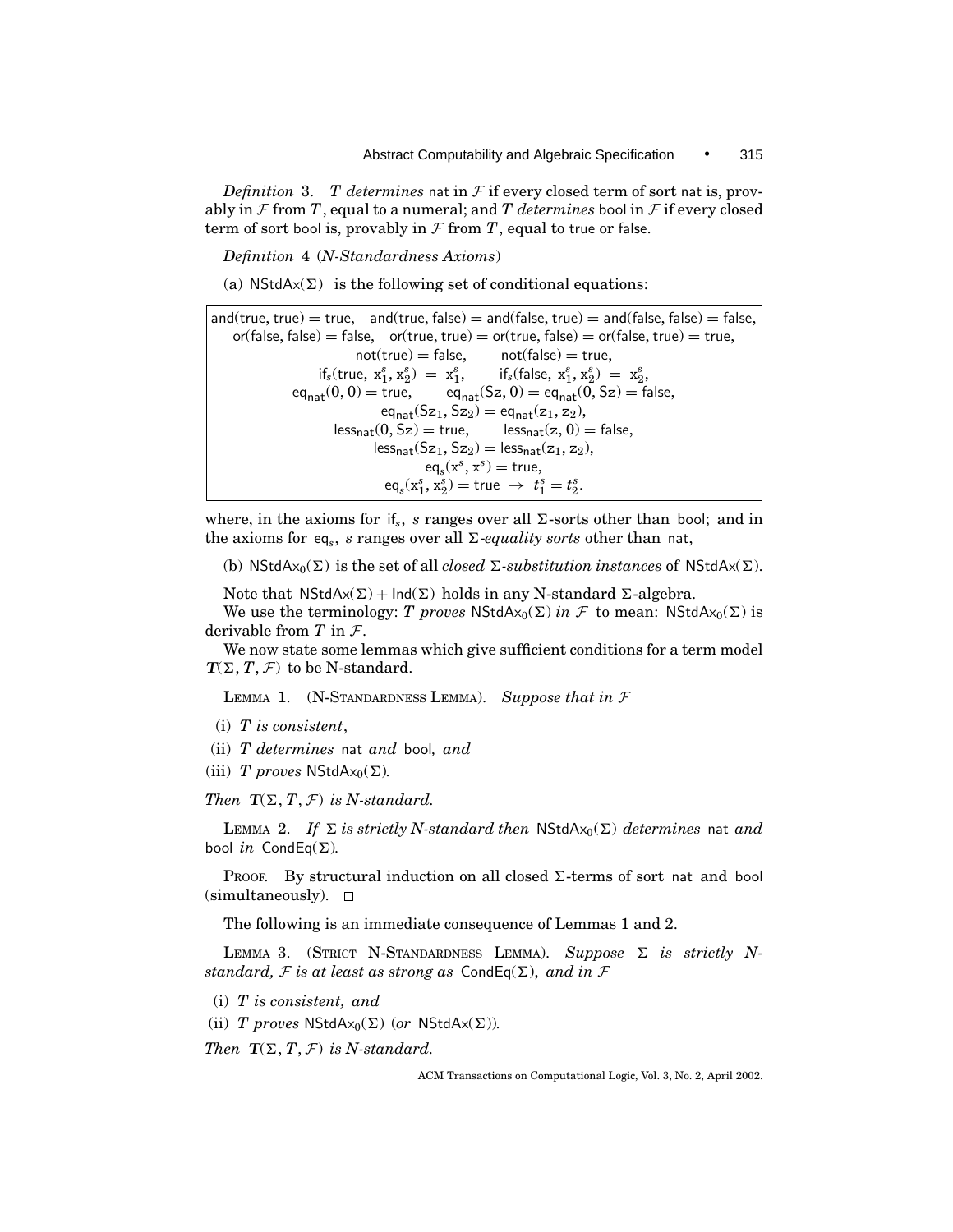#### 7.3 Conditional Equational Theories

We now give the analogue of Mal'cev's Theorem (*§*7.1) for N-standard models of conditional equational theories.

THEOREM 2. Let E be a conditional equational theory over  $\Sigma$ . Suppose that *in* CondEq( $\Sigma$ ), *E is consistent, determines* nat *and* bool, *and proves* NStdAx<sub>0</sub>( $\Sigma$ ). *Then I* =  $_{df}$  **T**( $\Sigma$ ,  $E$ , CondEq( $\Sigma$ )) *is an initial N-standard model of E. Furthermore, if*  $t_1, t_2$  *are two closed*  $\Sigma$ -terms of the same sort, then the following are *equivalent:*

- (i)  $t_1$  *and*  $t_2$  *have the same value in I*,
- (ii)  $t_1$  and  $t_2$  have the same value in all N-standard models of  $E$ ,
- (iii)  $t_1 = t_2$  *is provable from E in* CondEq( $\Sigma$ ),
- (iv)  $t_1 = t_2$  *is provable from E in*  $FOL(\Sigma) + Ind(\Sigma)$ *.*

PROOF. By the N-standardness Lemma (*§*7.2), *I* is an N-standard algebra. As in Theorem 1, the main thing is to show that  $I \models E$ . This is done exactly as in the proof of Theorem 1. It follows, by the N-standard Initiality Lemma (*§*7.2), that *I* is an *initial* N-standard model of *E*. The rest of the proof is similar to that for Theorem 1. Note for the implication (iv)  $\Rightarrow$  (ii), we use the fact that the rule  $Ind(\Sigma)$  is valid for N-standard  $\Sigma$ -algebras.  $\square$ 

*Remarks.* (1) By Lemma 2 in *§*7.2, the assumption in the theorem that *E* determines nat and bool can be replaced by the assumption that  $\Sigma$  is strictly N-standard.

(2) (*Completeness and Conservativity.*) Here again, the implication (ii)  $\Rightarrow$  (iii) can be construed as a completeness theorem, and  $(iv) \Rightarrow (iii)$  as a conservativity theorem. (See the Remark in *§*2.6 and the Remark following Theorem 1.)

(3) (*The N-Standardness Axioms*.) We have "incorporated" the N-standardness axioms  $NStdAx_0(\Sigma)$  in the theory *E*, so to speak, by assuming that *E* proves them. Another feasible approach would be to incorporate these axioms in the logics CondEq, CondBUEq and FOL, by adding them as axioms (as we did with the boundedness axioms BddAx in CondBUEq). This would entail some minor re-wording of the theorems.

We turn our attention to theories with syntactic structure more complicated than conditional equations.

# 7.4 Conditional BU Equational Theories

We give the analogue of Mal'cev's Theorem for N-standard models of BU conditional equational theories.

THEOREM 3. Let F be a conditional BU equational theory over  $\Sigma$ . Sup*pose that in* CondBUEq( $\Sigma$ ), F is consistent, determines nat and bool and proves NStdAx<sub>0</sub>( $\Sigma$ )*. Then*  $I =_{df} T(\Sigma, F, \text{CondBUEq}(\Sigma))$  *is an initial N-standard model of F. Furthermore, if*  $t_1, t_2$  *are two closed*  $\Sigma$ -terms of the same sort, then the *following are equivalent*: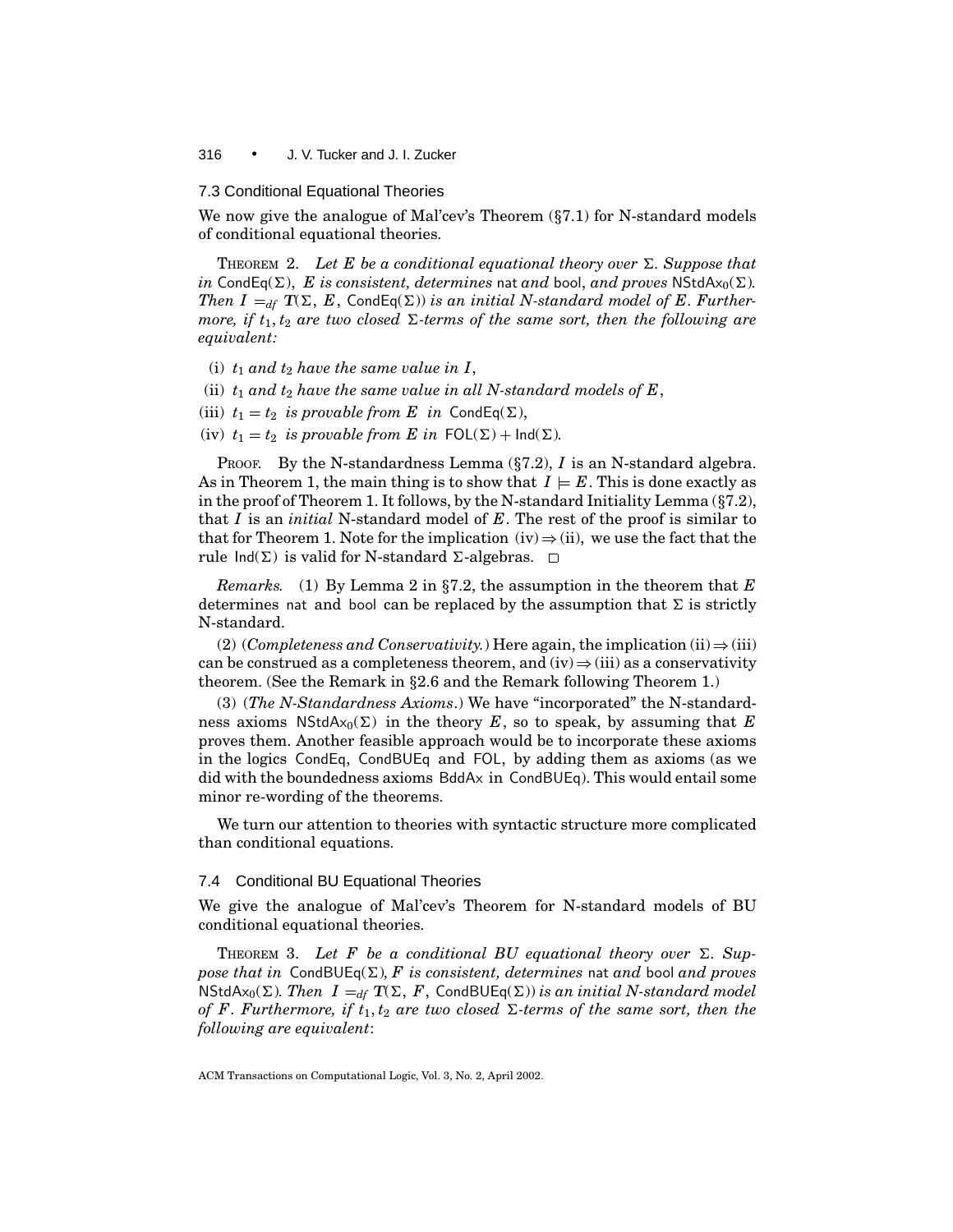Abstract Computability and Algebraic Specification • 317

- (i)  $t_1$  *and*  $t_2$  *have the same value in I*,
- (ii)  $t_1$  and  $t_2$  have the same value in all N-standard models of  $F$ ,
- (iii)  $t_1 = t_2$  *is provable from F in* CondBUEq( $\Sigma$ ),
- (iv)  $t_1 = t_2$  *is provable from F in*  $FOL(\Sigma) + Ind(\Sigma)$ *.*

PROOF. By the N-standardness Lemma, *I* is N-standard. As in Theorems 1 and 2, the main thing is to show that  $I \models F$ . Again, since *I* is a term model, it is sufficient to show that *I* satisfies the set of closed substitution instances of *F*. First note that, by definition, *I* satisfies precisely all closed equations provable from *F* in CondBUEq, that is, for any *closed equation P*:

$$
I \models P \Leftrightarrow F \vdash P \tag{*}
$$

where  $\vdash'$  here means provability in CondBUEq. Further, by use of the *boundedness axioms* BddAx of CondBUEq (*§*2.3), the same holds for any *closed BU equation Q*:

$$
I \models Q \Leftrightarrow F \vdash Q. \tag{**}
$$

For suppose  $Q = \forall z < t P(z)$ , where  $P(z)$  is an equation. Since *I* is N-standard,

$$
I \models t = \bar{n} \tag{***}
$$

for some (unique) *n*. Then

$$
I \models \forall z < t \, P(z) \quad \Leftrightarrow \quad \text{for all } k < n, I \models P(\bar{k})
$$
\n
$$
\Leftrightarrow \quad \text{for all } k < n, F \vdash P(\bar{k}) \qquad \text{by } (*)
$$
\n
$$
\Leftrightarrow \quad F \vdash \forall z < t \, P(z) \qquad \qquad \text{by BddAx and } (**).
$$

Now consider any closed instance  $f \equiv Q_1 \land \cdots \land Q_m \rightarrow Q$  of an axiom of *F* (where  $Q_i$  and  $Q$  are closed SU equations). Suppose  $I \models Q_i$  for  $i = 1, ..., m$ . Then by (∗∗) *Qi* is provable from *F* in CondBUEq. But then so is *Q*, by repeated cuts of the sequent  $Q_1, \ldots, Q_m \mapsto Q$  corresponding to f with the sequents  $\mapsto Q_i$ , and so  $I \models Q$ .  $\Box$ 

*Remarks.* (1) As before, the assumption in the theorem that  $F$  determines nat and bool can be replaced by the assumption that  $\Sigma$  is strictly N-standard.

(2) (*Completeness and Conservativity.*) Again, the implication (ii)  $\Rightarrow$  (iii) can be construed as a completeness theorem, and  $(ii) \Rightarrow (iii)$  as a conservativity theorem.

# 7.5 Conditional SU Equational Theories

Now we turn to the infinitary conditional SU equational logic (*§*2.4). Although it will not be used further in the paper, it is interesting in its own right.

Remember that the infinitary  $\omega$ -rule  $\forall_{\omega} R$  obviates the need for an induction rule.

THEOREM 4. Let G be a conditional SU equational theory over  $\Sigma$ . Suppose *that in* CondSUE $q_{\omega}(\Sigma)$ , *G is consistent, determines* nat *and* bool *and proves*  $NStdAx_0(\Sigma)$ *. Then*  $I =_{df} T(\Sigma, G, \text{CondSUEq}_{\omega}(\Sigma))$  *is an initial N-standard model*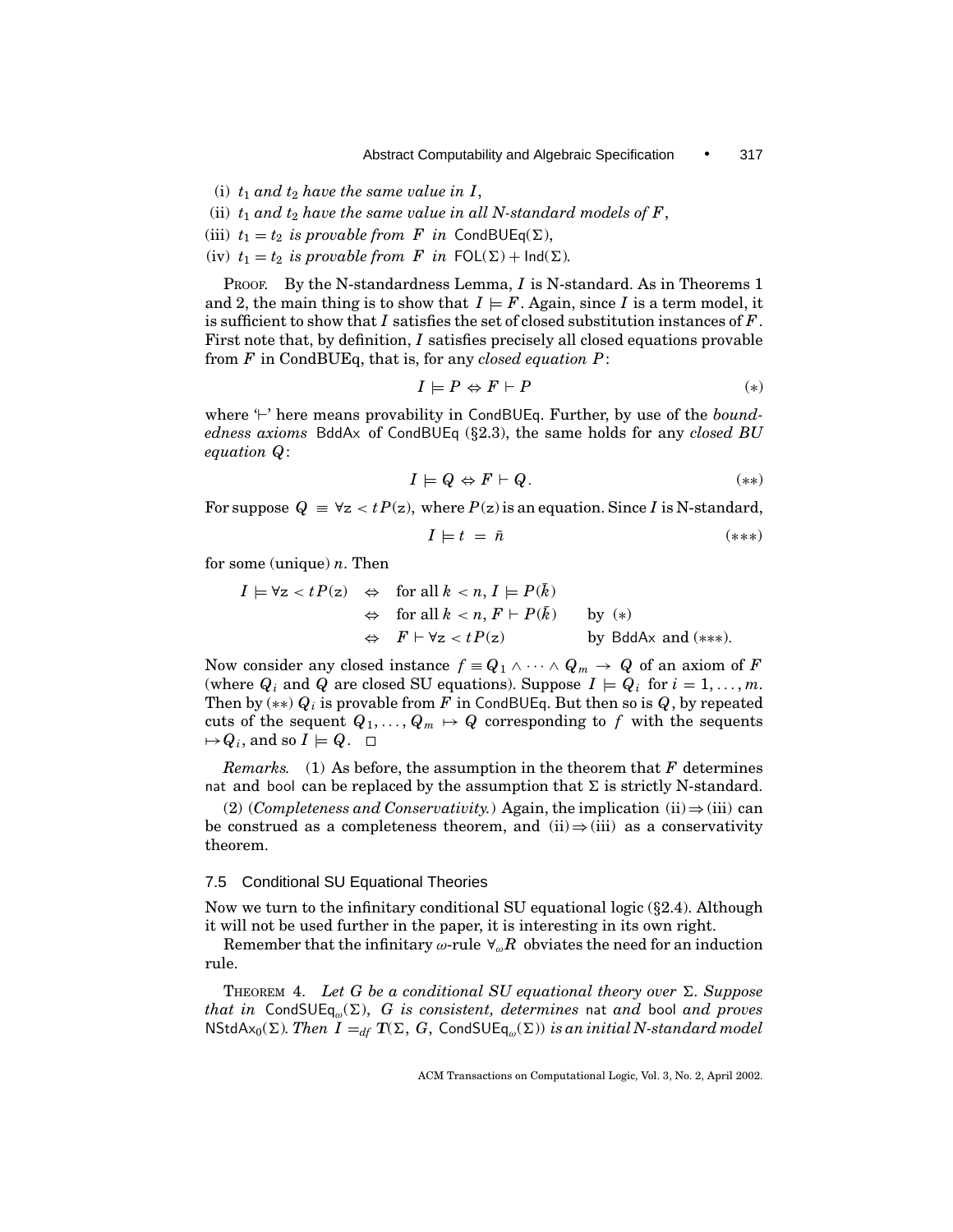*of G. Furthermore, if*  $t_1, t_2$  *are two closed*  $\Sigma$ -terms of the same sort, then the *following are equivalent*:

(i)  $t_1$  *and*  $t_2$  *have the same value in I*,

(ii)  $t_1$  *and*  $t_2$  *have the same value in all N-standard models of G*,

(iii)  $t_1 = t_2$  *is provable from G in* CondSUE $q_\omega(\Sigma)$ ,

(iv)  $t_1 = t_2$  *is provable from G in*  $FOL_\omega(\Sigma)$ *.* 

PROOF. By the N-standardness Lemma, *I* is N-standard. Again, the main thing is to show that *I* satisfies closed substitution instances of axioms of *G*. By definition, for any *closed equation P*:

$$
I \models P \Leftrightarrow G \vdash P \tag{*}
$$

where '<sup> $\vdash$ </sup>' here means provability in CondSUEq<sub>ω</sub>. Further, by use of the  $\forall_{\omega}R$  rule, the same holds for any *closed SU equation R*:

$$
I \models R \Leftrightarrow G \vdash R.
$$

For suppose  $R \equiv \forall z P(z)$ , where  $P(z)$  is an equation. Then

$$
I \models \forall z P(z) \Leftrightarrow \text{ for all } n, I \models P(\bar{n})
$$
  
\n
$$
\Leftrightarrow \text{ for all } n, G \vdash P(\bar{n}) \qquad \text{by } (*)
$$
  
\n
$$
\Leftrightarrow G \vdash \forall z P(z) \qquad \text{by } \forall_{\omega} R
$$

The rest of the proof follows the pattern of Theorems 1, 2 and 3.  $\Box$ 

*Remarks.* (1) As before, the assumption in the theorem that *G* determines nat and bool can be replaced by the assumption that  $\Sigma$  is strictly N-standard.

(2) (*Completeness and conservativity.*) Once again, the implication (ii)  $\Rightarrow$  (iii) can be viewed as a completeness theorem, and  $(iv) \Rightarrow (iii)$  as a conservativity theorem.

## 7.6 Open Term Algebras

So far (Theorems 1, 2, 3 and 4) we have concentrated on closed term algebras. We could also formulate our results in a more general setting, namely, with term algebras constructed from open terms: terms containing free variables (from a given set *X* ).

The problem here is that with open terms (an analogy of) the N-Standardness Lemma (*§*7.2) will fail in general. However, under a certain syntactic condition (the "N-term condition" below), a version of this Lemma can still be formulated.

First we need some definitions and notation. Given a signature  $\Sigma$ , and a set  $X \subseteq \text{Var}(\Sigma)$ , let  $T(\Sigma, X)$  be the set of  $\Sigma$ -terms in  $X: \Sigma$ -terms containing variables from *X* only. In particular, for  $X = \emptyset$ , we have the set of closed  $\Sigma$ -terms  $T(\Sigma) = T(\Sigma, \emptyset).$ 

Given a first-order  $\Sigma$ -theory *T* and formalism  $\mathcal F$  which is valid for  $Alg(\Sigma, T)$ , let  $T(\Sigma, X, T, \mathcal{F})$  be the  $\Sigma$ -*term algebra* formed from  $T(\Sigma, X)$  by identifying terms provably equal from *T* in *F*. (The closed term algebra  $T(\Sigma, T, \mathcal{F})$ considered above corresponds to the special case  $X = \emptyset$ ).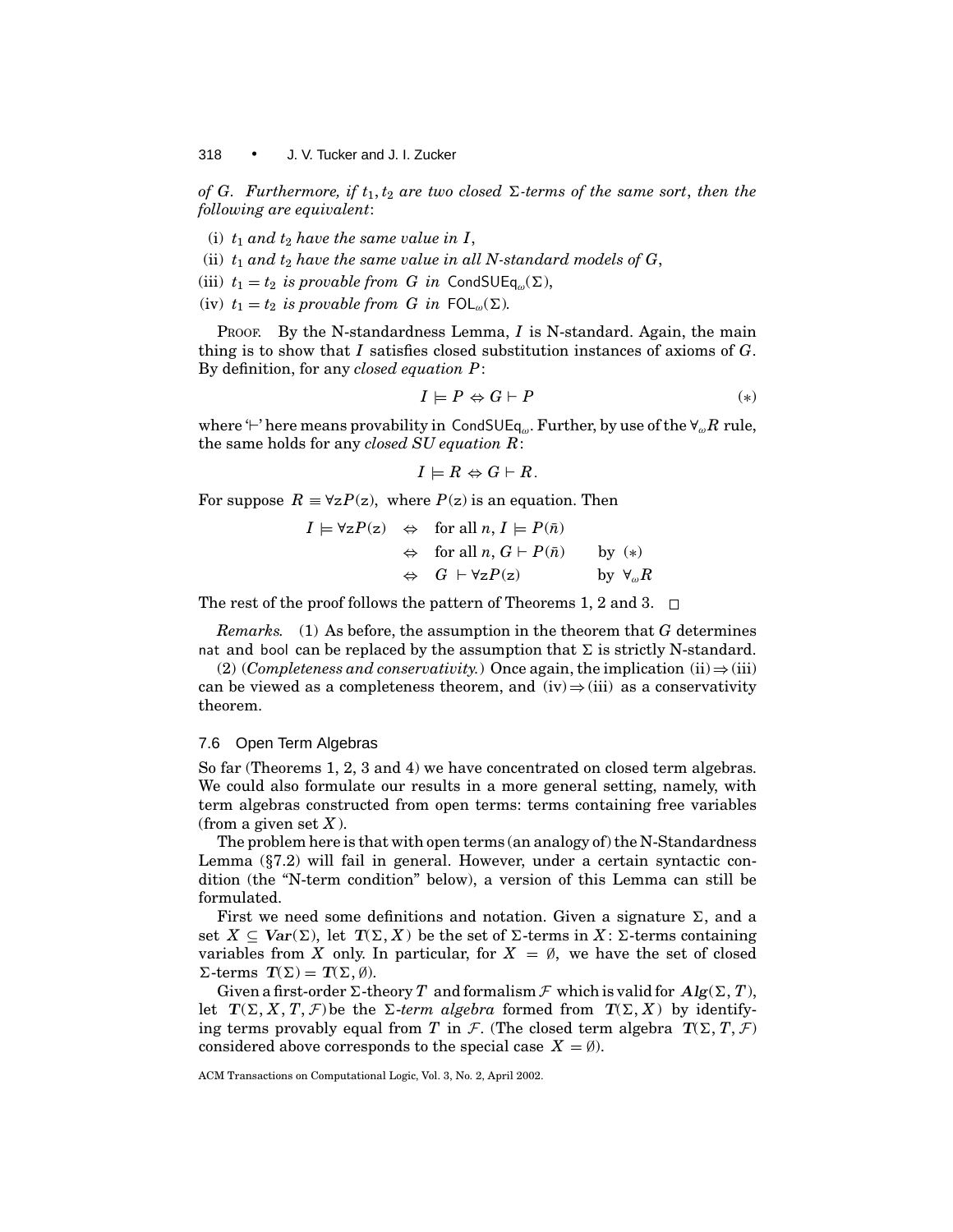The algebra  $I =_{df} T(\Sigma, X, T, \mathcal{F})$  is *free for T over X*. This means that for every model *A* of *T*, and every assignment  $\rho: X \to A$  of elements of *A* to variables in *X* (of the same sort), there is a *unique*  $\Sigma$ -homomorphism  $h: I \to A$ such that  $h \upharpoonright X \rho$ . (This reduces to initiality in  $Alg(\Sigma, T)$  when  $X = \emptyset$ .)

Note that *I* need not itself be a model of *T*. However, this will be the case, provided *T* satisfies certain syntactic conditions (e.g., if *T* is a conditional equational theory; *cf.* Theorem 1 above).

Again, assuming that  $\Sigma$  is N-standard, we are interested in the question of whether *I* is N-standard. A useful criterion in this connection is the following syntactic condition on  $\Sigma$  and  $X$ :

N-TERM CONDITION FOR  $(\Sigma, X)$ . *No*  $\Sigma$ -term of sort nat or bool contains any *variables from X .*

*Remarks.* (1) The N-term condition for  $(\Sigma, X)$  is trivially satisfied when  $X = \emptyset$ .

(2) When  $\Sigma$  is strictly N-standard, it is equivalent to the condition:

*there are no variables in X of sort* nat *or* bool*.*

This follows from Remark 3 in *§*1.5.

Now the theory given above, and specifically Theorems 1 to 4, can be generalised to the case of open term models  $T(\Sigma, X, T, \mathcal{F})$ , where  $(\Sigma, X)$  satisfies the N-term condition. First, the N-standardness lemma becomes:

N-STANDARDNESS LEMMA<sup>X</sup>. Suppose that  $(\Sigma, X)$  satisfies the N-term condi*tion. Suppose further that in* F

- (i) *T is consistent*,
- (ii) *T determines* nat *and* bool, *and*
- (iii) *T* proves NStdA $x_0(\Sigma)$ .

*Then*  $T(\Sigma, X, T, \mathcal{F})$  *is N-standard.* 

Next, the strict N-standardness lemma becomes (using Remark 2 above):

STRICT N-STANDARDNESS LEMMA<sup>X</sup>. Suppose  $\Sigma$  is strictly N-standard, and *there are no variables in X of sort* nat *or* bool*. Suppose also* F *is at least as strong as* CondEq( $\Sigma$ ), *and in* F

- (i) *T is consistent, and*
- (ii) *T* proves  $NStdAx(\Sigma)$ *.*

*Then*  $T(\Sigma, X, T, \mathcal{F})$  *is N-standard.* 

Consider next, for example, Theorem 2. This can be reformulated as follows.

THEOREM  $2^X$ . Suppose  $(\Sigma, X)$  satisfies the N-term condition. Let E be a con $ditional$  equational theory over  $\Sigma$ . Suppose that in CondEq( $\Sigma$ ), *E* is consistent, de*termines* nat *and* bool, *and proves* NStdAx( $\Sigma$ ). Then  $I =_{df} T(\Sigma, X, E, \text{CondEq}(\Sigma))$ *is an N-standard model of E, which is free for E over X. Furthermore, if*  $t_1, t_2$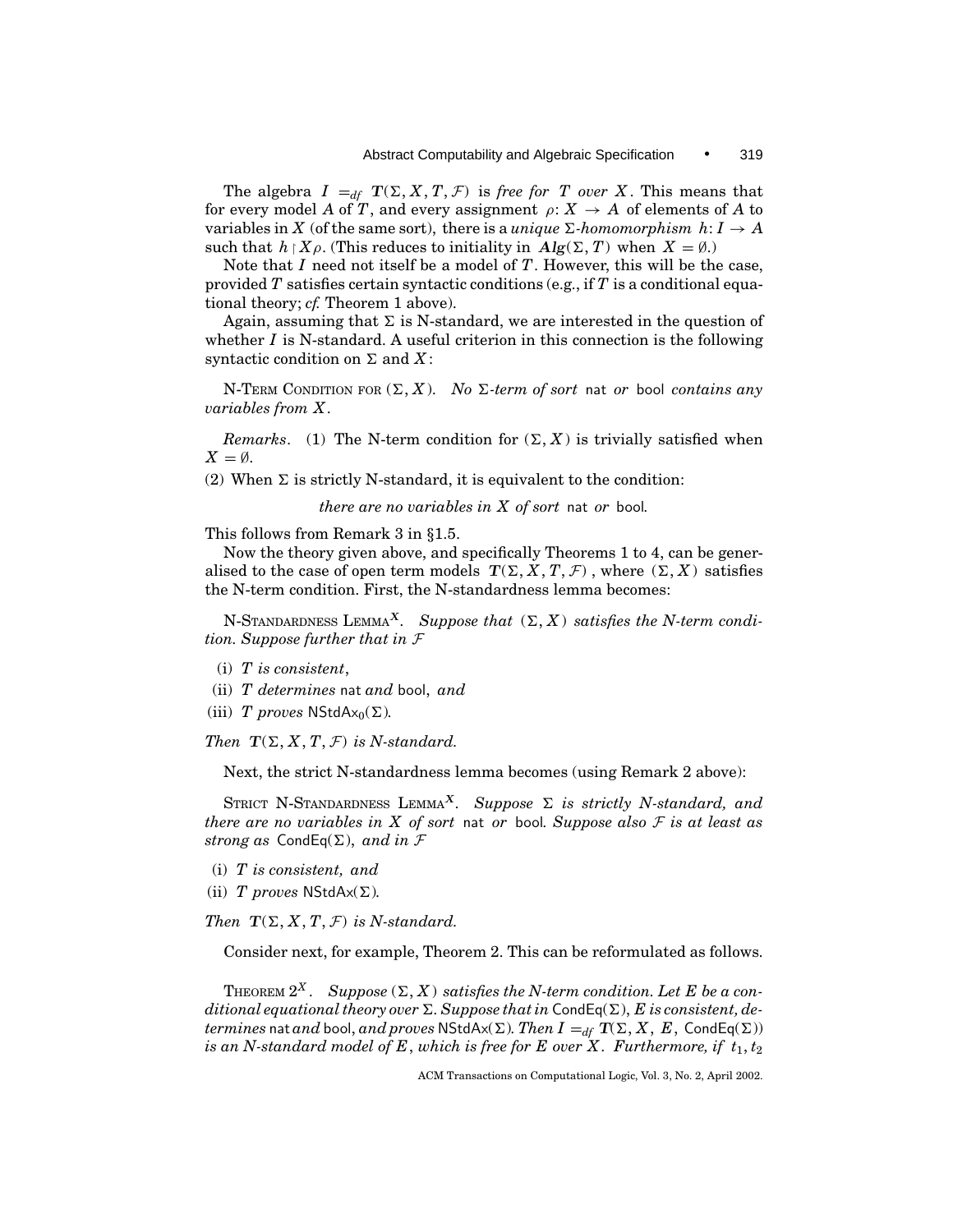*are two terms in*  $T(\Sigma, X)$  *of the same sort, then the following are equivalent:* 

- (i)  $t_1$  *and*  $t_2$  *have the same value in I*,
- (ii)  $t_1$  and  $t_2$  have the same value in all N-standard models of  $E$ ,
- (iii)  $t_1 = t_2$  *is provable from E in* CondEq( $\Sigma$ ),
- (iv)  $t_1 = t_2$  *is provable from E in*  $FOL(\Sigma) + Ind(\Sigma)$ *.*

The strict N-standardness Lemma<sup>X</sup>, and Theorem  $2^X$ , will be used in Section 9.

# 7.7 Reducing Conditional BU to Conditional Equational Specifications

We re-consider the work of *§*3.3 from the viewpoint of initial algebra specifications.

THEOREM 5 (BU ELIMINATION FOR INITIAL ALGEBRA SPECIFICATIONS). *Let F be a conditional BU equational theory over*  $\Sigma$ . Then there is an expansion  $\Sigma'$  of  $\Sigma$ *and a conditional equational theory*  $E'$  *over*  $\Sigma'$  *which is equivalent to F (relative to N-standard models) in the sense that*:

- (i) if A is an N-standard  $\Sigma$ -model of F, then it has a  $\Sigma'$ -expansion which is a N-standard model of E';
- (ii) *if*  $A \cong$  **InitNStdAlg**( $\Sigma$ ,  $F$ ) then it has a unique (up to  $\Sigma'$ ) $\Sigma$ -isomorphism)  $\sum'$ -expansion A' such that  $A' \cong$  **InitNStdAlg**( $\Sigma', E'$ );
- (iii) *if*  $A'$  *is an N-standard*  $\Sigma'$ -model of  $E'$ , then its  $\Sigma$ -reduct  $A$  *is an Nstandard model of F*; *and if*  $A' \cong$  **InitNStdAlg**( $\Sigma', E'$ ) *then*  $A \cong$ *InitNStdAlg*( $\Sigma$ ,  $F$ ).

*If* F contains q occurrences of BU quantifiers, then  $\Sigma'$  expands  $\Sigma$  by one new *sort and q new function symbols. Moreover, if F is finite, with e axioms (say), then so is*  $E'$ , *with e* + 4*q axioms.* 

PROOF. The idea, again, is to incorporate in the signature, for each BU quantifier occurring in *F*, a *characteristic function* for that quantifier. The problem with adjoining a boolean-valued function symbol  $f : nat \times u \rightarrow bool$  satisfying (∗∗) in the BU elimination theorem in *§*3.3, is in the case that *A* is an initial N-standard model of  $F$ . In order that its  $\Sigma'$ -expansion  $A'$  be *N-standard*, the value of  $f(n, x)$  must be either true or false for every value of the arguments  $n, x$ . Furthermore, in order that *A'* also be *initial*, the  $\Sigma$ -homomorphism *h* from *A* to every N-standard model  $B$  of  $F$  must be extendible to a  $\Sigma'$ -homomorphism  $h$ <sup>1</sup> from *A*<sup> $\prime$ </sup> to the  $\Sigma$ <sup> $\prime$ </sup>-expansion *B*<sup> $\prime$ </sup> of *B*. However, the rhs of (\*\*) in §3.3 will hold "more often" in *B* than in *A* (since *B* is a homomorphic image of *A*), with a corresponding *change* in the value of  $f(n, x)$  from false to true! Hence h cannot, in general, be extended as desired. (Making f a 0,1-valued function will cause exactly the same problem.)

We therefore adjoin a special sort D for the range of such functions f, with a constant d which takes the place of 'true' in (∗∗) in *§*3.3. (The point is that when the condition on the rhs of  $(**)$  fails,  $f(n, x)$  is not "forced" to equal anything else at all.) Now for each BU quantifier as in (∗) of *§*3.3, *adjoin* to the signature the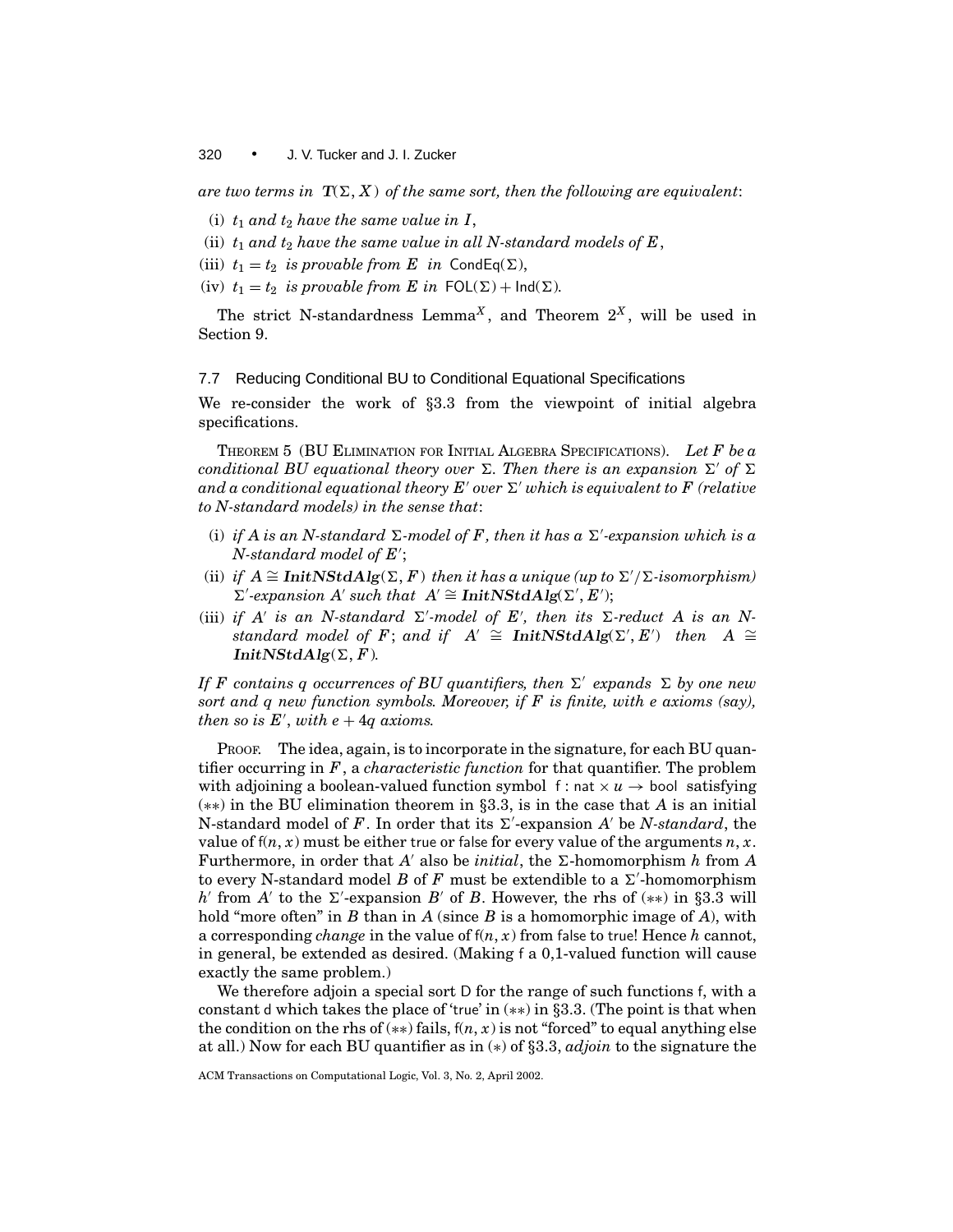function symbol

f: nat 
$$
\times
$$
 u  $\rightarrow$  D,

and adjoin the axioms formed from (\*\*\*) and (\*\*\*\*) in §3.3 by replacing 'true' by 'd' throughout. In this way we *replace F* by a conditional equational theory  $E'$  in  $\Sigma'$ , with the stated properties.

*Remark.* If *A* is an N-standard model of *F*, then its N-standard  $\Sigma'$ -expansion *A'* modelling  $E'$ , given by part (i) of the theorem, is not (in general) uniquely determined. However, the added condition of initiality (on *A* and *A*<sup> $\prime$ </sup>) determines *A*<sup> $\prime$ </sup> uniquely.

# 8. INITIALITY-PRESERVING OPERATORS ON N-STANDARD ALGEBRAS

In this section we combine the theory of Section 5 ("computability  $\Rightarrow$  algebraic specifiability") with the initial algebra theory of Section 7.

#### 8.1 Initiality Preserving Operators and the HEP

Assume now (as in §3.1) that  $\Sigma'$  and  $\Sigma''$  are N-standard signatures with  $\Sigma \subset$  $\Sigma' \subset \Sigma''$ , and  $\Phi$ : *NStdAlg*( $\Sigma$ )  $\rightarrow$  *NStdAlg*( $\Sigma'$ ) is an expanding operator over 6. Recall Definitions 5 and 7 in *§*3.1.

*Definition* 1.  $\Phi$  is *initiality preserving* (*with respect to*  $\Sigma$  *and*  $\Sigma'$ ) iff for all  $\mathbb{K}$  ⊆ *NStdAlg*(Σ) and *A* ∈ *NStdAlg*(Σ), *A* is initial in K iff *A*<sup>⊕</sup> is initial in K<sup>⊕</sup>.

LEMMA 1. Suppose  $\Phi$  is initiality preserving, and  $(\Sigma', T')$  specifies  $\Phi$  uni*formly over*  $\Sigma$ . Then for any  $\Sigma$ -theory T and N-standard  $\Sigma$ -algebra A,

 $A \cong \text{InitNStdAlg}(\Sigma, T) \Leftrightarrow A^{\Phi} \cong \text{InitNStdAlg}(\Sigma', T + T').$ 

LEMMA 2. *Suppose*  $\Phi(A) = \Psi(A)|_{\Sigma'}$  for all  $A \in \mathbf{NStdAlg}(\Sigma)$ , where

 $\Psi$ : *NStdAlg*( $\Sigma$ )  $\rightarrow$  *NStdAlg*( $\Sigma$ <sup>"</sup>)

*is an expanding operator which is initiality preserving with respect to*  $\Sigma$  *and*  $\Sigma''$ . Then  $\Phi$  is initiality preserving, and for any  $\Sigma''$ -theory  $T''$  and N-standard  $\Sigma$ -algebra A, *if*  $(\Sigma'', T'')$  specifies  $\Psi$  *uniformly over*  $\Sigma$ , *then*  $(\Sigma'', T'')$  specifies  $\Phi$  *uniformly over*  $\Sigma$  *with hidden sorts and/or functions; and for any*  $\Sigma$ -theory T and N-standard  $\Sigma$ -algebra A,

$$
A \cong \text{InitNStdAlg}(\Sigma, T) \Leftrightarrow A^{\Psi} \cong \text{InitNStdAlg}(\Sigma'', T + T'')
$$
  

$$
\Leftrightarrow A^{\Phi} \cong \text{InitNStdAlg}(\Sigma'', T + T'')|_{\Sigma'}
$$
  

$$
\Leftrightarrow A^{\Phi} \cong \text{Init}(\Sigma', \text{NStdAlg}(\Sigma'', T + T'')|_{\Sigma'}).
$$

PROOF. From Lemma 1.  $\Box$ 

*Definition* 2. 8 has the *homomorphism extension property (HEP)* (*with respect to*  $\Sigma$  *and*  $\Sigma'$ ) iff every homomorphism  $h: A \rightarrow B$  between N-standard  $\Sigma$ algebras can be *extended uniquely* to a homomorphism  $h^{\Phi}$ :  $A^{\Phi} \rightarrow B^{\Phi}$  between their images under  $\Phi$ .

LEMMA 3. If  $\Phi$  has the HEP, then  $\Phi$  is initiality preserving.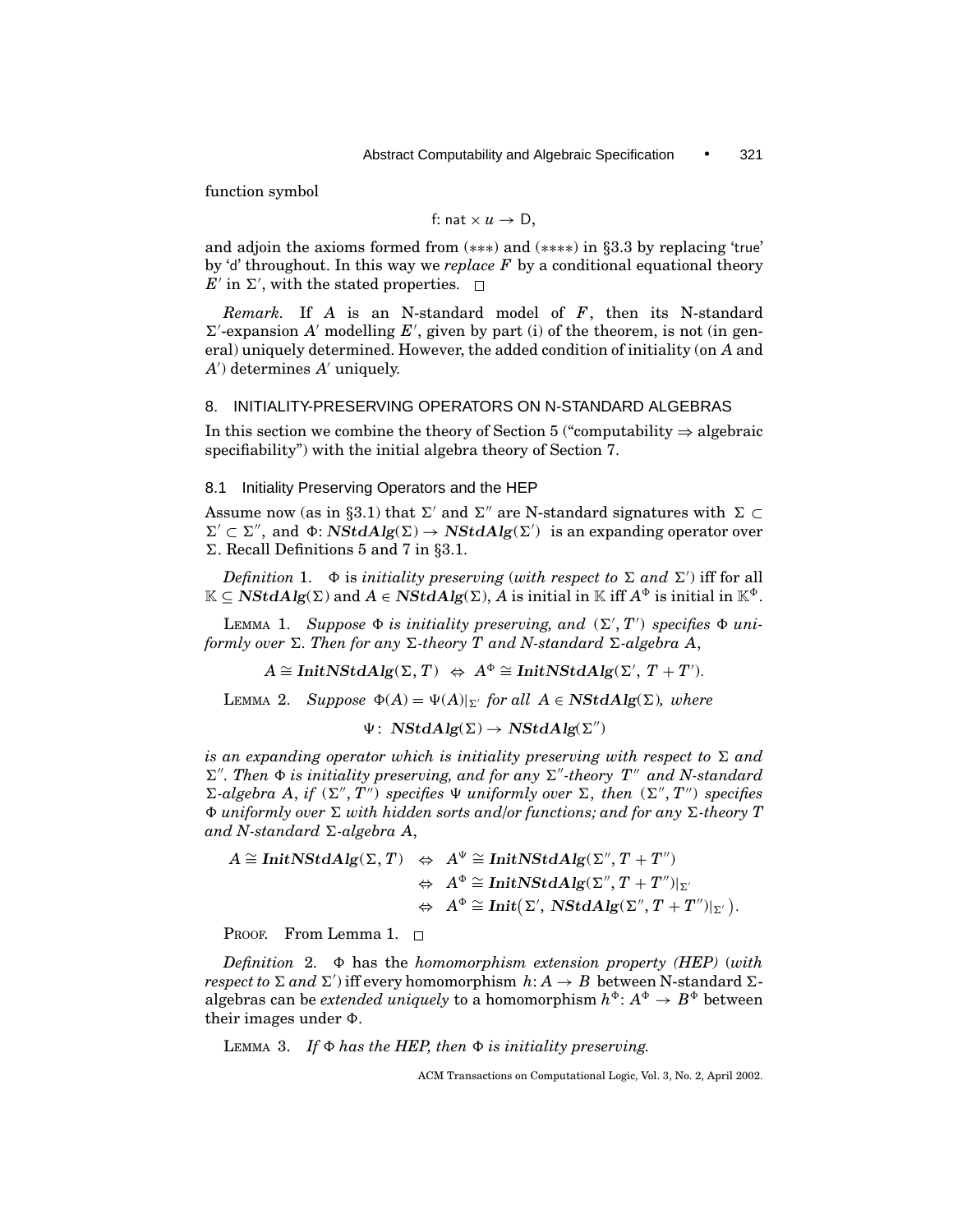We will apply the above theory to three cases: array specifications in *§*8.2, and specifications for PR and  $\mu$ PR<sup>∗</sup> computable functions in §8.3 and §8.4 respectively.

## 8.2 Initial Algebra Specification of Array Algebras

Recall the array specification  $(\Sigma^*,$  ArrAx $(\Sigma))$  defined in §3.2.

LEMMA 1. *The array construction*  $A \mapsto A^*$  (§1.6) *has the HEP, and (hence) is initiality preserving.*

LEMMA 2. *For any N-standard*  $\Sigma$ -algebra A and  $\Sigma$ -theory T:

 $A \cong \text{InitNStdAlg}(\Sigma, T) \Leftrightarrow A^* \cong \text{InitNStdAlg}(\Sigma^*, T + \text{ArrAx}(\Sigma)).$ 

PROOF. By *§*8.1, Lemma 1, and *§*3.2, Theorem 1.

Of particular interest is the case that *T* is a *conditional BU equational*theory:

THEOREM 1. If  $a \Sigma$ -algebra A has an initial N-standard algebra specification *by a set of conditional BU equations, then so does A*<sup>∗</sup>*. Moreover, if the specification for A is finite, with e axioms (say), then so is that for A*<sup>∗</sup>, *with at most*  $e + 8s$  axioms, where *s* is the number of sorts in  $\Sigma$ .

Next, from the BU elimination theorem for initial algebras (Theorem 5 in Section 7) we can reduce such a specification for *A*<sup>∗</sup> further to one with *conditional equations* only.

THEOREM 2. If a  $\Sigma$ -algebra A has an initial N-standard algebra specifica*tion by a set of conditional equations, then so does A*<sup>∗</sup> *(with hidden sorts and functions). Moreover, if the specification for A is finite, with e axioms (say), then so is that for A*<sup>∗</sup>, *with at most e* + 12*s axioms, where s is the number of sorts*  $in \Sigma$ .

PROOF. First apply Theorem 1 (or Lemma 2) above. Then replace the equality axiom for  $s^*$  in ArrAx( $\Sigma$ ), which is a conditional BU  $\Sigma^*$ -equation (§3.2), by a conditional 6<sup>∗</sup>-equation, for each 6-equality sort *s* other than nat, by BU elimination (Theorem 5 in §7.7, applied to  $\Sigma^*$ ).  $\Box$ 

8.3 Initial Algebra Specifications for PR Computable Functions

Now we apply the above theory to the results in *§*5.1.

LEMMA 1. *For each PR(* $\Sigma$ *) derivation*  $\alpha$ *, the operator* (\*\*) (§5.1) *has the HEP, and is (therefore) initiality preserving. Hence the operator*  $(*)$  *is initiality preserving.*

PROOF. By structural induction on  $\alpha$ .  $\Box$ 

Hence, by Theorem 1 in Section 5 and Lemma 2 in *§*8.1: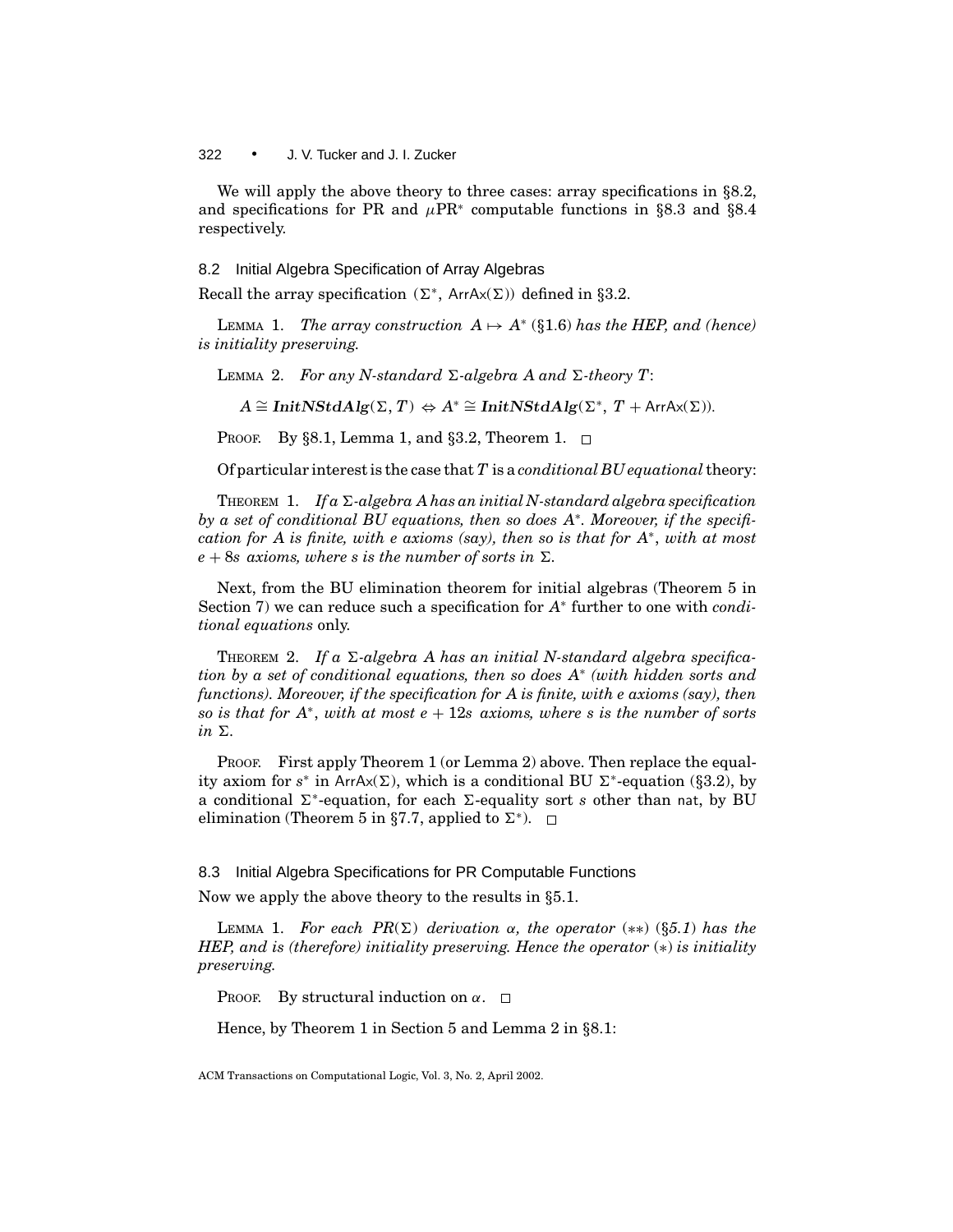LEMMA 2. *For each PR*( $\Sigma$ ) *derivation*  $\alpha$ , *and for each N-standard*  $\Sigma$ -*algebra*  $A$  and  $\Sigma$ -theory  $T$ :

$$
\begin{array}{rcl} A\cong \text{\rm InitNStdAlg}(\Sigma,\,T)&\Leftrightarrow&\big(A,\,\mathrm{g}_{\alpha}^{A},\,\mathrm{f}_{\alpha}^{A}\big)\,\cong\,\text{\rm InitNStdAlg}(\Sigma_{\alpha},\,T+E_{\alpha})\\ &\Leftrightarrow\,\,\, (A,\,\mathrm{f}_{\alpha}^{A})\,\cong\,\text{\rm InitNStdAlg}(\Sigma_{\alpha},\,T+E_{\alpha})\mid_{\Sigma_{\mathrm{f}}}\\ &\Leftrightarrow\,\,\, (A,\,\mathrm{f}_{\alpha}^{A})\,\cong\,\text{\rm Init}(\Sigma_{\mathrm{f}},\,\text{\rm NStdAlg}(\Sigma_{\alpha},\,T+E_{\alpha})\mid_{\Sigma_{\mathrm{f}}}). \end{array}
$$

Here  $\Sigma_f = \Sigma \cup \{f_\alpha\}$ . (Remember,  $\Sigma_\alpha = \Sigma \cup \{g_\alpha, f_\alpha\}$ , where  $g_\alpha$  is the list of auxiliary functions of α.) Of particular interest is the case that *T* is a *conditional equational* theory:

THEOREM 3. Let f be a PR function on a  $\Sigma$ -algebra A. If A has an initial *N-standard algebra specification by a set of conditional equations, then so does* (*A*, *f* ) *(with hidden functions).*

## 8.4 Initial Algebra Specifications for  $\mu$ PR<sup>\*</sup> Computable Functions

We turn to  $\mu$ PR<sup>\*</sup> computability (§5.2). The problem here (as noted in §5.2) is that even if the computed function is total, the auxiliary functions need not be. However, by applying the totality lemma (*§*5.2), we are able restrict our attention to total derivations.

LEMMA 1. *For each*  $\mu PR^*(\Sigma)$  *derivation*  $\alpha$  *and each N*-standard  $\Sigma$ -algebra *A* on which  $f^A_\alpha$  is total, the operator (\*\*\*) ( $\S 5.2$ ) has the HEP, and is (therefore) *initiality preserving. Hence the operator* (∗) (*§*5.1) *is initiality preserving.*

PROOF. By structural induction on  $\alpha$ .  $\Box$ 

Hence, by Theorem 2 in Section 5 and Lemma 2 in *§*8.1, we have:

LEMMA 2. *For each*  $\mu PR^*(\Sigma)$  *derivation*  $\alpha$ , *each* N-standard  $\Sigma$ -algebra A on  $which \int_{\alpha}^{A}$  *is total, and each*  $\Sigma$ *-theory T*:

> $A \cong \text{InitNStdAlg}(\Sigma, T) \Leftrightarrow$  $(A, f_{\alpha}^{A}) \cong \text{Init}(\Sigma_{f}, \text{NStdAlg}(\Sigma_{\alpha}^{*}, T + \text{ArrAx}(\Sigma) + \mathbf{F}_{\hat{\alpha}})|_{\Sigma_{f}}).$

*where*  $\hat{\alpha}$  *is the total derivation for*  $f_{\alpha}$  *given by the totality lemma, and*  $F_{\hat{\alpha}}$  *is the conditional BU specification for*  $\hat{\alpha}$ *.* 

Here, as before,  $\Sigma_f = \Sigma \cup \{f_\alpha\}$ . Of particular interest are the two cases that *T* is a *conditional BU equational* theory, and a *conditional equational* theory. First, assuming the former:

THEOREM 4. Let f be a total  $\mu PR^*$  function on a  $\Sigma$ -algebra A. If A has an *initial N-standard algebra specification*  $(\Sigma, F)$ , *where* F is a set of conditional *BU equations, then likewise*  $(A, f)$  *has such a specification*  $(\Sigma_f, F^f)$  *with hidden sorts and functions, where F <sup>f</sup> is also a set of conditional BU equations. Moreover,*  $F<sup>f</sup>$  *can be obtained by adjoining to* F *an instantiation*  $F<sup>U</sup>(\bar{k})$  *of some universal conditional BU equational specification*  $F^{U}(z)$ *, which depends only on*  $\Sigma$  *and the type of f .*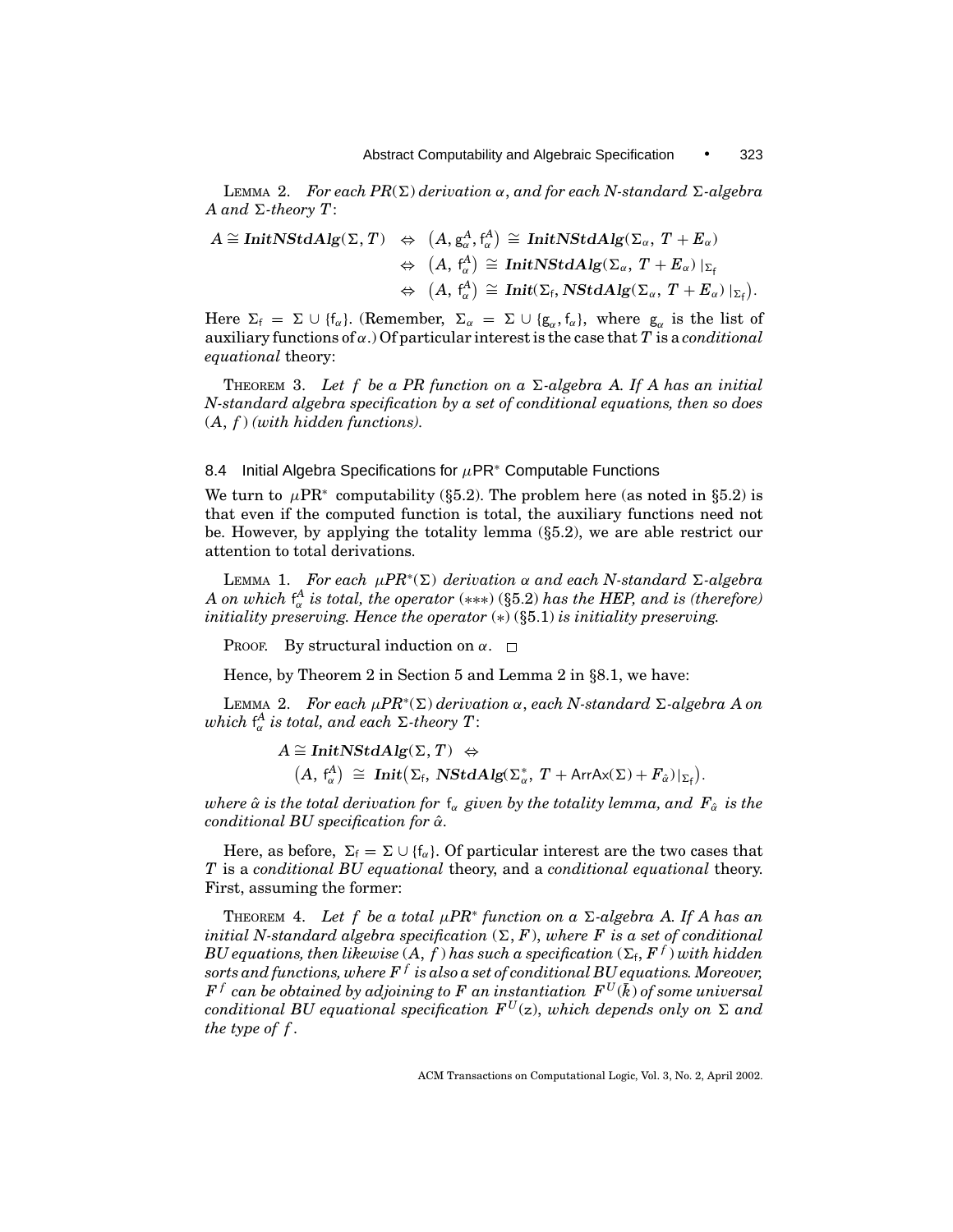The universal specification  $F^{U}(z)$  in this theorem is obtained as in Theorem 3 in Section 5.

Finally, by assuming *T* in Lemma 2 above is a conditional equational theory, and applying Theorem 4 above and then BU elimination for initial algebras (Theorem 5 in Section 7):

THEOREM 5. Let f be a total  $\mu PR^*$  function on a  $\Sigma$ -algebra A. If A has an *initial N-standard algebra specification*  $(\Sigma, E)$ , *where* E is a set of conditional  $e$ quations, then likewise  $(A, f)$  has such a specification  $(\Sigma_f, E^f)$  with hidden  $s$ orts and functions, where  $E^f$  is also a set of conditional equations. Moreover,  $E^f$  *can be obtained by adjoining to*  $E$  *an instantiation*  $E^U(\bar{k})$  *of some universal conditional equational specification*  $E^U(z)$ , *which depends only on*  $\Sigma$  *and the type of f .*

# 9. COMPUTABILITY OF ALGEBRAICALLY SPECIFIABLE FUNCTIONS

In this section we prove (partial) converses to the results of Section 5. First we need a definition.

*Definition* (*Strong Specifiability*). Let K be a  $\Sigma$ -class, let  $\Sigma' \supset \Sigma \cup \{f\}$  and let  $T$  be a  $\Sigma'$ -theory. We say that  $T$  *strongly specifies* a family {  $f^A |$   $A \in \mathbb{K}$ } (possibly with hidden sorts and/or functions) iff

- (i) *T* specifies  $\{f^A \mid A \in \mathbb{K}\}$ , and further
- (ii) for every  $A, B \in \mathbb{K}$  with  $B \prec A, f^B = f^A \restriction B$ .

(Here  $f^A \upharpoonright B$  denotes the restriction of  $f^A$  to *B*.)

The significance of this concept is seen by rephrasing it in either of the following two ways.

LEMMA 1. Let  $\mathbb K$  be a  $\Sigma$ -class, let  $\Sigma' \supseteq \Sigma \cup \{\mathfrak{f}\}\$  and let T be a  $\Sigma'$ -theory. *T* strongly specifies a family  $\{f^A \mid A \in \mathbb{K}\}$  (possibly with hidden sorts and/or *functions) iff*

- (i) *T* specifies  $\{f^A \mid A \in \mathbb{K}\}$ , and further
- (ii') for every  $A, B \in \mathbb{K}$  with  $B \preceq A$ ,  $B$  is closed under  $f^A$ .

LEMMA 2. Let  $K$  be a  $\Sigma$ -class which is closed under finitely generated sub $algebras, let \ \Sigma' \supseteq \Sigma \cup \{\mathfrak{f}\}$  and let  $T$  be a  $\Sigma'$ -theory.  $T$  strongly specifies a family  ${f^A \mid A \in \mathbb{K}}$  *(possibly with hidden sorts and/or functions) iff* 

(i) *T* specifies  $\{f^A \mid A \in \mathbb{K}\}$ , and further

(ii'') *for every*  $A \in \mathbb{K}$  *and every finitely generated*  $B \leq A$ , *B is closed under*  $f^A$ .

We consider algebras and functions specified by conditional equational theories. We have to assume now that these theories have *effective axiomatisations*: that the axioms are finite, for example, or at least recursively enumerable.

We will also make use of Theorem  $2^X$  in §7.6. Recall the remarks preceding the theorem there, that the N-term condition for  $(\Sigma, X)$  follows from either

ACM Transactions on Computational Logic, Vol. 3, No. 2, April 2002.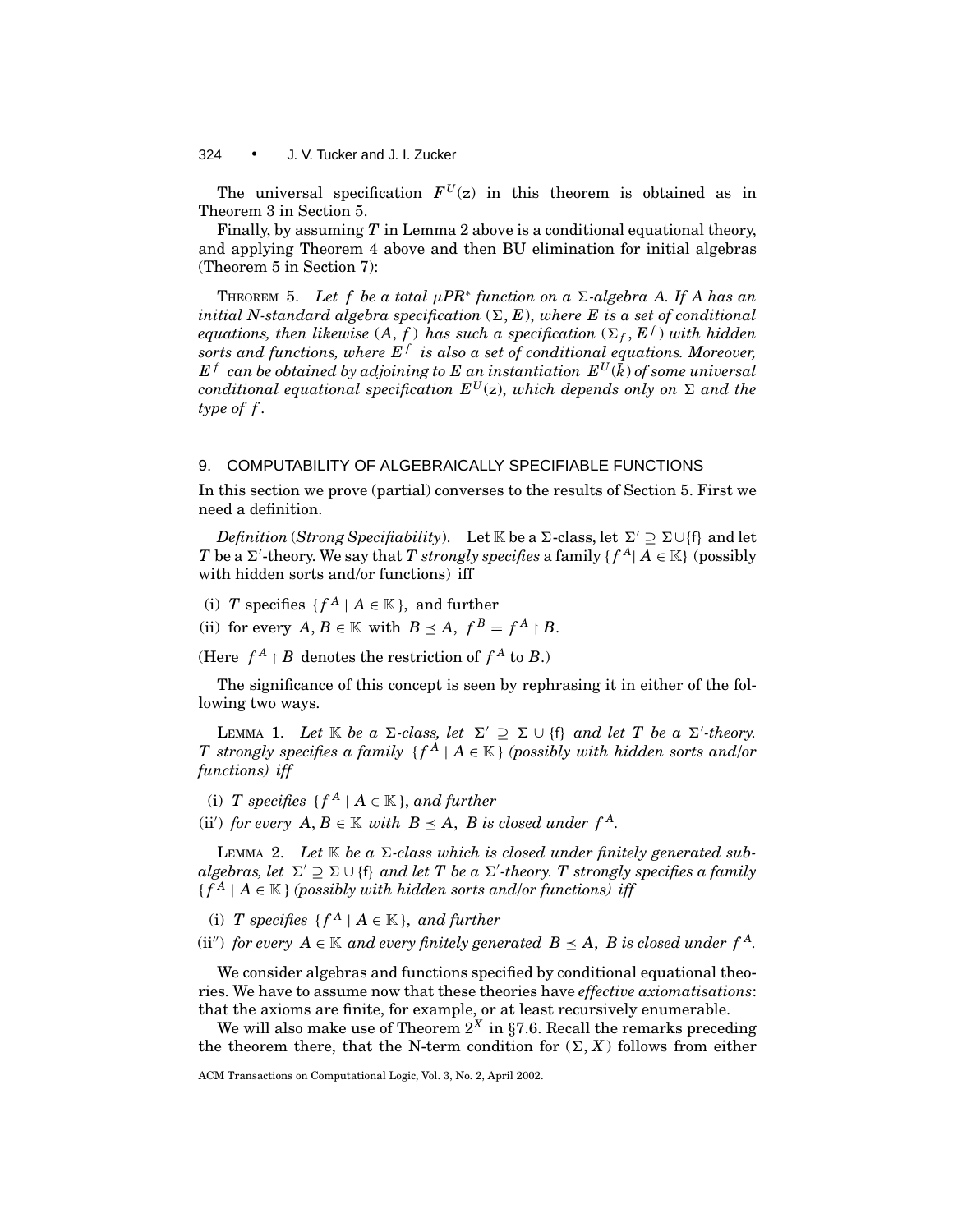(i)  $X = \emptyset$ ; or (ii) strict N-standardness of  $\Sigma$ , together with X containing no variables of sort nat or bool.

We will prove two theorems, making each of these assumptions in turn.

# 9.1 Computability of Specifiable Function on Minimal Algebras

We first consider a partial converse, using Remark 1 on the N-term condition (*§*7.6), that is, restricting our attention to minimal models (*i.e.*, models in which every element is named by a closed term). We use the notation *MinNStdAlg*( $\Sigma$ , *T*) for the set of minimal N-standard  $\Sigma$ -models of a theory *T*.

THEOREM 1. Suppose  $\Sigma$  is N-standard. Let E be a recursively enumerable *conditional equational*  $\Sigma$ -theory which in CondEq( $\Sigma$ ) is consistent, determines nat *and* bool *and proves* NStdAx<sub>0</sub>( $\Sigma$ )*. Suppose*  $\Sigma' \supseteq \Sigma \cup \{f\}$ *, and let E' be a* recursively enumerable conditional equational Σ'-theory which strongly specifies  ${f^A \mid A \in MinNSt dAlg(\Sigma, E)}$  (possibly with hidden sorts and/or functions). *Assume also that*  $E + E'$  *determines* nat *and* bool, *and is conservative over* E, *in* CondEq( $\Sigma$ ), *and also that all sorts of dom(f) other than bool are equality sorts. Then*  $f^A$  *is uniformly*  $\mu PR^*$  *computable over*  $A \in MinNStdAlg(\Sigma, E)$ *.* 

PROOF. We will describe a pseudo-While<sup>\*</sup>( $\Sigma$ ) algorithm for computing  $f^A$ uniformly over minimal N-standard  $\Sigma$ -models *A* of *E*. Suppose f:  $u \rightarrow s$ , where  $u = s_1 \times \cdots \times s_n$ . In general, some of the  $s_i$  are nat or bool, and the others not. Suppose (without loss of generality) that for some  $m < n$ , sorts  $s_{m+1}, \ldots, s_n$  are all either nat or bool, and sorts  $s_1, \ldots, s_m$  are not. Write  $u = v \times w$  where  $v = s_1 \times \cdots \times s_m$  and  $w = s_{m+1} \times \cdots \times s_n$ . By assumption, sorts  $s_1, \ldots, s_m$  are equality sorts.

For any  $A \in MinNStdAlg(\Sigma, E)$ , we will show how to compute

$$
f^A\colon A^u\to A_s.
$$

Choose a tuple  $k = (k_1, \ldots, k_{n-m}) \in A^w$  (of naturals and truth values), and consider the function

$$
f_k^A =_{df} f(\cdot, k): A^v \to A_s.
$$

We will show how to compute  $f_k^A$  uniformly in the (numerical and boolean) parameters *k*.

Let  $I = T(\Sigma, E, \text{CondEq}(\Sigma))$  and  $J = T(\Sigma', E + E', \text{CondEq}(\Sigma'))$  (recall the definitions in *§*7.1). By the N-Standardness Lemma (and the conservativity assumption for  $E + E'$  over  $E$ ), both  $I$  and  $J$  are N-standard. (Below we denote elements of these algebras by '[*t*]', that is, suitable equivalence classes of terms *t*, or tuples thereof. We also write  $\overline{k}$  for the tuple of numerals and/or truth constants corresponding to *k*.)

Note that the identity mapping on  $T(\Sigma)$  induces a  $\Sigma$ -homomorphism

 $\iota_I: I \to J|_{\Sigma}.$ 

By conservativity of  $E + E'$  over  $E$ ,  $\iota_I$  is injective. Hence  $I \leq J|_{\Sigma}$ .

Further, the function  $f^J$  specified by  $E'$  on  $J|_{\Sigma}$  is clearly the same as that defined "naturally" on *J* by  $f^{J}([t]) = [f(t)]$ . By the strong specification

ACM Transactions on Computational Logic, Vol. 3, No. 2, April 2002.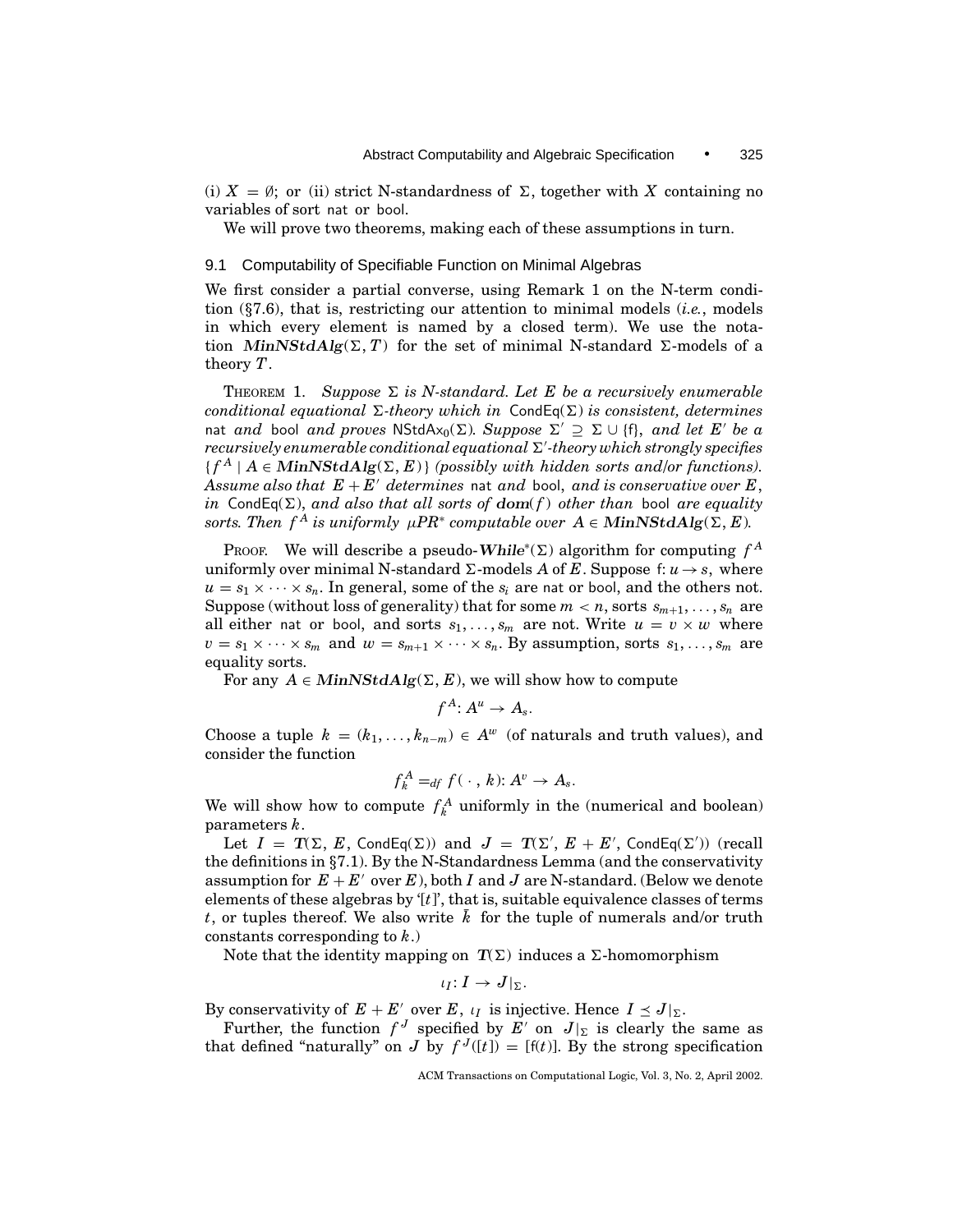assumption,

$$
f^I = f^J \restriction I.
$$

Hence for any closed  $\Sigma$ -term  $t_0$ ,

$$
f_k^J([t_0]) = f_k^I([t_0]) = [t]
$$

for some closed  $\Sigma$ -term *t*. By definition of *J*, this means that the equation

$$
f(t_0, \,\bar{k}) = t \tag{*}
$$

is *provable* from  $E + E'$  in CondEq( $\Sigma'$ ).

Now take any *A* ∈ *MinNStdAlg*( $\Sigma$ , *E*), and any *a* ∈ *A<sup>v</sup>*. Since *A* is minimal, there is a tuple of closed  $\Sigma$ -terms  $t_0 : v$  such that  $t_0^A = a$ . By Theorem 2 of Section 6 applied to  $\Sigma'$ , there is a  $\Sigma'$ -homomorphism

$$
h\colon J\to (A,\ f^A,\dots)
$$

with  $h([t_0]) = a$ . Hence, since (\*) holds in *J*, it also holds in (the  $\Sigma'$ -expansion of) *A*, with 'f' interpreted as *f <sup>A</sup>*.

This suggests the following algorithm for  $f_k^A$  with *A* minimal. With *inputs*  $a \in A^v$ : first generate all (Gödel numbers of) tuples of closed  $\Sigma$ -terms of type *v*, until you find a tuple  $t_0$  with  $t_0^A = a$ . (This is where we use computability of equality on type *v*.) Then *generate* all Gödel numbers of theorems of  $E + E'$  until you find one of the form  $\lceil f(t_0) = t \rceil$ , for some closed  $\Sigma$ -term *t*. Then the *output* is  $t^A$ .

The search is effective in the *term evaluation* function for closed  $\Sigma$ -terms in A, by recursive enumerability of  $E$  and  $E'$ . Further, since term evaluation is  $\mathrm{PR}^*$ computable ([Tucker and Zucker 2000, *§*4]), this algorithm can be formalised as a  $\mu$ PR<sup>∗</sup>(∑) derivation for  $f^A$ , as desired. □

*Remark.* The assumption that the sorts of  $dom(f)$  are equality sorts can clearly be weakened to the assumption that equality is (uniformly over  $MinNStdAlg(\Sigma, E))$  computable on these sorts.

## 9.2 Computability of Specifiable Function in Strictly N-Standard Algebras

We consider a second partial converse, using Remark 2 on the N-term condition, that is, no free variables of sort nat or bool, plus strict N-standardness.

THEOREM 2. Suppose  $\Sigma$  is strictly N-standard. Let E be a recursively *enumerable conditional equational*  $\Sigma$ -theory which in CondEq( $\Sigma$ ) is consistent *and proves* NStdAx( $\Sigma$ )*. Suppose*  $\Sigma' \supseteq \Sigma \cup \{f\}$  *is also strictly N-standard and*  $p$ roves  $NStdAx(\Sigma')$ . Let  $E'$  be a recursively enumerable conditional equational  $\Sigma'$ -theory which strongly specifies  $\{f^A \mid A \in \mathbf{NStdAlg}(\Sigma, E)\}$  (possibly with hid*den sorts and/or functions). Assume also that*  $E + E'$  *is conservative over* E in CondEq( $\Sigma'$ ). Then  $f^A$  *is uniformly*  $\mu PR^*$  *computable over*  $A \in \mathbf{NStdAlg}(\Sigma, E)$ .

PROOF. We will describe a pseudo-While<sup>\*</sup>( $\Sigma$ ) algorithm for computing  $f^A$ uniformly over  $A \in \mathbf{NStdAlg}(\Sigma, E)$ . Suppose  $f: u \to s$ , where  $u = s_1 \times \cdots \times s_n$ . In general, some of the *si* are nat or bool, and the others not. Suppose (without

ACM Transactions on Computational Logic, Vol. 3, No. 2, April 2002.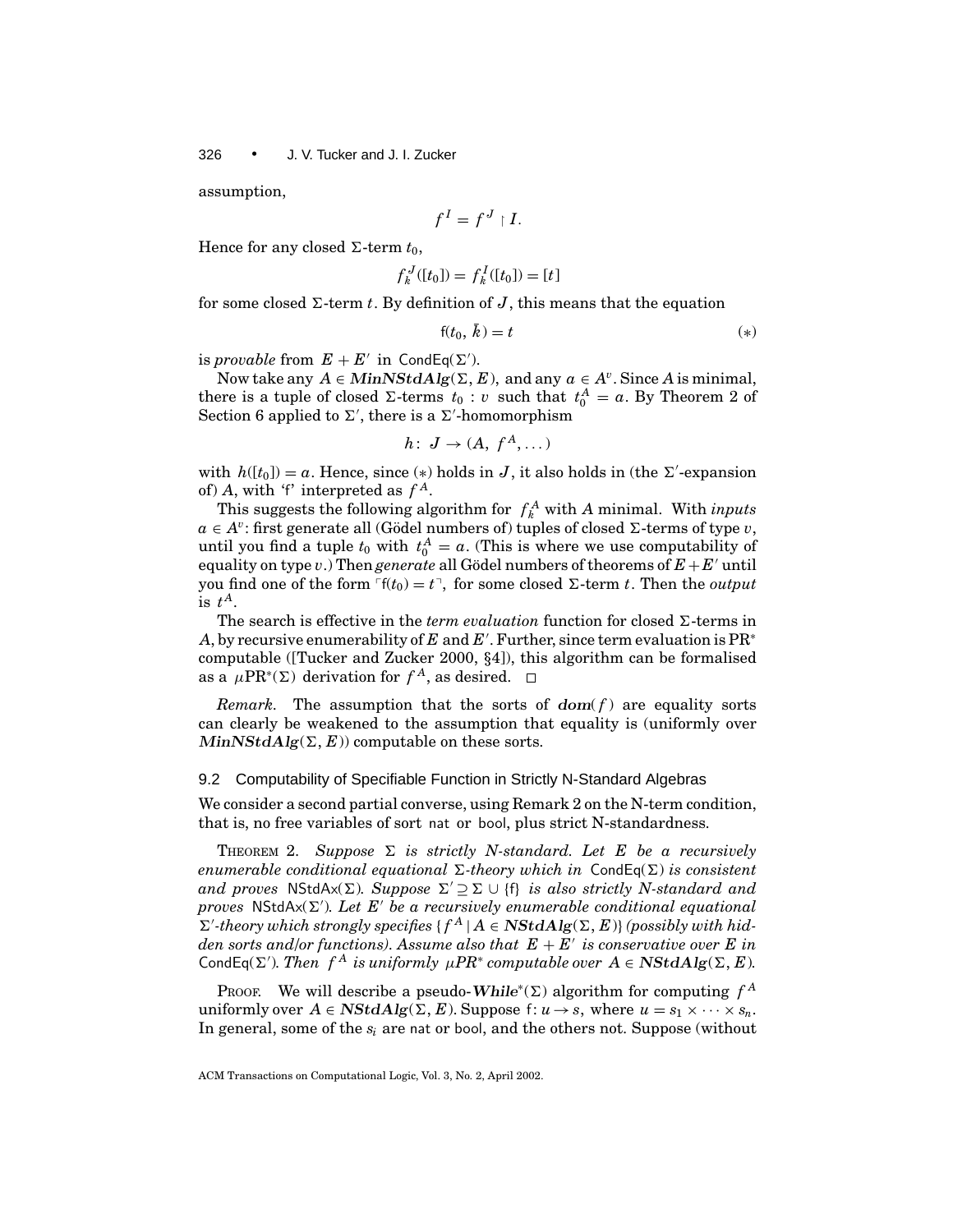loss of generality) that for some  $m < n$ , sorts  $s_{m+1}, \ldots, s_n$  are all either nat or bool, and sorts  $s_1, \ldots, s_m$  are not. Write  $u = v \times w$  where  $v = s_1 \times \cdots \times s_m$  and  $w = s_{m+1} \times \cdots \times s_n$ .

For any  $A \in \mathbf{NStdAlg}(\Sigma, E)$ , we will show how to compute

 $f^A: A^u \rightarrow A_{\infty}$ 

Choose a tuple  $k = (k_1, \ldots, k_{n-m}) \in A^w$  (of naturals and truth values), and consider the function

$$
f_k^A =_{df} f(\cdot, k): A^v \to A_s.
$$

We will show how to compute  $f_k^A$  uniformly in the (numerical and boolean) parameters *k*.

Choose a tuple of variables  $x : v$  (*i.e.*, of the same product type as  $a$ ). Let  $I = T(\Sigma, x, E, \text{CondEq}(\Sigma))$  and  $J = T(\Sigma', x, E + E', \text{CondEq}(\Sigma'))$  (recall the definitions in *§*7.6). By the strict N-standardness Lemma*<sup>X</sup>* (*§*7.6), both *<sup>I</sup>* and *J* are N-standard.

Note that the identity mapping on  $T(\Sigma, x)$  induces a  $\Sigma$ -homomorphism

 $\iota_I: I \to J|_{\Sigma}.$ 

By conservativity of  $E + E'$  over  $E$ ,  $\iota_I$  is injective. Hence  $I \leq J|_{\Sigma}$ .

Further, the function  $f^J$  specified by E' on  $J|_{\Sigma}$  is clearly the same as that defined naturally on *J* by  $f^{J}([t]) = [f(t)]$ . By the strong specification assumption,

$$
f^I = f^J \restriction I.
$$

Hence

$$
f_k^J(\mathbf{x}) = f_k^I(\mathbf{x}) = [t]
$$

for some  $t \in T(\Sigma, x)$ . By definition of *J*, this means that the equation

$$
f(x, \bar{k}) = t \tag{*}
$$

is *provable* from  $E + E'$  in CondEq( $\Sigma'$ ).

Now take any  $A \in \mathbf{NStdAlg}(\Sigma, E)$ , and any  $a \in A^v$ . By Theorem  $2^X$  applied to  $\Sigma'$ , there is a  $\Sigma'$ -homomorphism

$$
h\colon J\to (A,\,f^A,\dots)
$$

where  $h(x) = a$ . Hence, since (\*) holds in *J*, it also holds in (the  $\Sigma'$ -expansion of) *A*, with 'f' interpreted as  $f^A$  and *a* assigned to x.

This suggests the following algorithm for  $f_k^A$ . With *inputs a*  $\in$  *A<sup>v</sup>*: *generate* all Gödel numbers of theorems of  $E + E'$  until you find one of the form  $f(x) = t$ <sup>-</sup>, for some  $\Sigma$ -term *t* (in x). This search is effective, by recursive enumerability of  $E$  and  $E'$ . Then the *output* is the *evaluation of the term t* in  $A$  with  $a$  assigned to x.

Since term evaluation is PR<sup>∗</sup> computable [Tucker and Zucker 2000, *§*4], this algorithm can be formalised as a  $\mu$ PR<sup>∗</sup>(∑) derivation for *f*<sup>*A*</sup>, as desired. □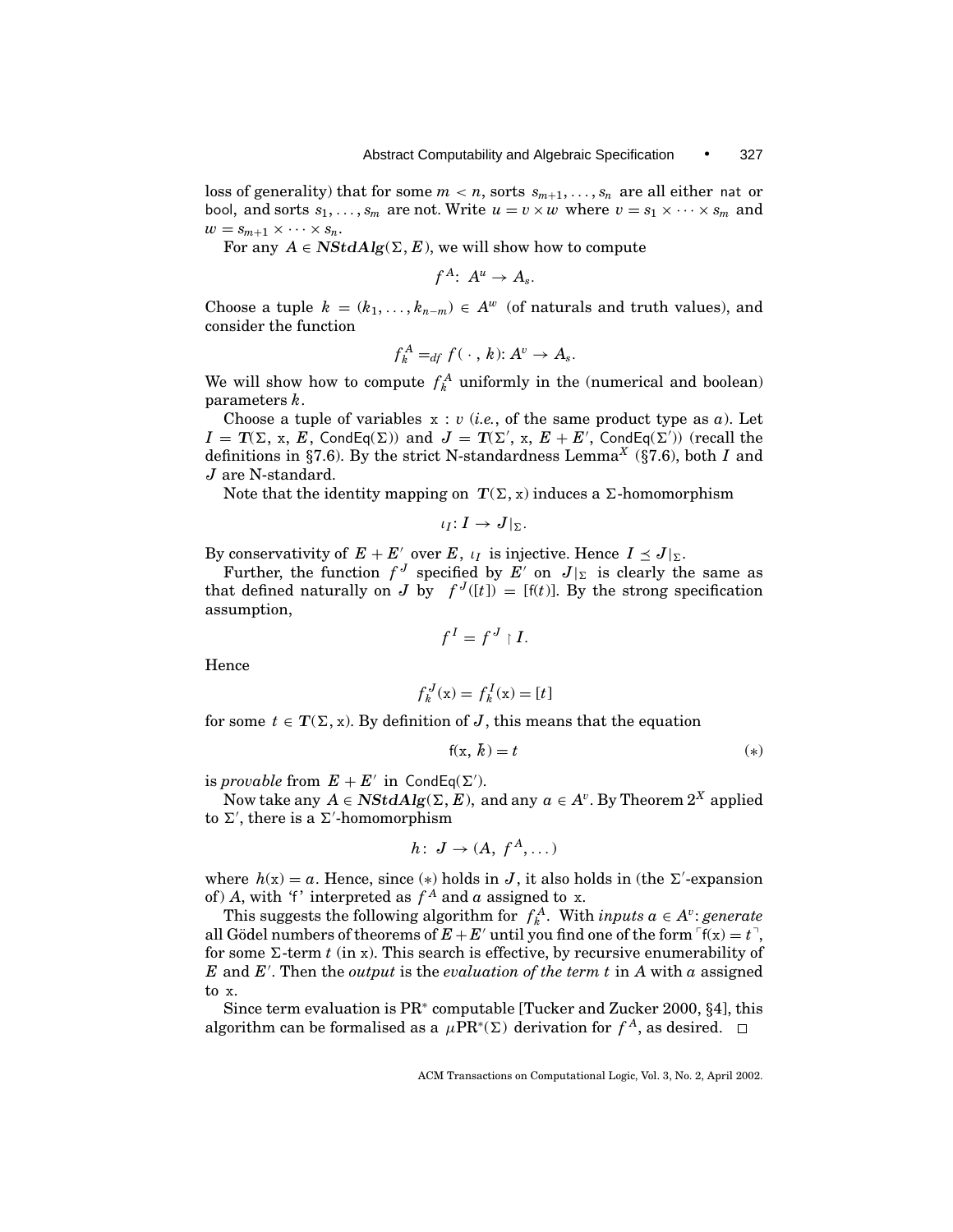# *Remarks*

- (1) The above algorithm gives, for each tuple of numerical and boolean arguments *k*, a *fixed* term  $t \in T(\Sigma, x)$  as the value of  $f_k^A(a)$  for all  $A \in \mathbf{NStdAlg}(\Sigma, E)$  and all  $a \in A^v$ .
- (2) Theorems similar to Theorems 1 and 2 above can be formulated for conditional BU equational theories and specifications, using a variation of Theorem 3 (instead of Theorem 2) in Section 7.
- 9.3 Significance of Strong Specifiability; Equivalence of Specifiability and Computability

We want to combine some of the above results into an equivalence result between computability and specifiability.

Note that by the Locality Theorem for *While* computations [Tucker and Zucker 2000, §2.8], if  $f$  is  $\mu$ PR<sup>\*</sup> computable on an algebra  $A$ , then any subalgebra of *A* is closed under *f* . This suggests the following formulations for equivalence theorems, which are simple consequences of the above theorems and the lemmas on strong specifiability at the beginning of this section.

We give one formulation (Theorem 3 above) for minimal algebras (*cf.* Theorem 1 above), and another (Theorem 4 above) for strictly N-standard algebras (*cf.* Theorem 2 above).

THEOREM 3. Suppose  $\Sigma$  is N-standard. Let E be a recursively enumerable *conditional equational*  $\Sigma$ -theory, which in  $CondEq(\Sigma)$  *is consistent, determines* nat *and* bool *and proves* NStdAx<sub>0</sub>( $\Sigma$ )*. Let*  $f = \{f^A | A \in \text{MinNStdAlg}(\Sigma, E)\}$ *be a family of functions on*  $MinNStdAlg(\Sigma, E)$ *. Assume that all sorts of*  $dom(f)$ *other than* bool *are equality sorts. Then the following are equivalent*:

- (i) *f* is  $\mu PR^*$  *computable uniformly on MinNStdAlg*( $\Sigma, E$ );
- (ii)  $f$  *is strongly specifiable uniformly on*  $MinNStdAlg(\Sigma, E)$ *, with hidden sorts and functions, by a finite set of conditional equations which* (*together with E*) *is conservative over E in* CondEq( $\Sigma$ ).

THEOREM 4. Suppose  $\Sigma$  is strictly N-standard. Let E be a recursively enu*merable conditional equational*  $\Sigma$ -theory, which in  $\text{CondEq}(\Sigma)$  is consistent and *proves* NStdAx<sub>0</sub>( $\Sigma$ )*. Let*  $f = \langle f^A | A \in \mathbf{NStdAlg}(\Sigma, E) \rangle$  *be a family of functions on*  $NStdAlg(\Sigma, E)$ *. Then the following are equivalent:* 

- (i) *f* is  $\mu PR^*$  *computable uniformly on*  $NStdAlg(\Sigma, E);$
- (ii) **f** is strongly specifiable uniformly on  $NStdAlg(\Sigma, E)$ , with hidden sorts *and functions, by a finite set of conditional equations which* (*together with E*) *is conservative over E in* CondEq( $\Sigma$ ), *and such that the signature of these equations is also strictly N-standard.*

*Remark* (*Herbrand-Gödel Computability on* N). The above theorem generalises the classical equivalence result on  $\mathcal{N}$  [Kleene 1952].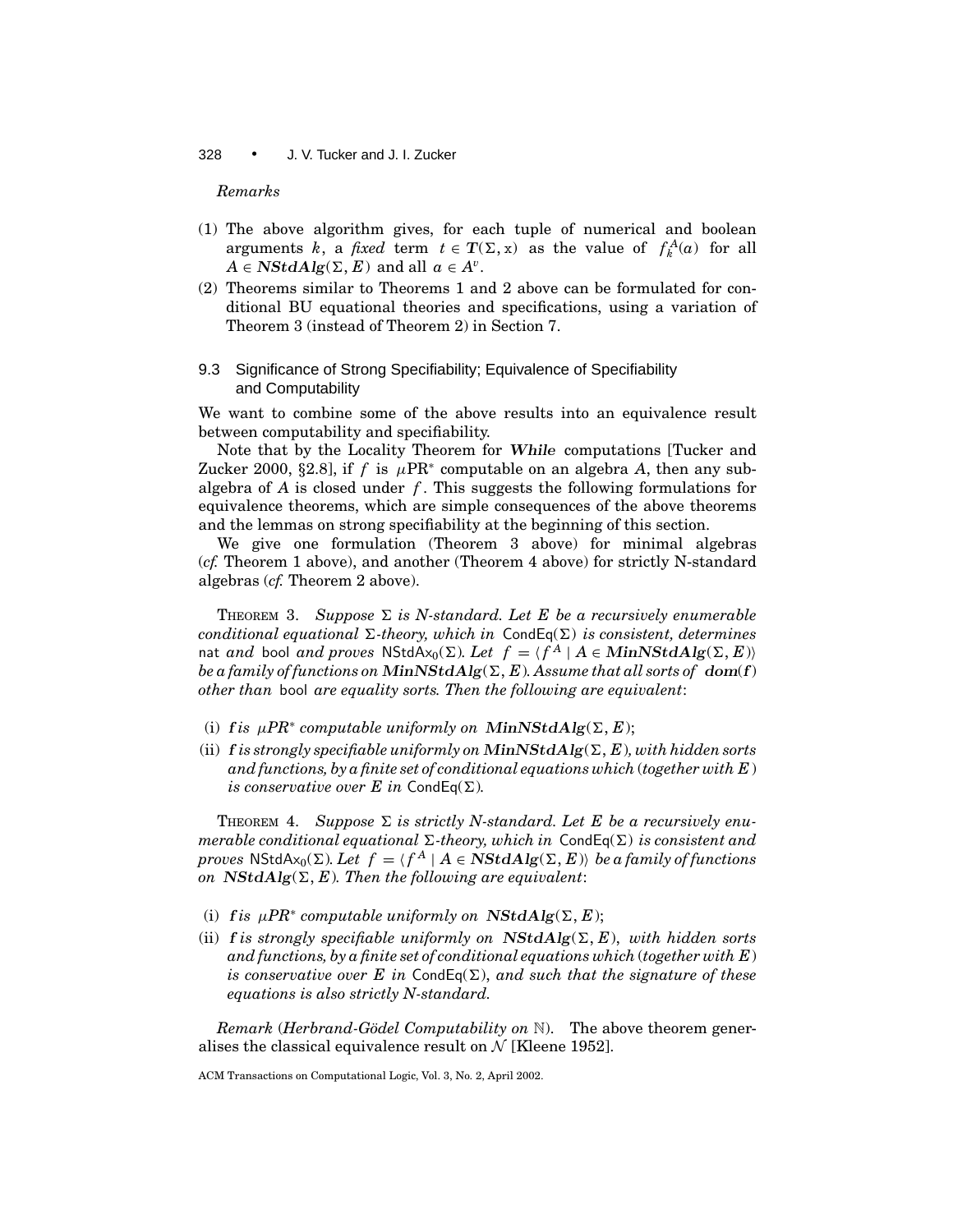# 10. CONCLUDING REMARKS AND FUTURE DIRECTIONS

# 10.1 Computation on Topological Data Types

We have extended the theory of algebraic specifications from the world of countable computable algebras to that of all algebras, and especially metric algebras, by means of abstract computability theory. Topological data types and algebraic specifications play a fundamental role in many areas of computing, including semantics and scientific computation.

Our main theorems concern the transformation of abstract algorithms to algebraic specifications and provide some basic techniques for the theory of specifying and verifying abstract computations. An obvious question is:

# *Under what circumstances can the conditional equations be replaced by equations in our theory?*

However, the converse results on the derivation of algorithms from algebraic specifications need strengthening to provide completeness or equivalence theorems. Improving results in the reverse direction is an important problem, as stated in the Introduction. There is much more to this topic than the results in Section 9. A key technical problem in this area is:

# *To develop general techniques for solving equations, conditional equations and other algebraic formulae in topological algebras.*

In semantics, for example, special cases of the problem are common. Semantic modelling makes heavy use of fixed-point equations. One thinks of the introduction of metric methods into semantics by M. Nivat (see Nivat [1979]; Arnold and Nivat [1980a,b]), or their use in concurrency theory by De Bakker and others [de Bakker and Zucker 1982; de Bakker and Rutten 1992; de Bakker and de Vink 1999]. Studies of the methods of equation solving in ultrametric algebras, including equivalence between metric, algebraic and domain-theoretic techniques, are in Stoltenberg-Hansen and Tucker [1988, 1991, 1993]; see also Stoltenberg-Hansen et al. [1994].

In scientific computation, numerical methods are concerned with obtaining computable solutions from differential and integral equations. Mathematical models of systems in the world are specified by sets of equations, from which algorithms are sought to compute their solutions and hence to simulate the system. Our main theorems and examples in Section 5 show the opposite: if a system can be approximately simulated on a computer then there exist algebraic specifications that capture the system's behaviour. Such results seem to be new and, in our view, draw loci that help delimit the computability theory of physical systems. We conjecture that it is possible

*to show that certain parts of the theory of numerical approximation of differential and integral equations are special instances of a general theory of algebraic specifications.*

This is an exciting and difficult problem with many obvious applications. Given the wealth of algorithms and theory in numerical methods, it seems to us that relatively little is known about the computational and logical scope and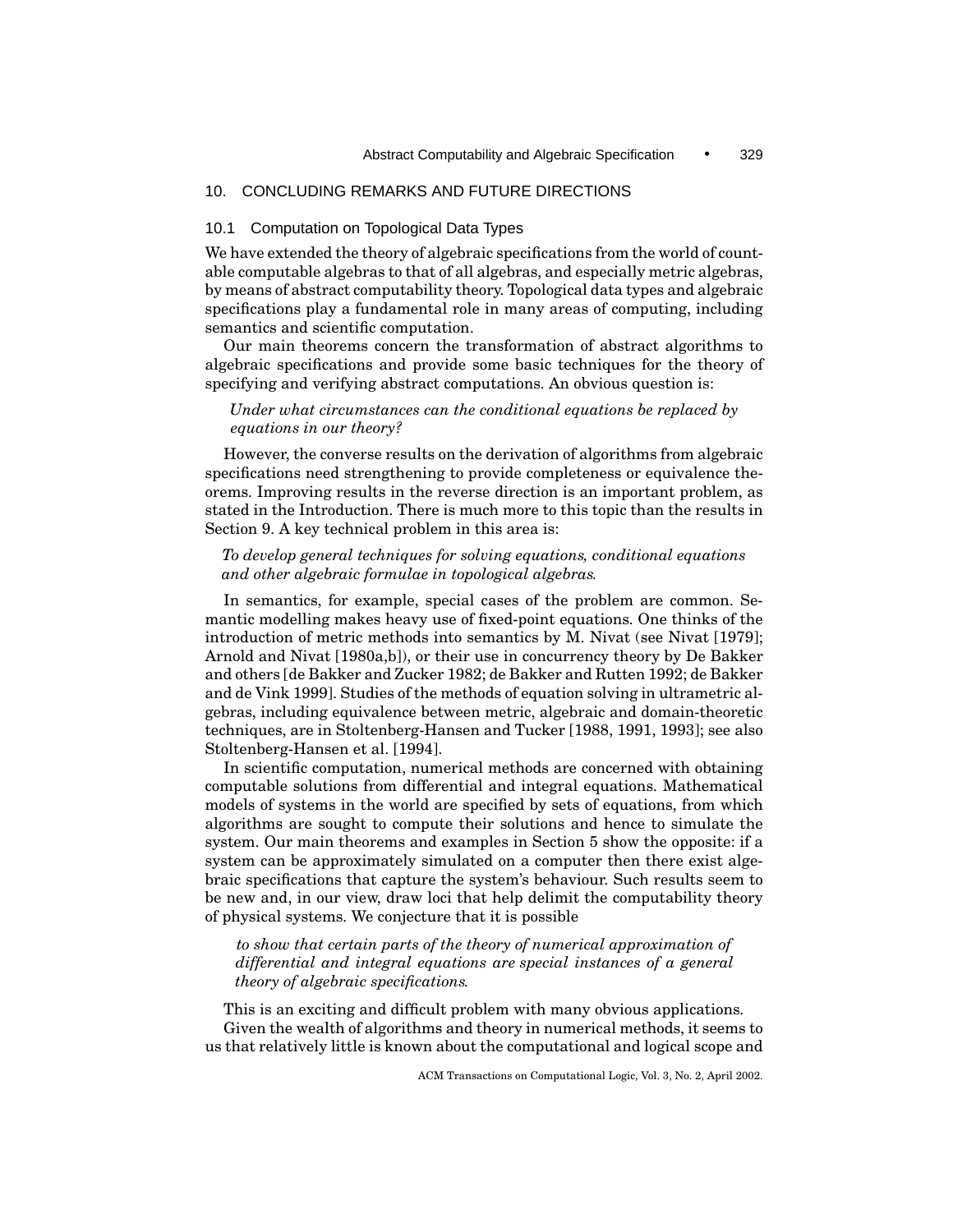limits of equations, the classical mathematical methods of science. Progress in the area has awaited the creation of stable computation theories for topological data types. Over the past decade, computability theory for topological spaces and algebras has developed dramatically. Several general approaches have produced deep results and have been shown to be equivalent. Some approaches are

- metric spaces [Moschovakis 1964],
- axiomatic computation structures [Pour-El and Richards 1989],
- type two effectivity [Weihrauch 2000],
- r algebraic domain representability [Stoltenberg-Hansen 1988, 1995; Blanck 1997],
- continuous domain representability [Edalat 1997],
- abstract computability [Tucker and Zucker 1999, 2000; Blum et al. 1989]

The equivalence of the first five approaches is proved in [Stoltenberg-Hansen and Tucker 1989]. The equivalence of all these with the last one is proved in [Brattka 1997, 1999; Tucker and Zucker 1999, 2001a].

However, this computability theory needs to be complemented by a logical theory which includes equation solving in topological algebras.

# 10.2 Theory of Computable Data Types

The theory of algebraic specifications of computable (semicomputable, and cosemicomputable) data types contains many techniques for proving special properties of algebraic specifications, and showing the equivalence or nonequivalence of specification methods. Can some of these results be generalised? We believe the answer is yes, but not without much further work. Many results depend on special techniques of classical computability theory on the natural numbers. The theory for computable algebras uses representations by recursive algebras of numbers. It is possible to make a representation theory for topological algebras based on Baire space  $\mathbb{N}^{\mathbb{N}}$  using the *type two effectivity* methods of Klaus Weihrauch [2000]. The use of the Diophantine Theorem for recursively enumerable sets is more difficult: the theory of recursively enumerable sets in abstract computability differs from the classical case, and no Diophantine Theorem is known (even for minimal algebras).

Since abstract computability theory is uniform over classes of algebras, our results on specifications are uniform, yielding parameterised specifications. As we have seen, this process is surprisingly delicate because it leads to questions about standardness. In abstract computations it is natural to augment an algebra by basic data types such as booleans, naturals and finite arrays. These have an effect on the axiomatisations. There are other important additional types, of both theoretical and practical interest, that may be used to augment a given data type and are in need of a standard algebraic specification theory, including:

- (i) infinite streams (necessary for developing the theory of interactive systems);
- (ii) real numbers (necessary for developing the theory of metric algebras and normed linear spaces).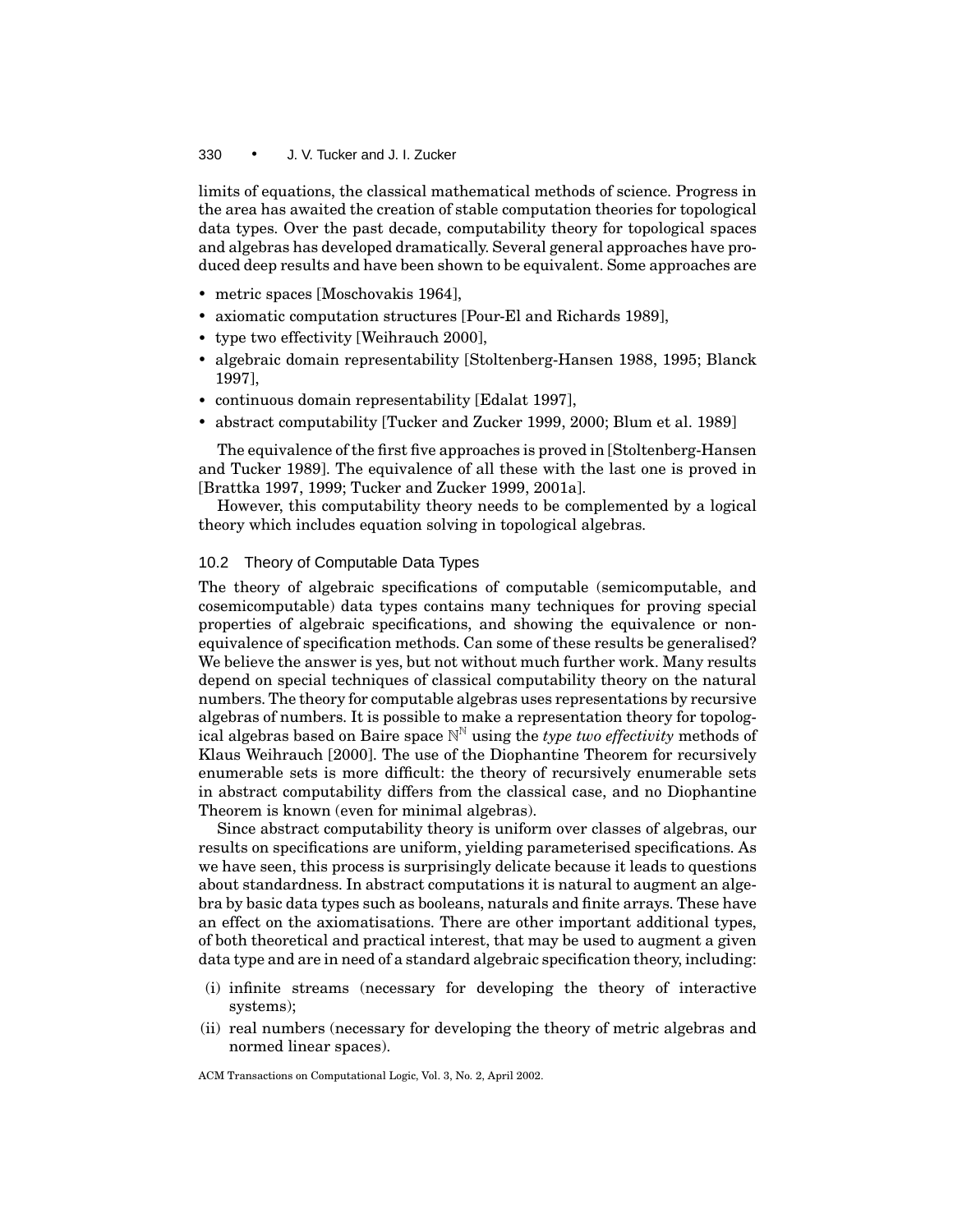An attempt to extend the specification methods of this paper to both these data types, using infinitary equational specifications, is made in [Tucker and Zucker 2001b].

Finally, we note there are several other basic properties of specifications in need of investigation, especially term rewriting properties.

# ACKNOWLEDGMENTS

We wish to thank an anonymous referee for some very helpful comments.

#### **REFERENCES**

- ARNOLD, A. AND NIVAT, M. 1980a. Metric interpretations of infinite trees and semantics of nondeterministic recursive programs. *Theoretical Computer Science 11*, 181–205.
- ARNOLD, A. AND NIVAT, M. 1080b. The metric space of infinite trees, algebraic and topological properties. *Fundamenta Informaticae 4*, 445–476.
- ARNOLD, V. I. 1973. *Ordinary Differential Equations*. MIT Press.
- BLUM, L., CUCKER, F., SHUB, M., AND SMALE, S. 1996. Complexity and real computation: A manifesto. *Int. J. Bifurc. Chaos 6*, 1, 3–26.
- BLUM, L., CUCKER, F., SHUB, M., AND SMALE, S. 1997. *Complexity and Real Computation*. Springer-Verlag.
- BLANCK, J. 1997. Domain representability of metric spaces. *Annals of Pure & Applied Logic 83*, 225–247.
- BRATTKA, V. 1997. Order-free recursion on the real numbers. *Mathematical Logic Quarterly 43*, 216–234.
- BRATTKA, V. 1999. *Recursive and computable operations over topological structures*. Ph.D. dissertation, Fern Universitat Hagen, Fachbereich Informatik, Hagen, Germany, Informatik Berichte ¨ 255, Fern Universität Hagen (July).
- BLUM, L., SHUB, M., AND SMALE, S. 1989. On a theory of computation and complexity over the real numbers: np-completeness, recursive functions and universal machines. *Bulletin of the American Mathematical Society 21*, 1–46.
- BERGSTRA, J. A. AND TUCKER, J. V. 1980a. A characterisation of computable data types by means of a finite equational specification method. In 7th J. W. de Bakker and J. van Leeuwen, editors, *International Colloquium on Automata, Languages and Programming, Noordwijkerhout, The Netherlands* (*July*), volume 85 of *Lecture Notes in Computer Science*, pages 76–90. Springer-Verlag.
- BERGSTRA, J. A. AND TUCKER, J. V. 1980b. A natural data type with a finite equational final semantics specification but no effective equational initial semantics specification. *Bulletin of the European Association for Theoretical Computer Science 11*, 23–33.
- BERGSTRA, J. A. AND TUCKER, J. V. 1982. The completeness of the algebraic specification methods for data types. *Information & Control 54*, 186–200.
- BERGSTRA, J. A. AND TUCKER, J. V. 1983. Initial and final algebra semantics for data type specifications: two characterization theorems. *SIAM J. Comput. 12*, 336–387.
- BERGSTRA, J. A. AND TUCKER, J. V. 1987. Algebraic specifications of computable and semicomputable data types. *Theoretical Computer Science 50*, 137–181.
- BERGSTRA, J. A. AND TUCKER. J. V. 1995. Equational specifications, complete term rewriting and computable and semicomputable algebras. *JACM 42*, 1194–1230.
- DE BAKKER, J. W. AND DE VINK, E. 1999. *Control Flow Semantics*. The MIT Press.
- DE BAKKER, J. W. AND RUTTEN, J. J. M. M. 1992. *Ten Years of Concurrency Semantics*. World Scientific.
- DE BAKKER, J. W. AND ZUCKER, J. I. 1982. Processes and the denotational semantics of concurrency. *Information and Control 54*, 70–120, 1982. Reprinted, with errata, in *Studies in Concurrency Semantics: Selected Papers of the Amsterdam Concurrency Group*, ed. J. W. de Bakker and J. J. M. M. Rutten, World Scientific Publishing Co. (1992), 28–80.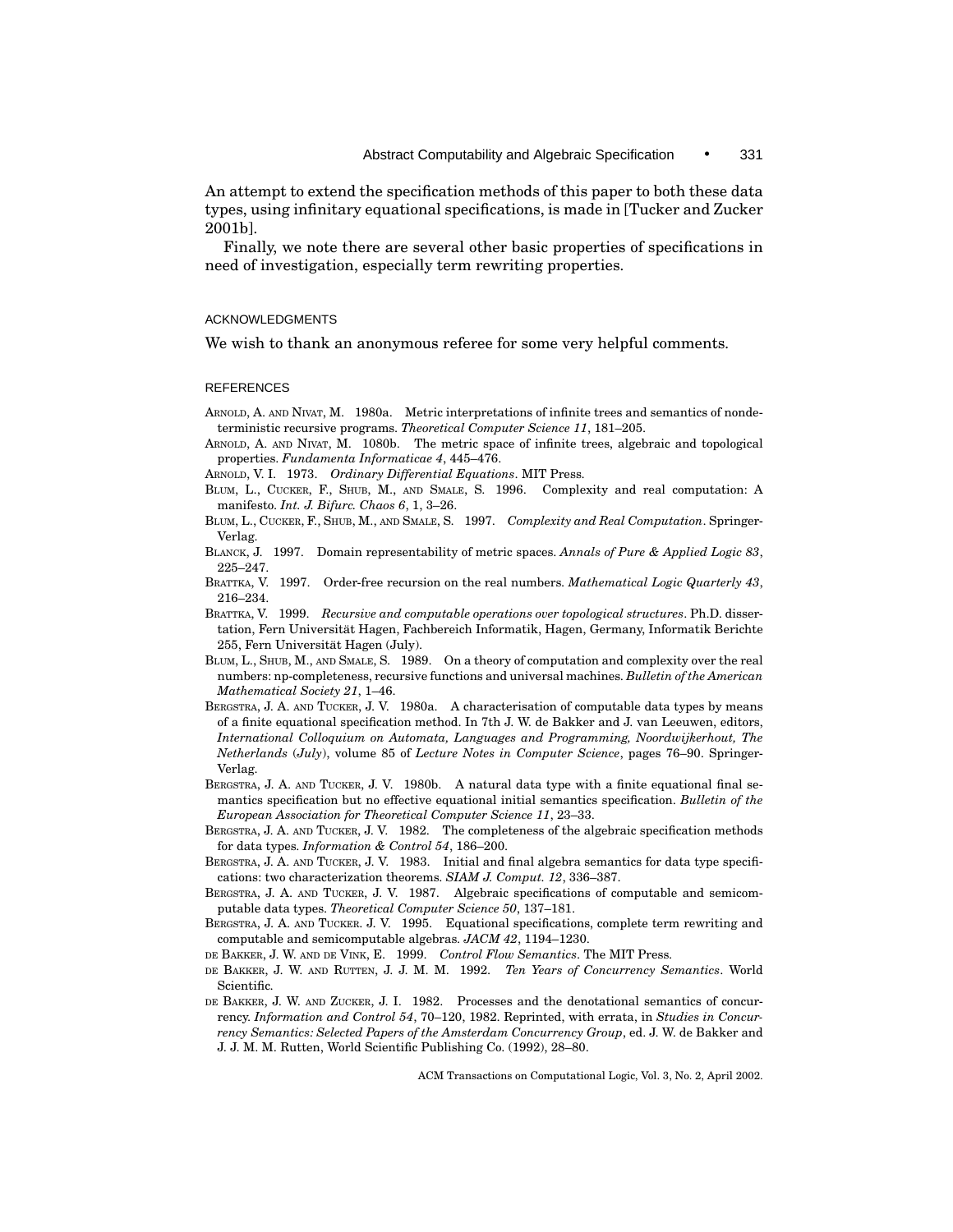- EDALAT, A. 1997. Domains for computation in mathematics, physics and exact real arithmetic. *Bulletin of Symbolic Logic 3*, 401–452.
- EHRIG, H. AND MAHR, B. 1985. *Fundamentals of Algebraic Specification 1*, volume 6 of *EATCS Monographs*. Springer-Verlag.
- ENGELER, E. 1993. *Algebraic Properties of Structures*. World Scientific Publishing Co.
- GENTZEN, G. 1969. Investigations into logical deduction. In M. E. Szabo, editor, *The Collected Papers of Gerhard Gentzen*, pages 68–131. North Holland.
- GUTTAG, J. V. AND HORNING, J. J. 1978. The algebraic specification of abstract data types. *Acta Informatica 10*, 27–52.
- GÄRTNER, T. AND HOTZ, G. 2000. Recursive analytic functions of a complex variable. In *Computability and Complexity in Analysis: 4th Workshop, Swansea, September 2000*, pages 81–97. Technical Report 272-9/2000, FernUniversität Hagen.

GRZEGORCZYK, A. 1955. Computable functions. *Fundamenta Mathematicae 42*, 168–202.

- GRZEGORCZYK, A. 1957. On the defintions of computable real continuous functions. *Fundamenta Mathematicae 44*, 61–71.
- KLEENE, S. C. 1952. *Introduction to Metamathematics*. North Holland.
- LACOMBE, D. 1955. *Extension de la notion de fonction r´ecursive aux fonctions d'une ou plusieurs variables r´eelles*, I, II, III. *C.R. Acad. Sci. Paris 240*, 2470–2480, *241*, 13–14, 151– 153.
- MAL'CEV, A. I. 1973. *Algebraic Systems*, volume 192 of *Grundlehren der mathematischen Wissenschaften*. Springer-Verlag.
- MESEGUER, J. AND GOGUEN, J. A. 1985. Initiality, induction and computability. In M. Nivat and J. Reynolds, editors, *Algebraic Methods in Semantics*, pages 459–541. Cambridge University Press.
- MAHR, B. AND MAKOWSKY, J. A. 1984. Characterizing specification languages which admit initial semantics. *Theoretical Computer Science 31*, 49–59.
- MOSCHOVAKIS, Y. N. 1964. Recursive metric spaces. *Fundamenta Mathematicae 55*, 215–238.
- MEINKE, K. AND TUCKER, J. V. 1992. Universal algebra. In S. Abramsky, D. Gabbay, and T. Maibaum, editors, *Handbook of Logic in Computer Science*, volume 1, pages 189–411. Oxford University Press.
- NIVAT M. 1979. Infinite words, infinite trees, infinite computations. In J. W. de Bakker and J. van Leeuwen, editors, *Foundations of Computer Science III, part 2: Languages, Logic, Semantics*, volume 109 of *Mathematical Centre Tracts*, pages 3–52. Mathematical Centre, Amsterdam.
- POUR-EL, M. B. AND RICHARDS, J. I. 1989. *Computability in Analysis and Physics*. Springer-Verlag. STOLTENBERG-HANSEN, V., LINDSTRÖM, I., AND GRIFFOR, E. 1994. *Mathematical Theory of Domains*. Cambridge University Press.
- STOLTENBERG-HANSEN, V. AND TUCKER, J. V. 1988. Complete local rings as domains. *J. Symb. Logic 53*, 603–624.
- STOLTENBERG-HANSEN, V. AND TUCKER, J. V. 1991. Algebraic and fixed point equations over inverse limits of algebras. *Theoretical Computer Science 87*, 1–24.
- STOLTENBERG-HANSEN, V. AND TUCKER, J. V. 1993. Infinite systems of equations over inverse limits and infinite synchronous concurrent algorithms. In J. W. de Bakker, W.-P. de Roever, and G. Rozenberg, editors, *Semantics: Foundations and Applications*, volume 666 of *Lecture Notes in Computer Science*, pages 531–562. Springer-Verlag.
- STOLTENBERG-HANSEN, V. AND TUCKER, J. V. 1995. Effective algebras. In S. Abramsky, D. Gabbay, and T. Maibaum, editors, *Handbook of Logic in Computer Science*, volume 4, pages 357–526. Oxford University Press.
- STOLTENBERG-HANSEN, V. AND TUCKER, J. V. 1999. Concrete models of computation for topological algebras. *Theoretical Computer Science 219*, 347–378.

TAKEUTI, G. 1987. *Proof Theory* (*2nd ed.*). North Holland.

- TUCKER, J. V. 1980. Computing in algebraic systems. In F. R. Drake and S. S. Wainer, editors, *Recursion Theory, its Generalisations and Applications*, volume 45 of *London Mathematical Society Lecture Note Series*, pages 215–235. Cambridge University Press.
- TUCKER, J. V. AND ZUCKER, J. I. 1988. *Program Correctness over Abstract Data Types, with Error-State Semantics*, volume 6 of *CWI Monographs*. North Holland.